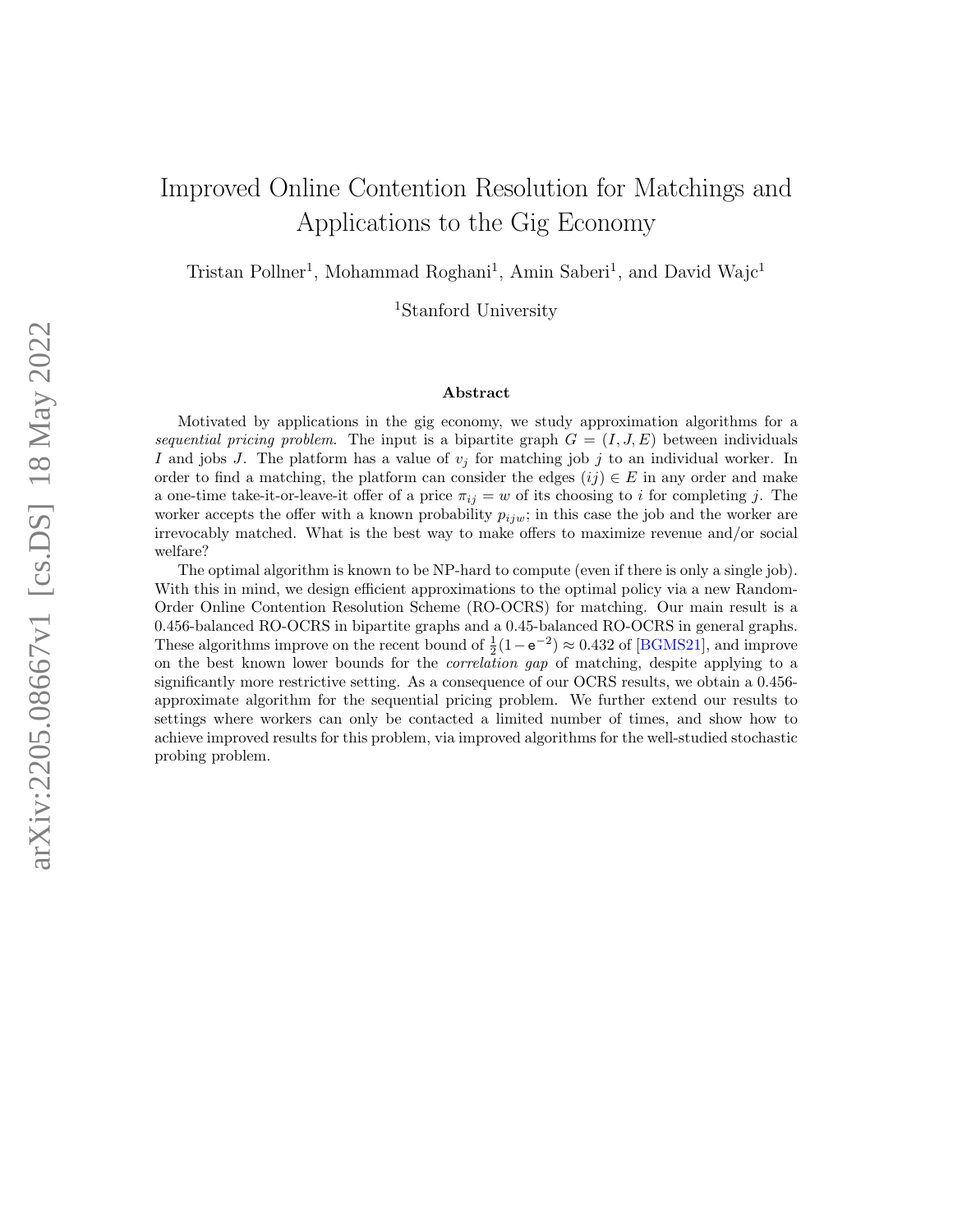# <span id="page-1-1"></span>1 Introduction

Online gig platforms form a large and growing section of the economy. Gallup estimates that 36% of U.S. workers participate in the "gig economy" through either their primary or secondary jobs. This includes multiple types of alternative work arrangements from temp workers and contract nurses to millions of online platform workers (for platforms like DoorDash, Uber or TaskRabbit) providing rides, shopping, and delivery services.

One of the salient features of these app-based online platforms is that they pair workers with tasks in real-time. As a result of that, and because of interface limitations of mobile apps, pricing the tasks and matching them to workers cannot be done in one shot. Instead, platforms usually find matches for tasks by sending a take-it-or-leave-it offer through the app to the workers, detailing the task description and how much they will be paid, with a short window to decide. If one worker declines the offer, the job will be sent to another, possibly with a different price. Motivated by this, we consider the following problem abstraction.

**The Sequential Pricing Problem.** The input is a bipartite graph  $G = (I, J, E)$  with vertices on one side corresponding to the available *individuals (workers)* I and *jobs J*. The platform can consider the edges in E in any order; when considering edge  $(ij)$ , it makes a one-time take-itor-leave-it offer of price  $\pi_{ij} = w$  to worker *i* for completing job *j*. The worker accepts with a (known) probability  $p_{ijw} = p_{ew}$ . In this case, the worker and job are irrevocably matched. For A  $\sum_{j\in A} v_j - \sum_{(ij)\in \mu} \pi_{ij}$ , where  $v_j$  is the value of completing job  $j \in J$ .<sup>[1](#page-1-0)</sup> the set of matched jobs, and  $\mu$  the edges these jobs are matched along, the platform's *revenue* is

We assume that the platform learns the probability that workers accept a job at a certain price through multiple interactions with them. We further assume that due to the size of the market, this learning is robust to strategic behavior of the workers and we therefore ignore such issues.

In our setting, the set of jobs and workers is fixed and known a priori. Even though that is rarely the case in practice, in many applications of interest the underlying network of between jobs and workers changes slowly. For example, in applications like pet sitting or grocery shopping, the tasks are often scheduled in advance. In the case of food delivery, there is usually a 20-30 minute lag between the time the requests are made and the jobs are available, so it is practical to implement our sequential pricing mechanisms over a shorter planning horizon.

In most settings, it is undesirable to overwhelm workers with too many queries. Therefore, we also consider the following generalization of our problem, borrowing the term patience from the literature on stochastic probing problems (see Section [1.4\)](#page-4-0).

The Sequential Pricing Problem with Patience. The setting is the same as above, but each worker i has an associated patience  $\ell_i \in \mathbb{Z}_{\geq 0}$  and we can only offer prices along at most  $\ell_i$  edges incident on i.

It is not hard to see that the above sequential pricing problem is NP-hard even without patience constraints. In fact, using the reduction of Xiao et al. [\[XLH20\]](#page-23-0), one can show that this is the case already when the number of workers is one.

With this challenge in mind, our goal is to design efficient pricing policies giving *approximations* to the revenue achievable by the optimum sequential pricing algorithm. We briefly note that while

<span id="page-1-0"></span><sup>&</sup>lt;sup>1</sup>It is also natural to study social welfare maximization, or maximization of convex combinations of the welfare and revenue. Our algorithms extend naturally to such objectives. See Section [2.](#page-5-0)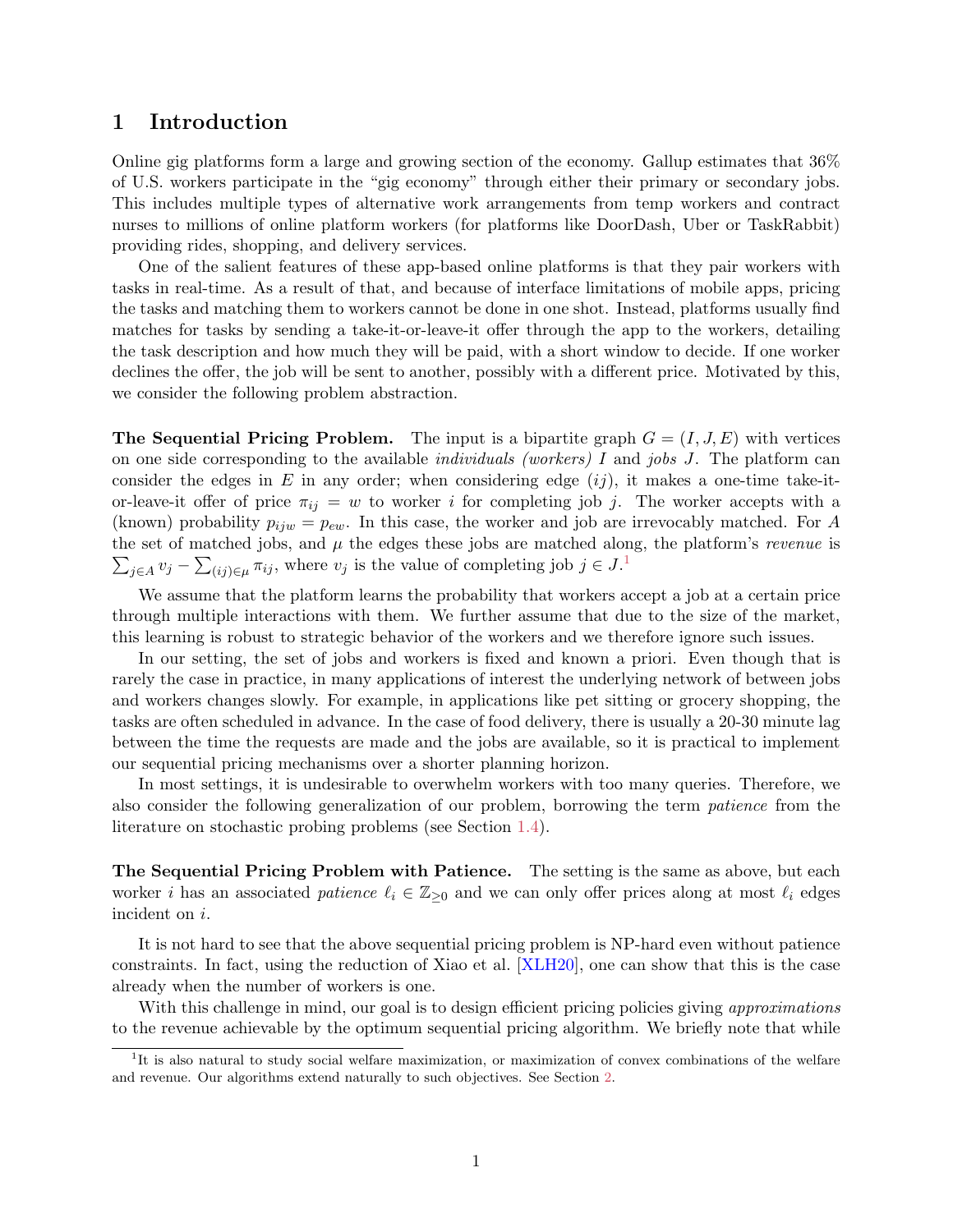<span id="page-2-1"></span>in many online stochastic matching problems, the goal is to achieve a constant-factor approximation to the optimum *offline* algorithm, such a result is impossible in our setting.<sup>[2](#page-2-0)</sup>

Our Approach: Reducing to (and Improving) Contention Resolution Schemes. Our approach for designing efficient approximate sequential pricing algorithms is to first solve a natural linear programming (LP) relaxation, with variables  $\{y_{ijw}\}$  representing the probability we offer price w for worker i to complete task j. We then round this LP in a (self-imposed) randomorder online fashion. This gives a common algorithmic framework for sequential pricing with and without patience constraints. We show that the analysis of instantiations of our algorithm can be seen as a reduction to random-order online algorithms for two well-studied problem in the literature: (i) online contention resolution schemes (OCRS), and (ii) stochastic OCRS (closely related to stochastic probing). More generally, we show that any chosen-order contention resolution schemes for matching result in improved bounds for our problems.

Our quantitative results follow precisely from improved algorithms for these well-studied contention resolution scheme questions, which we now introduce.

#### 1.1 Background: Contention Resolution Schemes

When rounding a solution to some LP relaxation of some constrained problem, the most natural approach is to independently round its decision variables. For example, consider the following well-studied fractional relaxation of matching constraints:

$$
\mathcal{P}(G) := \left\{ x \in \mathbb{R}^E_{\geq 0} \; \middle| \; \sum_{e \ni v} x_e \leq 1 \quad \forall v \in V \right\}.
$$
 (1)

Let  $\vec{x} \in \mathcal{P}(G)$  be a fractional solution to a matching problem with some linear objective  $\vec{w}$ . Rounding each edge e independently will result in a random subset  $R(x) \subseteq E$  of expected objective value equal to that of  $\vec{w} \cdot \vec{x}$ . Unfortunately, this set  $R(x)$  will most likely not form an integral matching. How much smaller (in expectation) can the highest-valued matching in  $R(x)$  be compared to  $\vec{w} \cdot \vec{x}$ ? This is precisely the *correlation gap* of  $\mathcal{P}(G)$ , introduced in the context of stochastic optimization problems more generally in [\[ADSY12\]](#page-21-1).

When rounding a point  $\vec{x} \in \mathcal{P}(G)$  (and more generally in a polytope containing the convex hull of some constraint set), especially in constrained computational settings, to obtain a feasible integral solution, one must in some sense resolve *contention* between rounded edges (elements). This motivates the definition of contention resolution schemes (CRS), introduced by [\[CVZ14\]](#page-22-0), and later extended to online settings by [\[FSZ16,](#page-22-1) [AW18,](#page-21-2) [LS18\]](#page-23-1). The following definition summarizes the notion of contention resolution schemes for matching.

**Definition 1.1** (Contention Resolution Scheme (CRS)). The initial input to a contention resolution scheme is a point  $x \in \mathcal{P}(G)$ ; each edge  $e \in E$  is active independently with probability  $x_e$ . The output of a CRS is a matching consisting of active edges. A CRS is c-balanced if its output I satisfies

$$
\Pr[e \in I] \ge c \cdot x_e.
$$

A (Random-order) Online CRS, or (RO-)OCRS for short, has elements revealed to it (in randomorder) online, and must decide for each active element e whether to add it to I or discard it immediately and irrevocably on arrival.

<span id="page-2-0"></span><sup>&</sup>lt;sup>2</sup>Consider a single edge e with a job of value k, and an agent with a random cost  $W \in [0, k-1]$  for completing the job, distributed as  $Pr[W \le w] = p_{ew} = 1/(k - w)$  for  $0 \le w \le k - 1$ . By construction, any online algorithm gets revenue at most 1, while the optimum offline algorithm gets revenue  $k - \mathbb{E}[W] = k - \int_0^{k-1} (1 - 1/(k-w)) dw = \ln(k) + 1$ .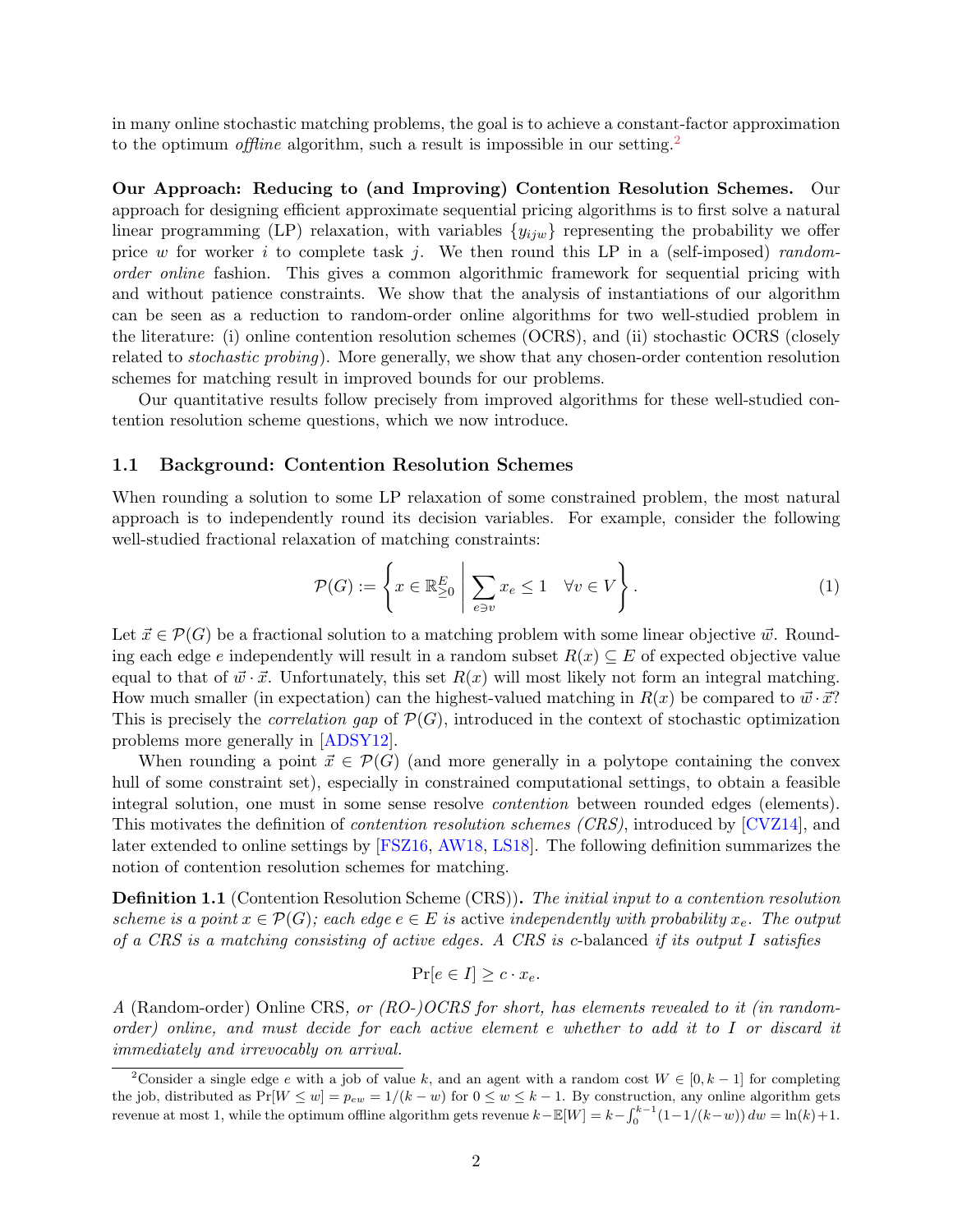<span id="page-3-2"></span>By linearity of expectation, a c-balanced CRS for relaxation  $P$  of  $F$  implies a lower bound of c on this relaxation's correlation gap. The opposite direction is also true; Chekuri et al.  $[CVZ14]$ show using LP duality that a correlation gap of  $c$  implies a  $c$ -balanced CRS. However, this proof is non-constructive, and does not imply a computationally efficient (i.e., polytime) CRS, let alone an efficient online CRS.

Contention resolution schemes represent a core technique in many stochastic optimization problems, from (secretary) prophet inequalities, posted-price mechanisms and stochastic probing problems. (See Section [1.4.](#page-4-0)) In this work, we observe the relevance of RO-OCRS, and stochastic CRS (see Section [2](#page-5-0) for this latter notion) to our sequential pricing problem, and ask how much we can improve known bounds for such contention resolution schemes.

#### 1.2 Our Contributions

Given our reductions from the sequential pricing problem (with patience) to (stochastic) RO-OCRS, we first state our results in the context of these latter two well-studied problems.

RO-OCRS. The classic work of Karp and Sipser [\[KS81\]](#page-23-2) implies an upper bound of 0.544 on the correlation gap—and hence offline CRS—for (bipartite) matchings (see [\[GL18,](#page-22-2) [BZ20\]](#page-21-3)). Numerous prior works imply or present explicit lower bounds on this gap (see Section [1.4\)](#page-4-0). The highest known lower bound on the correlation gap is 0.4326 [\[BZ20\]](#page-21-3), and the best RO-OCRS has a similar balance ratio of  $\frac{1}{2}(1 - e^{-2}) \approx 0.4323$  [\[BGMS21\]](#page-21-0). For bipartite graphs, the best offline CRS is 0.4762-balanced [\[BZ20\]](#page-21-3), but the best RO-OCRS is only  $\frac{1}{2}(1 - e^{-2}) \approx 0.4323$ -balanced [\[BGMS21\]](#page-21-0).

Our first result is a significant improvement on both these latter bounds for RO-OCRS.

<span id="page-3-1"></span>**Theorem 1.2.** There exists a (polytime) RO-OCRS which is 0.45-balanced for the matching problem and 0.456-balanced for the matching problem in bipartite graphs.

Our improvement of 0.017 over the previous best correlation gap lower bound of 0.4326 [\[BZ20\]](#page-21-3) can be contrasted with the latter work's improvement of 0.0003 over the  $\frac{1}{2}(1 - e^{-2}) \approx 0.4323$  bound of [\[GL18\]](#page-22-2). That the correlation gap can be improved this much using random-order online CRS is perhaps surprising, since, as pointed out by Bruggmann and Zenklusen [\[BZ20\]](#page-21-3), "the online random order model has significantly less information than the classical offline setting [they] consider, [and therefore] it is harder to obtain strong balancednesses in the online setting."

Stochastic probing with patience. In many applications, verifying whether an edge is active incurs some cost (of energy or concentration) for one or both of its endpoints. This is captured by stochastic matching problems with *patience constraints*, studied by  $\left[ \text{CIK}^{+}09, \text{Ada11}, \text{BGL}^{+}12, \text{Ada11}, \text{Ada11}, \text{Ada11}, \text{Ada11}, \text{Ada11}, \text{Ada11}, \text{Ada11}, \text{Ada11}, \text{Ada11}, \text{Ada11}, \text{Ada11}, \text{Ada11}, \text{Ada11}, \text{Ada11}, \$  $\left[ \text{CIK}^{+}09, \text{Ada11}, \text{BGL}^{+}12, \text{Ada11}, \text{Ada11}, \text{Ada11}, \text{Ada11}, \text{Ada11}, \text{Ada11}, \text{Ada11}, \text{Ada11}, \text{Ada11}, \text{Ada11}, \text{Ada11}, \text{Ada11}, \text{Ada11}, \text{Ada11}, \$  $\left[ \text{CIK}^{+}09, \text{Ada11}, \text{BGL}^{+}12, \text{Ada11}, \text{Ada11}, \text{Ada11}, \text{Ada11}, \text{Ada11}, \text{Ada11}, \text{Ada11}, \text{Ada11}, \text{Ada11}, \text{Ada11}, \text{Ada11}, \text{Ada11}, \text{Ada11}, \text{Ada11}, \$ [AGM15,](#page-21-6)  $BCN<sup>+</sup>18$  $BCN<sup>+</sup>18$ ,  $ABG<sup>+</sup>20$  $ABG<sup>+</sup>20$ ,  $BGMS21$ . For this problem, we improve on the state-of-the-art 0.382 bound [\[BGMS21\]](#page-21-0) via a new *stochastic OCRS* (see Section [2](#page-5-0) for a definition of this natural generalization of OCRS).

<span id="page-3-0"></span>Theorem 1.3. There exists a 0.395-balanced patience-constrained stochastic RO-OCRS for the matching problem. For bipartite matching with patience constraints on only a single side, this stochastic RO-OCRS is 0.426-balanced.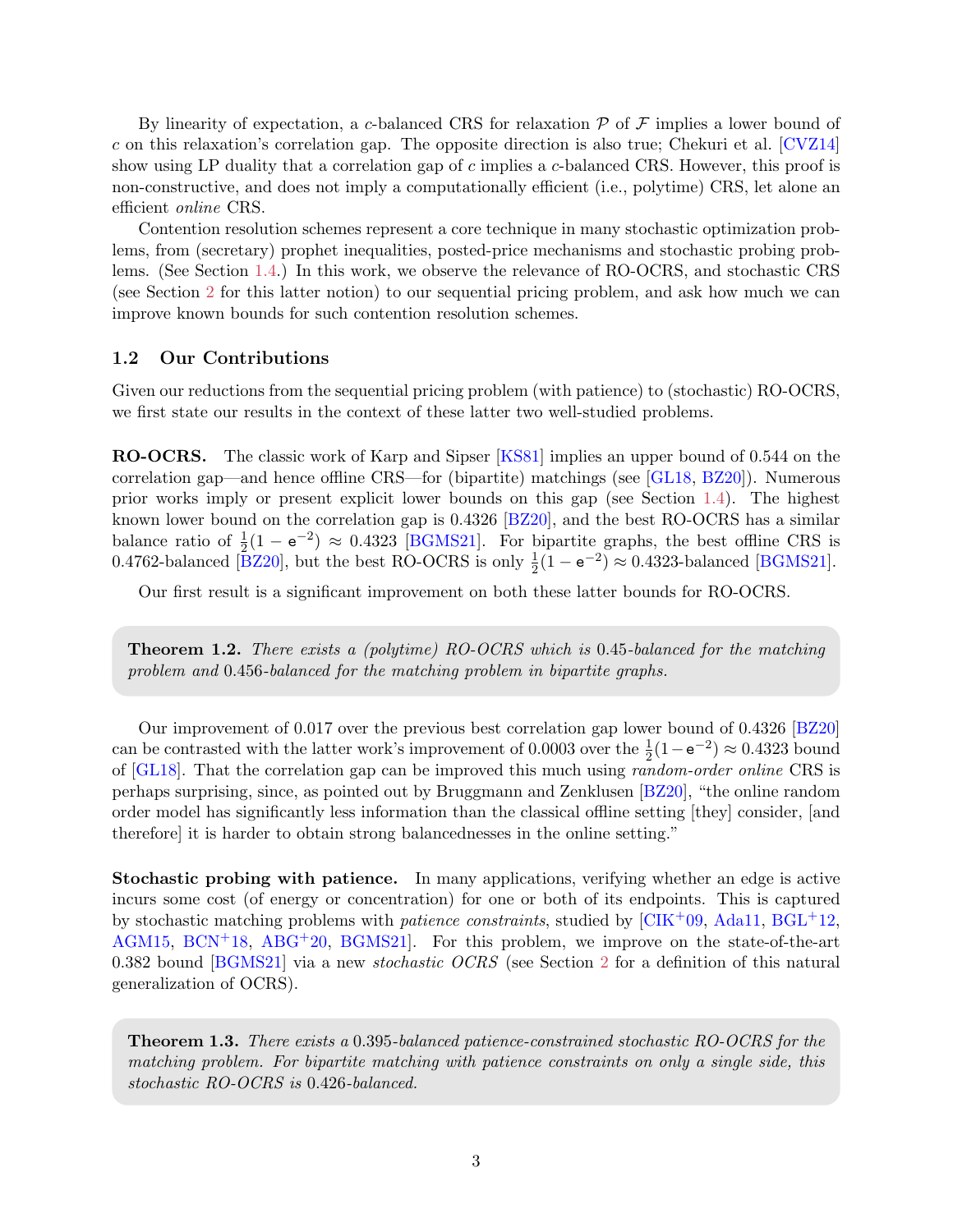<span id="page-4-1"></span>Theorem [1.3](#page-3-0) directly implies 0.395-approximate and 0.426-approximate algorithms in the corresponding stochastic probing settings. Also, as a direct consequence of both the OCRSes presented in Theorem [1.2](#page-3-1) and Theorem [1.3,](#page-3-0) we have the following result for our original pricing problem.

Corollary 1.4. There exists a 0.456-approximate efficient algorithm for the Sequential Pricing Problem, and a 0.426-approximate algorithm for the Sequential Pricing Problem with patience.

Finally, we introduce a random-order vertex arrival model with uncorrelated edges (breaking with recent work assuming at most one edge is active per arriving vertex  $[EFGT20, FTW+21]$  $[EFGT20, FTW+21]$  $[EFGT20, FTW+21]$  $[EFGT20, FTW+21]$ , and provide a  $(1-1/e)^2 \approx 0.3996$ -balanced OCRS for random-order vertex arrivals in Appendix [F.](#page-31-0)

#### 1.3 Techniques

An approach used in the literature for both random-order OCRS and stochastic probing is a natural one: when considering an edge e, in order to allow both endpoints a fair chance of being matched to later arriving edges, one randomly decreases, or *attenuates*, the probability with which  $e$  is matched on arrival. This approach was highly effective for these problems  $[BCN<sup>+</sup>18, EHKS18,$  $[BCN<sup>+</sup>18, EHKS18,$  $[BCN<sup>+</sup>18, EHKS18,$ [LS18,](#page-23-1) [BSSX20,](#page-21-9) [BGMS21\]](#page-21-0), and underlies the state-of-the-art for both [\[BGMS21\]](#page-21-0). To lower bound the probability that an edge e is matchable (i.e., its endpoints are free) upon arrival, these prior works lower bound the probability that all edges in  $e$ 's neighborhood, denoted by  $N_e$ , are either inactive, arrive after  $e$ , or are rejected by the attenuation step. Note that if edges incident on  $e$ have no other edges in their neighborhood (e.g., if e is the central edge in a path of length three), then this analysis is tight. Indeed, similar examples rule out analysis improving on the natural (and previous best) bound of  $\frac{1}{2}(1 - e^{-2})$  using all prior attenuation functions.

Our key observation is that in scenarios as the above, while  $e$  is not matched with probability better than  $\frac{1}{2}(1 - e^{-2})$  times  $x_e$ , its incident edges are, and we can therefore attenuate these more, while still beating this bound. If, on the other hand, edges incident on  $e$  do have many incident edges, and more "contention" for their endpoints, then there are other events in which e can be matched: for example, some single incident  $f \in N_e$  is active, precedes e, and passes the attenuation step, but is nonetheless not matched, since some previous edge  $g \in N_f$  is matched. An appropriately-chosen attenuation function which penalizes edges with less contention therefore allows us to capitalize on whichever of these scenarios holds for e, and ultimately break the previous state-of-the-art balance ratio of  $\frac{1}{2}(1-e^{-2})$ . A similar approach underlies our result for the patienceconstrained problem.

#### <span id="page-4-0"></span>1.4 Further related work

(RO-O)CRS for matching. Illustrating the ubiquity of problems addressed by CRSes and matching problems, the literature is rich in results which either explicitly or implicitly provide non-trivial lower bounds on the correlation gap—and hence balance ratio of CRS—for matchings (e.g., [\[Yan11,](#page-23-3) [CGM13,](#page-21-10) [CVZ14,](#page-22-0) [FSZ16,](#page-22-1) [GL18,](#page-22-2) [GTW19,](#page-23-4) [BZ20,](#page-21-3) [EFGT20,](#page-22-4) [BGMS21\]](#page-21-0)). The best previous CRS for matching is due to Bruggmann and Zenklusen, who provide a monotone CRS, which allows them to give result for *submodular* objectives, though this result requires them to use the full (exponential-sized) characterization of the matching polytope [\[Edm65\]](#page-22-7). OCRSes for matching have also been designed in the vertex-arrival setting [\[EFGT20,](#page-22-4) [FTW](#page-22-5)+21], although as we note in Section [2](#page-5-0) these don't directly imply results for our edge-by-edge pricing problem or for the correlation gap, as they assume every arriving vertex has at most one incident active edge.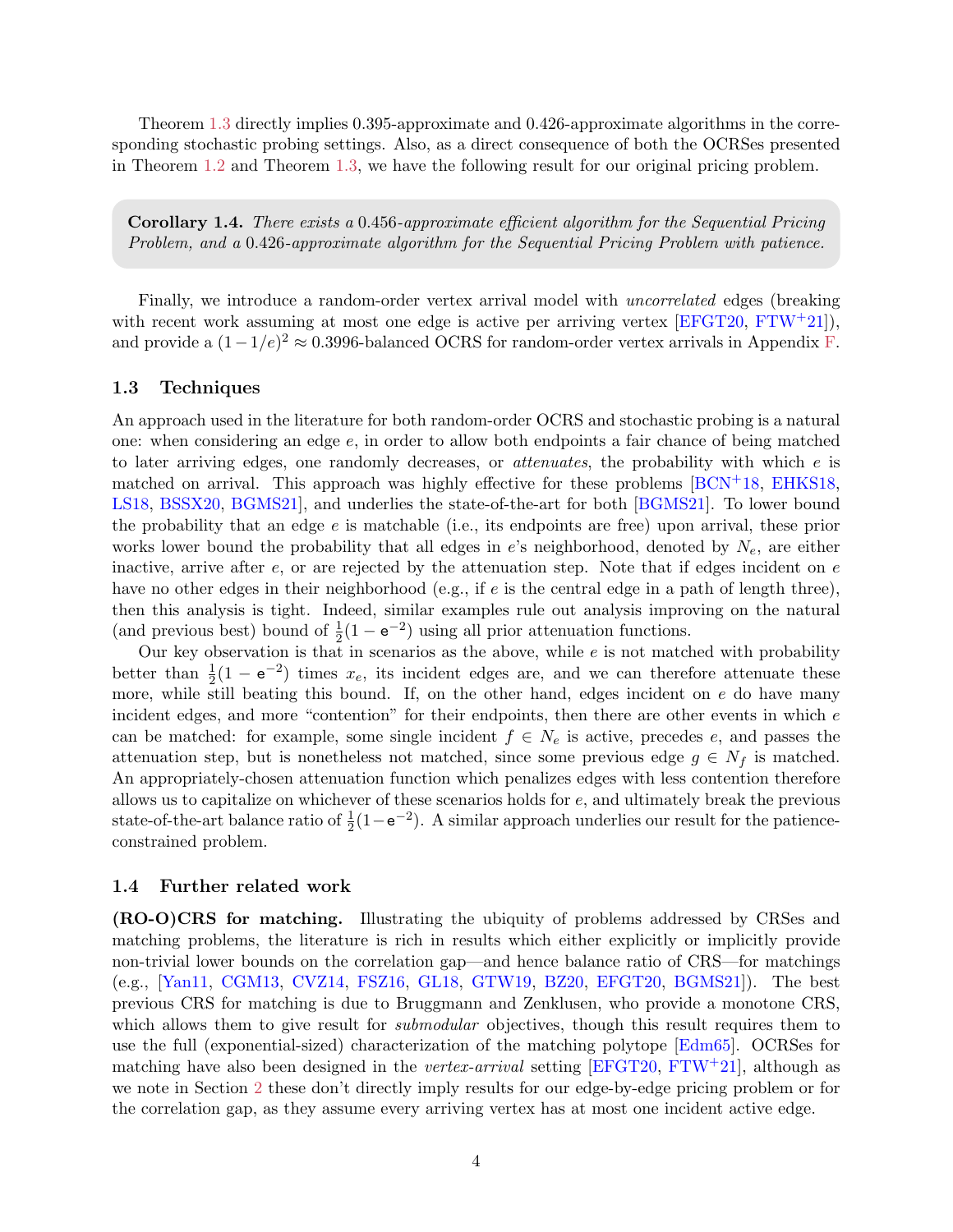<span id="page-5-1"></span>**Online stochastic probing.** Our sequential pricing problem is closely related to the stochastic probing literature. In the most general formulation, a set of elements  $E$  is given where element e has weight  $w_e$  and is active with probability  $p_e$ . Elements reveal their active status after being probed, and we can *probe* elements according to an outer feasibility constraint  $\mathcal{I}_{out}$  and can accept active elements according to an inner feasibility constraint  $\mathcal{I}_{in}$ . Probed active elements must be accepted. Stochastic probing has been studied in an extremely general settings where  $\mathcal{I}_{in}$  and  $\mathcal{I}_{out}$ are intersections of matroids and knapsacks, and further generalizations [\[GN13,](#page-22-8) [GNS16,](#page-22-9) [GNS17\]](#page-23-5). Further research has extended the linear objective to submodular functions [\[ASW16\]](#page-21-11).

A very well-studied special case concerns the setting where E is the set of edges in a graph,  $\mathcal{I}_{in}$ is the set of matchings, and  $\mathcal{I}_{out}$  specifies that each vertex v has some patience  $\ell_v$ , corresponding to the maximum number of edges of this vertex that the algorithm can probe. This is motivated for example by food delivery services, where couriers should not be contacted more than a certain number of times without being commissioned to pick up any order. This problem was studied in an offline setting in  $\left[\text{CIK}^+09, \text{Ada11}, \text{BGL}^+12, \text{ABG}^+20\right]$  $\left[\text{CIK}^+09, \text{Ada11}, \text{BGL}^+12, \text{ABG}^+20\right]$  $\left[\text{CIK}^+09, \text{Ada11}, \text{BGL}^+12, \text{ABG}^+20\right]$  $\left[\text{CIK}^+09, \text{Ada11}, \text{BGL}^+12, \text{ABG}^+20\right]$  $\left[\text{CIK}^+09, \text{Ada11}, \text{BGL}^+12, \text{ABG}^+20\right]$ , and in an online setting  $\left[\text{BGL}^+12, \text{AGM15}, \text{Ada11}\right]$  $BCN<sup>+</sup>18, BGMS21$  $BCN<sup>+</sup>18, BGMS21$ . Like in [[BGMS21\]](#page-21-0), we give improvements for *offline* stochastic matching even if edges arrive online in a uniformly random order. Without patience constraints, [\[GKS19\]](#page-22-10) beat the 0.5-approximate greedy algorithm and gave a  $(1 - 1/e)$ -approximation. The difficulty in applying the method used in [\[GKS19\]](#page-22-10) to our setting is that we have multiple prices for each edge; in their setting, distributions are Bernoulli and approximations to the offline optimum can be obtained. However, in our setting, no such approximation exists (as noted earlier). The same can be said for the weighted query-commit problem for matching studied in  $[FTW^+21]$  $[FTW^+21]$ .

Posted-Price Mechanisms. Our work is also closely related to the study of incentive-compatible posted-price mechanisms as in [\[CHMS10,](#page-22-11) [KW19\]](#page-23-6), which develop approximations to the revenue of the optimal deterministic truthful mechanism via a reduction to prophet inequalities. (See [\[Luc17\]](#page-23-7) for a survey of this large area of research, much of which is inspired by this reduction.) The prophet inequalities of [\[GW19\]](#page-23-8) and [\[EFGT20\]](#page-22-4) hence imply 1/3- and 0.337-approximate algorithms respectively for revenue in this setting.

There are subtle but important differences between our pricing problem and this line of work stemming from the choice of benchmark. [\[CHMS10\]](#page-22-11) and [\[KW19\]](#page-23-6) explicitly concern themselves with incentive-compatibility and hence take the optimal truthful mechanism as their benchmark. It is worth noting that to implement their incentive-compatible mechanisms (and others based on reductions from prophet inequalities), it is important to communicate to agents information about the state of the entire market. In extremely large gig economy platforms, this is not feasible; we additionally assume that based on a wealth of data large online marketplaces have learned probabilities  $\{p_{ijw}\}\$ in way that is robust to strategic behavior. Hence, we compete with the stricter benchmark of the optimal (not necessarily truthful) posted-price policy.

## <span id="page-5-0"></span>2 The Algorithmic Template Via Contention Resolution

In this section, we describe formally our approach for the sequential pricing problem (with and without patience constraints), via a connection with OCRS.

Many natural greedy algorithms for this problem fail (see Appendix [D\)](#page-30-0). Instead, our approach is to write a natural linear program relaxation (LP-Pricing) and round it in a (self-imposed) randomorder online fashion. Recall that for edge  $e = (ij)$ ,  $p_{ijw} = p_{ew}$  is notation for the probability that worker i accepts job j at price  $w$ .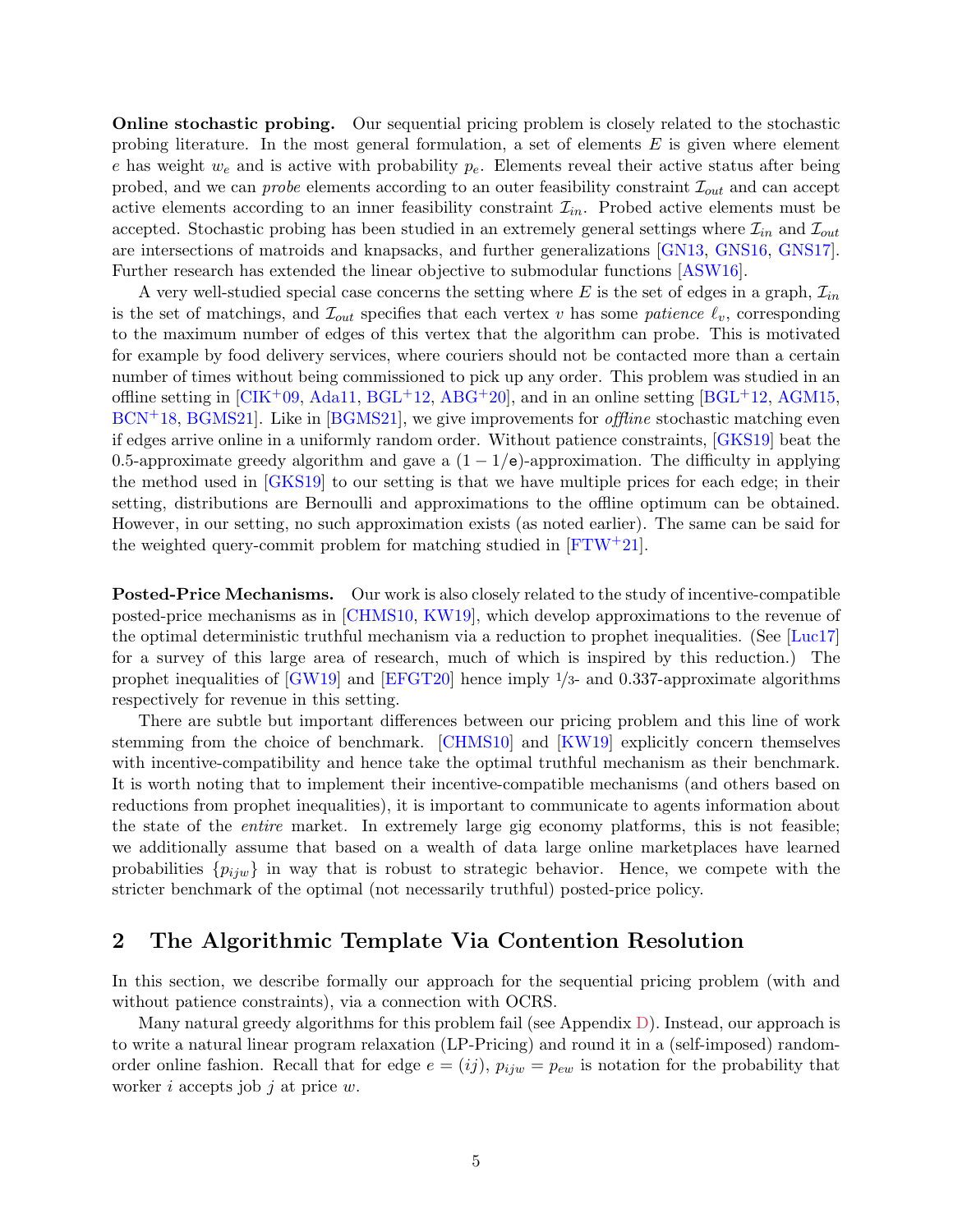<span id="page-6-7"></span>
$$
\max \sum_{w,e=(ij)} y_{ew} \cdot p_{ew} \cdot (v_j - w) \qquad (\text{LP-Pricing})
$$

$$
s.t. \sum_{w} y_{ew} \le 1 \qquad \qquad \forall e \tag{2}
$$

<span id="page-6-2"></span><span id="page-6-1"></span><span id="page-6-0"></span>
$$
\sum_{e \ni v} \sum_{w} y_{ew} \cdot p_{ew} \le 1 \qquad \forall v \tag{3}
$$

$$
\sum_{e \ni v} \sum_{w} y_{ew} \le \ell_v \qquad \forall v \tag{4}
$$

<span id="page-6-4"></span><span id="page-6-3"></span>
$$
y_{ew} \ge 0 \qquad \qquad \forall e, w. \tag{5}
$$

For any sequential pricing algorithm A, the vector  $\vec{y}$  with  $y_{ew}$  equal to the probability that A offers price w along edge e is a feasible solution to [LP-Pricing](#page-6-0). Indeed,  $A$  can query at most one weight for each edge in expectation [\(2\)](#page-6-1), successfully matches at most one edge incident on any vertex v in expectation [\(3\)](#page-6-2), and queries at most  $\ell_v$  edges incident on v in expectation [\(4\)](#page-6-3). Moreover, since  $y_{ew}$  are probabilities, we immediately have  $(5)$ . Therefore, since the LP objective of  $\vec{y}$  precisely corresponds to the expected revenue of A, we find that [LP-Pricing](#page-6-0) upper bounds the expected revenue of any sequential pricing algorithm  $A$ , as summarized in the following lemma.

### <span id="page-6-6"></span>**Lemma 2.1.** The optimal value of [LP-Pricing](#page-6-0) upper bounds the expected revenue attainable by the optimal algorithm for the sequential pricing problem with patience.

We note that a similar LP relaxation can be written if our objective is the maximization of social welfare. In this case we assume that for each worker i and job j we are given a random  $cost$ to the worker  $c_{ij}$  for completing j, and agreeing to perform job j if the price exceeds its cost, i.e.,  $Pr[c_{ij} \leq w] = p_{ijw}$  for every w. Then, to optimize social welfare, we can replace our objective with

$$
\max \sum_{w,e=(ij)} y_{ew} \cdot p_{ew} \cdot (v_j - \mathbb{E}[c_{ij} | c_{ij} \leq w]).
$$

We could similarly optimize over a convex combination of revenue and social welfare.

To round [LP-Pricing](#page-6-0) we consider edges in random order; in particular, we have each edge e sample a random "arrival" time  $t_e \sim \text{Unif}[0,1]$ , with edges arriving in increasing order of  $t_e$ . For each edge e, we further set a price  $\pi_e$  equal to each w with probability  $y_{ew}$ . (This step is well-defined, by [\(2\)](#page-6-1).) Now, if the edge is free (both of its endpoints are unmatched) and both of its endpoints have remaining patience, we propose this price  $\pi_e$  along e with probability  $a(e)$ . The algorithm's pseudocode is given in Algorithm [1.](#page-6-5)

|  | <b>Algorithm 1:</b> Sequential Pricing Algorithm |  |  |
|--|--------------------------------------------------|--|--|
|--|--------------------------------------------------|--|--|

|  |  |  | 1 Solve LP-Pricing |
|--|--|--|--------------------|
|--|--|--|--------------------|

**2 for** each edge e, set price  $\pi_e$  at random so  $Pr[\pi_e = w] = y_{ew}$ 

- **3 for** each edge *e*, in increasing order of  $t_e \sim \text{Unif}[0, 1]$  do
- $\mathbf{4}$  if e is free and both endpoints have remaining patience then
- <span id="page-6-5"></span>5 with probability  $a(e)$ , propose price  $\pi_e$  along e (and match if accepted)

Instantiations of Algorithm [1](#page-6-5) differ by their choice of *attenuation function*  $a(e)$ *.* (Following the terminology of  $[BSSX20, BGMS21, BCN<sup>+</sup>18]$  $[BSSX20, BGMS21, BCN<sup>+</sup>18]$  $[BSSX20, BGMS21, BCN<sup>+</sup>18]$  $[BSSX20, BGMS21, BCN<sup>+</sup>18]$  $[BSSX20, BGMS21, BCN<sup>+</sup>18]$  $[BSSX20, BGMS21, BCN<sup>+</sup>18]$ .) Before describing one simple such function whose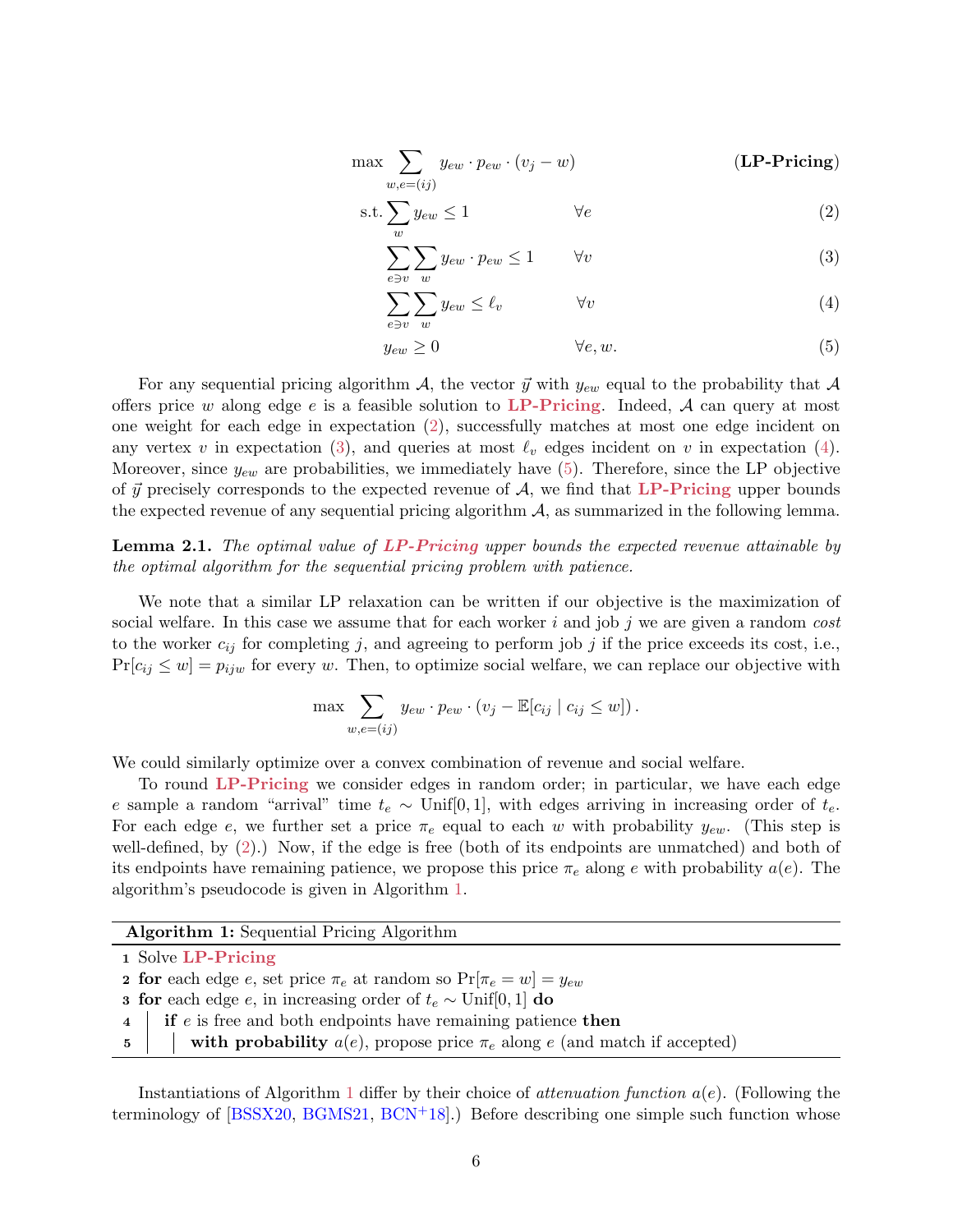<span id="page-7-3"></span>performance will serve as a baseline, we first note that for the sequential pricing problem (without patience constraints), Algorithm [1](#page-6-5) can be seen as a reduction from this problem to the RO-OCRS described in Algorithm [2,](#page-7-0) which generalizes some prior RO-OCRSes for matching [\[LS18,](#page-23-1) [BGMS21,](#page-21-0) [BZ20\]](#page-21-3).

| Algorithm 2: RO-OCRS |                                                                                    |
|----------------------|------------------------------------------------------------------------------------|
|                      | <b>1 for</b> each edge e, sample a random arrival time $t_e \sim \text{Unif}[0,1]$ |
|                      | <b>2 for</b> each edge e, in increasing order of $t_e \sim \text{Unif}[0, 1]$ do   |
|                      | $\mathbf{3}$   if <i>e</i> is active and is free then                              |
|                      | 4     with probability $a(e)$ , match e                                            |

<span id="page-7-2"></span><span id="page-7-1"></span><span id="page-7-0"></span>**Lemma [2](#page-7-0).2.** If Algorithm 2 with attenuation function  $a(\cdot)$  is c-balanced, then Algorithm [1](#page-6-5) with function  $a(\cdot)$  is c-approximate for the sequential pricing problem (without patience constraints).

*Proof.* Suppose we sample for each edge  $e = (ij)$  and price w independent Bernoulli variables  $A_{ew} \sim \text{Ber}(p_{ew})$  in advance. Since the random choice of the weight  $\pi_e$  and the probability that worker accepts  $\pi_e$  are both independent of the other random choices of Algorithm [1,](#page-6-5) the output of this new algorithm is the same as that of Algorithm [2,](#page-7-0) where the (random) set of active edges is taken to be  $\{e = (ij) \mid A_{e\pi_e} = 1\}$ . Since each edge e is active independently with probability  $x_e := \sum_w y_{ew} \cdot p_{ew}$ , by constraints [\(3\)](#page-6-2) and [\(5\)](#page-6-4) we have that  $\vec{x} \in \mathcal{P}(G)$ , and so this fractional matching (and the corresponding random set of active edges) is indeed a valid input to the RO-OCRS Algorithm [2.](#page-7-0) It remains to relate the balancedness of this RO-OCRS to the revenue of Algorithm [1.](#page-6-5)

Fix an edge  $e = (ij)$ . By the c-balancedness of Algorithm [2,](#page-7-0) we know that  $Pr[e \in \mu] = c' \cdot x_e$ , for some  $c' \geq c$ . Recall that e is matched if and only if it is active  $(A_{e\pi_e} = 1)$  and it is both free at time  $t_e$  and an independent Bernoulli variable  $Ber(a(e))$  comes up heads. Since these latter two events are independent of e's active status, we have that  $Pr[e \in \mu \mid e \text{ active}] = c'$ . Indeed, since the joint event that e is free before time  $t_e$  and  $Ber(a(e)) = 1$  are both independent of  $\pi_e$  and all the  $A_{ew}$  variables, we have that for each w,

$$
\Pr[e \in \mu \mid A_{e\pi_e} = 1] = c'.
$$

Consequently, the expected revenue satisfies the following:

$$
\mathbb{E}\left[\sum_{j\in A} v_j - \sum_{e\in \mu} \pi_e\right] = \sum_{ij} \sum_{w} (v_j - w) \cdot c' \cdot \Pr[\pi_e = w] \cdot \Pr[A_{e\pi_e} = 1 \mid \pi_e = w]
$$

$$
= \sum_{ij} \sum_{w} (v_j - w) \cdot c' \cdot y_{ew} \cdot p_{ew}
$$

$$
= c' \cdot OPT(\mathbf{LP-Pricing}) \ge c \cdot OPT(\mathbf{LP-Pricing}).
$$

Combining the above with Lemma [2.1,](#page-6-6) the lemma follows.

The argument of Lemma [2.2](#page-7-1) can be used to show a general black-box reduction from the sequential pricing problem to *chosen-order* OCRS, where we have full power to decide the order in which edges arrive.

 $\Box$ 

Lemma 2.3. A c-balanced chosen-order OCRS for matchings implies a c-approximate algorithm for the sequential pricing problem (without patience constraints).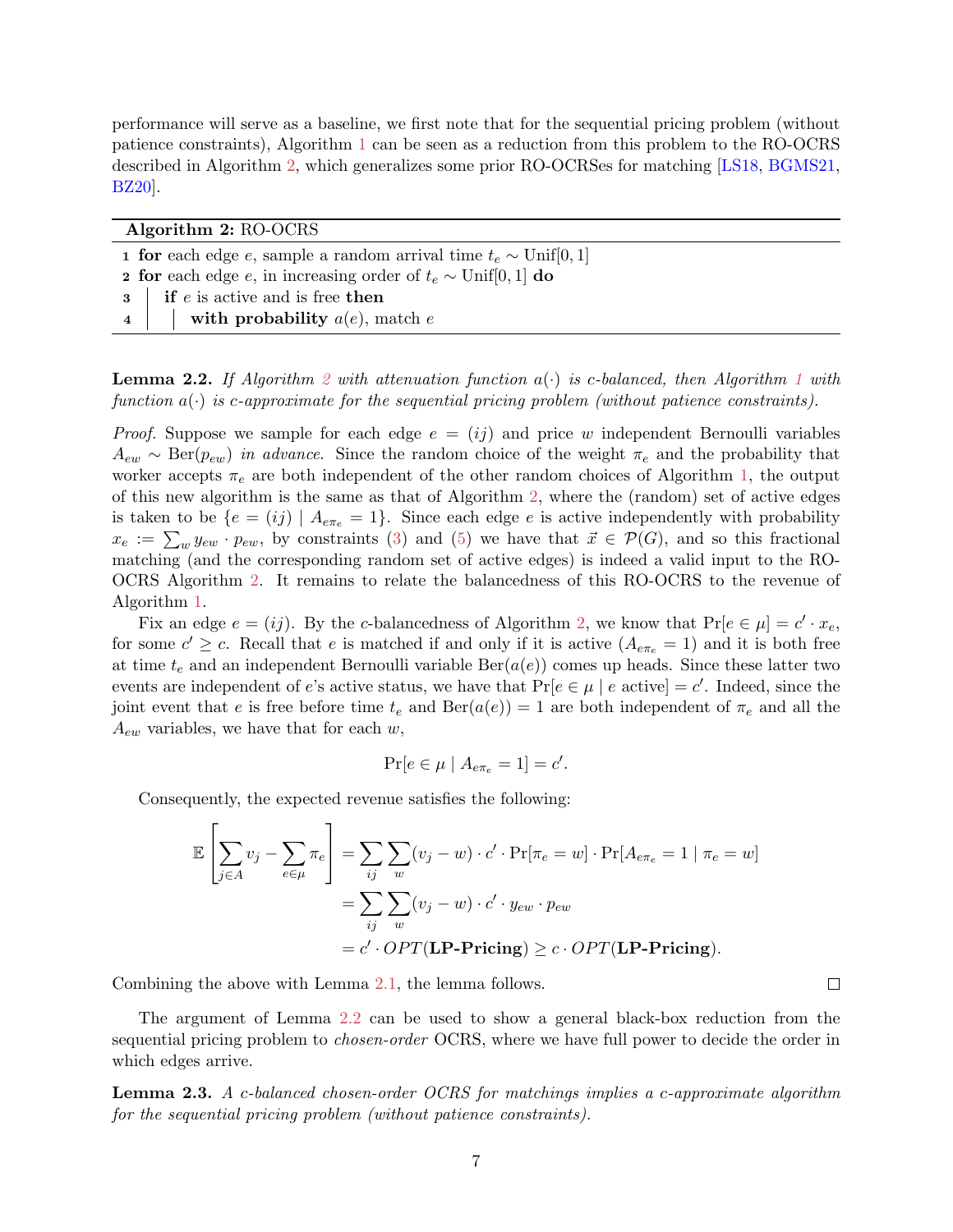<span id="page-8-3"></span>We note that a similar reduction does not work for vertex-arrival OCRS, where [\[EFGT20\]](#page-22-4) show that a 1/2-balanced scheme exists, and  $[FTW^+21]$  $[FTW^+21]$  show that an  $8/15 \approx 0.533$ -balanced scheme exists when vertices arrive in random order. The issue in trying to appeal to these results is that they operate in the batched setting where the online algorithm knows the realization of edges incident on an arriving vertex in advance. Furthermore, it is assumed at most one of the edges incident on each arriving vertex is active. These constraints mean that OCRSes for the vertex-arrival setting do not directly have a connection to our problem, where edges must be probed one-by-one.

Lemma [2.2](#page-7-1) allows us to analyze Algorithm [1](#page-6-5) using the simpler Algorithm [2,](#page-7-0) avoiding some notational clutter, and so this is the terminology we will use when analyzing our algorithm without patience constraints, beginning with the next section.

When studying Algorithm [1](#page-6-5) with patience constraints, a very similar reduction holds, but we must work with the stochastic OCRS setting as in [\[Ada15,](#page-21-12) Definition 2]. We give the special case of this general definition for our setting of matching with patience constraints. We say a vertex  $v$ has remaining patience or just has patience if it has been queried less than  $\ell_v$  times, and has lost patience otherwise.

<span id="page-8-2"></span>**Definition 2.4** (Stochastic OCRS for Matching with Patience). We are given a graph  $G = (V, E)$ and patiences  $\{\ell_v\}_{v\in V}$ , along with vectors  $\vec{y}, \vec{p} \in [0, 1]^E$ . For every vertex v we know  $\sum_{e \ni v} y_e \leq \ell_v$ and  $\sum_{e \ni v} y_e \cdot p_e \leq 1$ . Each edge  $e \in E$  is active independently with probability  $p_e$ .

A stochastic OCRS processes edges in some order; when processing an edge e, if e's endpoints are unmatched and have remaining patience, it can decide to probe e. Any edge that is probed is active independently with probability  $p_e$ , and if active must be matched. The stochastic OCRS is c-balanced if for every edge e

$$
\Pr[e \in \mu] \ge c \cdot y_e \cdot p_e,
$$

where  $\mu$  is the outputted matching. In a Stochastic RO-OCRS, the edges are processed in a uniformly random order.

#### Algorithm 3: Stochastic RO-OCRS

| <b>1 for</b> each edge e, sample a random arrival time $t_e \sim \text{Unif}[0, 1]$ |
|-------------------------------------------------------------------------------------|
| <b>2 for</b> each edge e, in increasing order of $t_e \sim \text{Unif}[0, 1]$ do    |
| $\mathbf{3}$ if e is is free, and its endpoints have remaining patience then        |
| 4     with probability $y_e \cdot a(e)$ , probe e (and match, if active)            |

<span id="page-8-0"></span>Algorithm [3](#page-8-0) captures our algorithmic template for stochastic RO-OCRS. In the patience setting, we have the following analogous claim to Lemma [2.2.](#page-7-1)

<span id="page-8-1"></span>**Lemma 2.5.** If Algorithm [3](#page-8-0) with attenuation function  $a(\cdot)$  is c-balanced, then Algorithm [1](#page-6-5) with function  $a(\cdot)$  is c-approximate for the sequential pricing problem with patience constraints.

The proof proceeds similarly to the proof of Lemma [2.2;](#page-7-1) in particular, given a solution  $\{y_{ew}, p_{ew}\}$ to [LP-Pricing](#page-6-0), we note that taking  $y_e := \sum_w y_{ew}$  and  $p_e := \frac{\sum_w y_{ew} p_{ew}}{\sum_w y_{ew}}$  gives a valid input to a stochastic OCRS algorithm. The full proof is deferred to Appendix [A.](#page-24-0) As one might expect, the proof also applies to reducing to the more general setting of chosen-order stochastic OCRS.

Lemma 2.6. A c-balanced chosen-order stochastic OCRS for matchings with patience implies a c-approximate algorithm for the sequential pricing problem with patience constraints.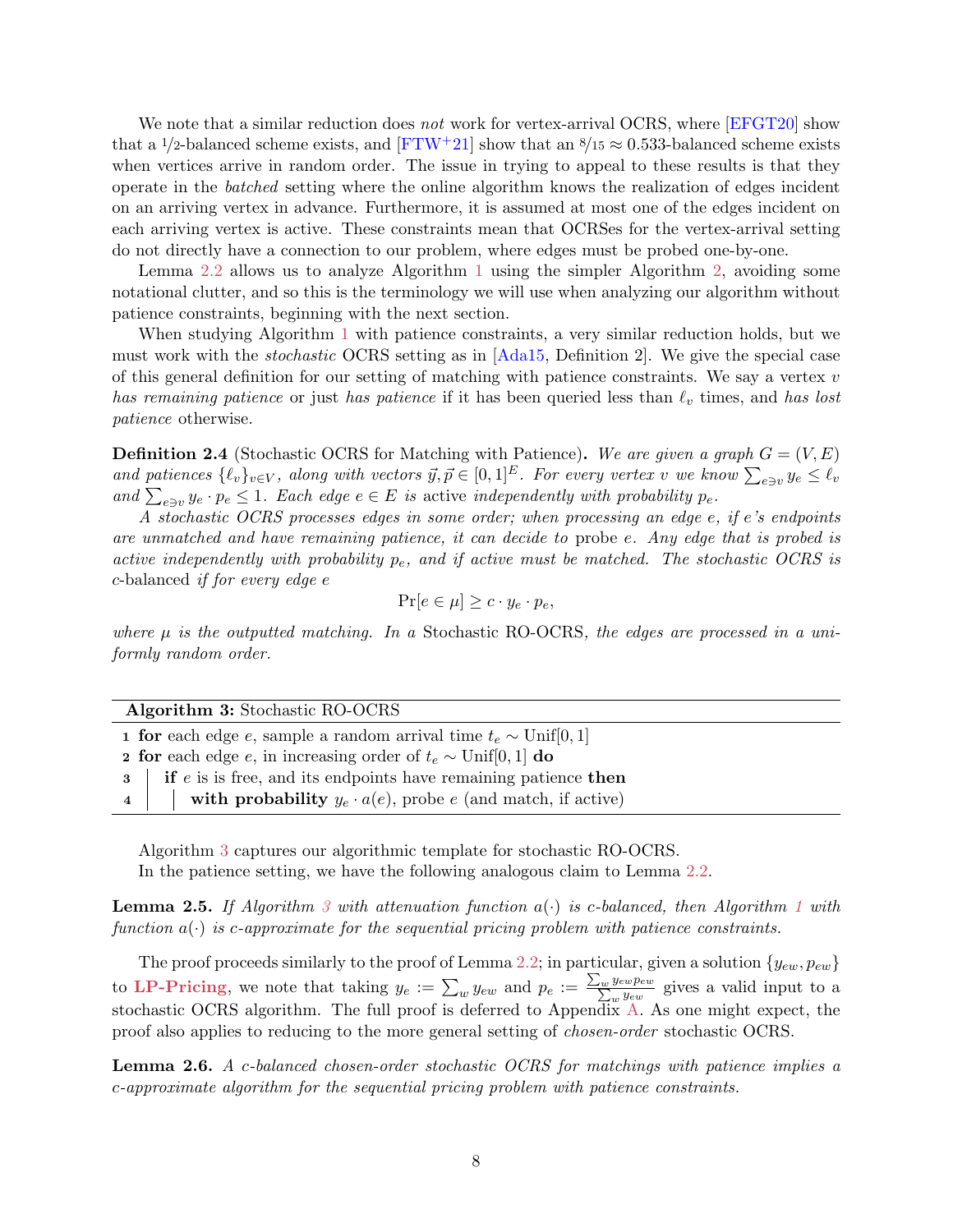# <span id="page-9-4"></span><span id="page-9-3"></span>2.1 Warm-Up: A  $\frac{1}{2}(1-e^{-2})$ -balanced RO-OCRS

We start by presenting a simple instantiation of Algorithm [2](#page-7-0) yielding a  $\frac{1}{2}(1 - e^{-2}) \approx 0.432$ -balanced RO-OCRS for matching in general graphs. This first attenuation funtion we use is implied by the work of Lee and Singla [\[LS18,](#page-23-1) Appendix A.2 of arXiv version]. They considered the special case of star graphs, for which their function gives an optimal  $(1 - 1/e)$ -balanced RO-OCRS. We show that the same attenuation function results in a  $\frac{1}{2}(1 - e^{-2})$ -balanced RO-OCRS in general graphs.

For our analysis of instantiations of Algorithm [2,](#page-7-0) we will imagine that the Bernoulli $(a(e))$ variable used in Line [4](#page-7-2) was drawn before testing if  $e$  is free, and say that an edge  $e$  which is both active and has its Bernoulli variable equal to one (i.e., it will pass the test in Line [4](#page-7-2) if it is active and free) is *realized*. Note that conditioned on the arrival time  $t_e = t$ , the realization of edge e and its matched status upon arrival time (i.e., whether or not it is free) are independent.

The following lemma lower bounds the probability of an edge being in the output matching  $\mu$ by considering the event that no edge  $f \in N_e$  (edges incident on e) arrives before  $t_e$  and is realized.

<span id="page-9-2"></span>**Lemma 2.7.** Algorithm [1](#page-6-5) run with  $a(e) = a_1(x_e, t_e) := e^{-t_e x_e}$  guarantees for each edge  $e \in E$  that

$$
\Pr[e \in \mu] \ge \frac{1}{2} \left( 1 - \frac{1}{e^2} \right) \cdot x_e \ge 0.432 \cdot x_e.
$$

*Proof.* Let  $R_0(e)$  be the event that zero edges  $f \in N_e$  are realized prior to time  $t_e$ . Clearly, e is free upon arrival if  $R_0(e)$  occurs.

Using independence of arrival times and (in)activity of edges  $f \in N_e$ , and the fact that  $\vec{x} \in \mathcal{P}(G)$ , we can lower bound the probability of  $R_0(e)$ .

<span id="page-9-0"></span>
$$
\Pr[R_0(e) \mid t_e = y] = \prod_{f \in N_e} \left( 1 - \int_0^y x_f \cdot e^{-x_f z} \, dz \right) = \prod_{f \in N_e} e^{-x_f y} = e^{-\sum_{f \in N_e} x_f y} \ge e^{-(2-2x_e)y}.\tag{6}
$$

Equation [\(6\)](#page-9-0) implies that  $Pr[e \text{ free } | t_e = y] \geq Pr[R_0(e) | t_e = y] \geq e^{-(2-2x_e)y}$ . Taking total probability over arrival time  $t_e$ , and noting that  $e$  is matched if  $e$  is both realized and free upon arrival (with these probabilities independent when conditioned on  $t<sub>e</sub> = a$ ), the lemma follows.

$$
\Pr[e \in \mu] \ge \left(\int_0^1 e^{-(2-2x_e)y} \cdot e^{-x_e y} dy\right) \cdot x_e \ge \left(\int_0^1 e^{-2y} dy\right) \cdot x_e = \frac{1}{2} \left(1 - \frac{1}{e^2}\right) \cdot x_e. \qquad \Box
$$

Tightness of Analysis. The above analysis is tight for Algorithm [1](#page-6-5) with the above attenuation function: consider a 3-edge path with edges  $(a, b, c)$  with  $x_a = x_c = 1 - 1/n$  and  $x_b = 1/n$ , and consider the bound on the probability that edge b is matched. On this instance, all inequalities in the above analysis are tight as  $n \to \infty$ , since b is matched if and only if  $R_0(b)$  occurs (if a or c are realized before  $b$ , they must be matched), the fractional degree of both endpoints of  $b$  is 1, and  $x_b \to 0$ . So, the probability b is matched approaches  $(1 - e^{-2})/2 \cdot x_b$  as  $n \to \infty$ .<sup>[3](#page-9-1)</sup>

**Remark 2.8.** The same attenuation function  $a_1(\cdot)$  allows to recreate the 0.382-approximation for online stochastic probing due to Brubach et al.  $[BGMS21]$ . See Section [4.](#page-15-0) In what follows we present an improved attenuation function which will improve the bounds for both problems we consider.

<span id="page-9-1"></span><sup>&</sup>lt;sup>3</sup>Note that consequently, the overall LP rounding scheme via this RO-OCRS does not provide better than a  $(1 - e^{-2})/2$ -approximation if b has much larger weight than a or c.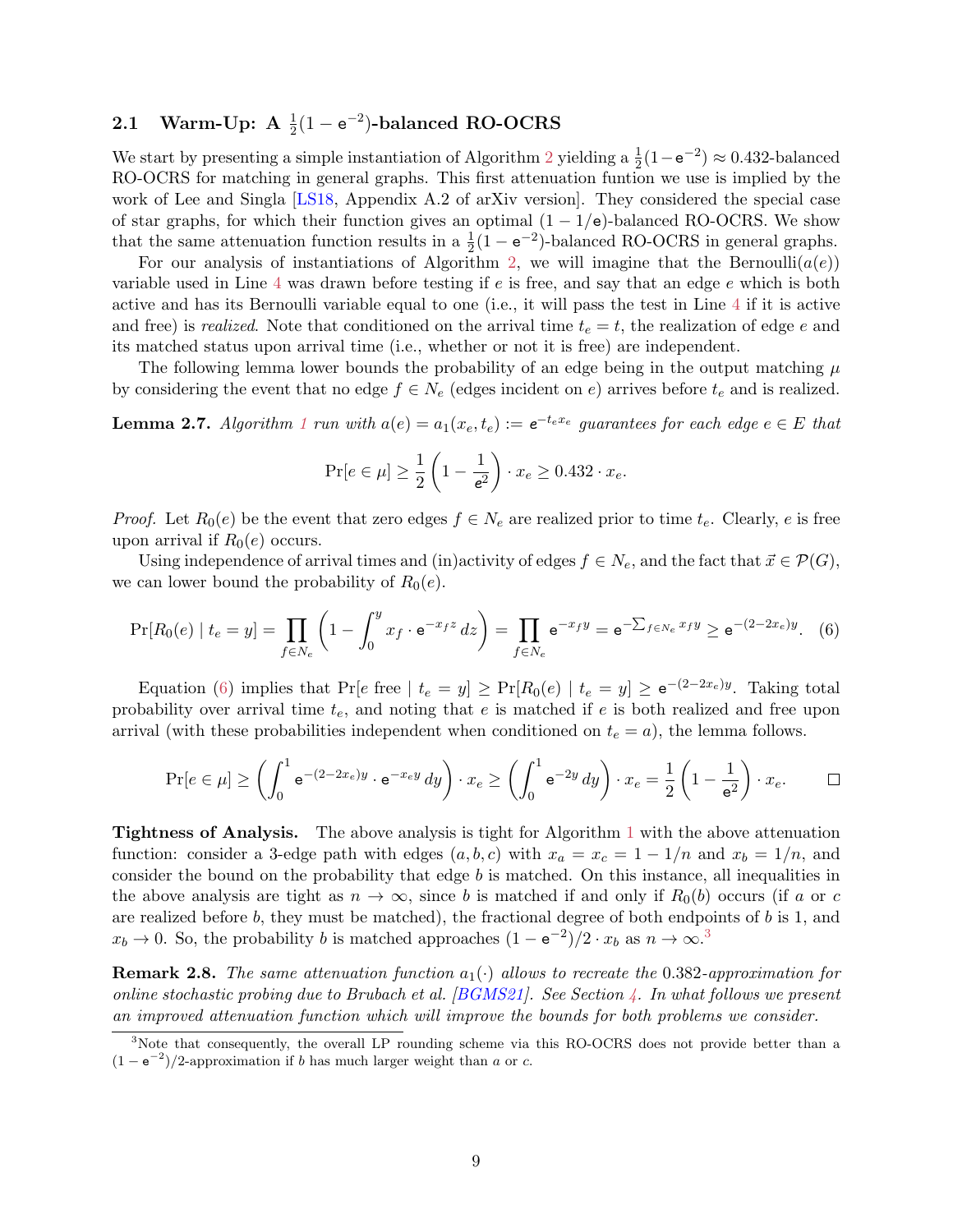#### <span id="page-10-0"></span>2.2 Motivation for the Improved Attenuation Function

To analyze instantiations of algorithms [1](#page-6-5) and [2,](#page-7-0) we need to analyze the probability that  $e$  is free (at time  $t_e$ ). In the proof of Lemma [2.7,](#page-9-2) we lower bounded this event by the event that zero edges incident on e were realized before time  $t_e$ , which we denoted by  $R_0(e)$ . Generalizing this notation further, if we let  $Q(e) := |\{f \in N_e \mid f \text{ realized} \land (t_f < t_e)\}|$  be the set of realized edges incident on e arriving before e, we define the following events for each non-negative integer  $k$ .

$$
R_k(e) := \mathbb{1}[|Q(e)| = k].
$$

Since the events  ${R_k(e) | k \in \mathbb{Z}_{\geq 0}}$  partition our probability space, we have

$$
\Pr[e \text{ free}] = \sum_{k=0}^{\infty} \Pr[e \text{ free} \wedge R_k(e)].
$$

In Section [2.1](#page-9-3) we lower bounded Pr[e free] by lower bounding  $Pr[R_0(e)] = Pr[e$  free  $\wedge R_0(e)]$ . A natural approach to improve the above is to likewise lower bound  $Pr[e]$  free  $\wedge R_k(e)]$  for  $k > 0$ . Unfortunately, as illustrated by the tight example in Section [2.1,](#page-9-3) such terms can be zero if all edges  $f \in N_e$  have no edges incident on them other than e. Indeed, if such an edge f arrives at time  $t_f < t_e$  and is realized, it will be matched, and e will consequently not be free upon arrival. Consequently, Pr[e free  $\wedge R_k(e) = 0$  for all  $k > 0$  if  $N_f = \{e\}$  for all  $f \in N_e$ .

Our key observation is that edges  $f \in N_e$  with few incident edges other than e (more precisely, with low  $\sum_{g \in N_f} x_g$  are matched with probability strictly greater than  $\frac{1}{2}(1 - e^{-2}) \cdot x_f$ . For example, if  $\sum_{g\in N_f} x_g \leq 1$ , then f is matched with probability  $(1-1/e)\cdot x_f \approx 0.632\cdot x_f$ . (This is precisely the analysis of  $[LS18]$  for star graphs.) We can therefore safely attenuate such edges  $f$  more aggressively and still beat the bound of  $\frac{1}{2}(1 - e^{-2}) \approx 0.432$ .

The upshot of this approach is that, informally, if  $N_e$  consists mostly of edges f with little "contention", i.e., low  $\sum_{g \in N_f} x_g$ , then this increases the probability that no edges incident on e are realized before time  $t_e$ , i.e., it increases Pr[ $e$  free  $\land R_0(e)$ ]. In contrast, if most incident edges  $f \in N_e$ are highly contended, i.e. have a high value of  $\sum_{g \in N_f} x_g$ , we will show that this implies a constant lower bound for Pr[e free  $\land R_1(e)$ ]. In particular, we show that if a single edge  $f \in N_e$  is realized and arrives at time  $t_f < t_e$ , then there is a non-negligible probability that some edge  $g \in N_f$  is matched before time  $t_f$ , and so e is free despite having a realized incident edge f. Combining the above yields our improved bounds for  $Pr[e$  free], and consequently for  $Pr[e \in \mu]$ .

The tighter attenuation function. Motivated by the above discussion, we consider an attenuation function that is more aggressive (i.e., is lower) for edges e with small  $d_e := \sum_{f \in N_e} x_f$ . More precisely, we attenuate more aggressively edges e with large slack,  $s_e := 2 - d_e - x_e$ . (Note that  $s_e \geq x_e \geq 0$ , since  $\vec{x} \in \mathcal{P}(G)$ .) In particular, we will use the following attenuation function.

$$
a_2(t_e, x_e, s_e) := \mathrm{e}^{-t_e x_e} \cdot (1 - \alpha \cdot s_e)
$$

Here,  $\alpha \in [0, 0.5]$  is a constant we will optimize over at the end of our analysis. (Note that since  $s_e \in [0, 2]$ , the term  $a_2(e) \in [0, 1]$  is a valid probability.)

Optimizing Our Approach. As we shall see in the next sections, the above choice of attenuation function allows to beat the state-of-the-art for RO-OCRS (and for the correlation gap), as well as stochastic RO-OCRS. However, it is by no means the only one we could have chosen to achieve this goal. That being said, our analysis requires several non-trivial cancellations and lower bounds given by our explicit choice of  $a_2(\cdot, \cdot, \cdot)$ , and so optimizing this function symbolically seems challenging. We leave the optimization of our approach as the topic of future research.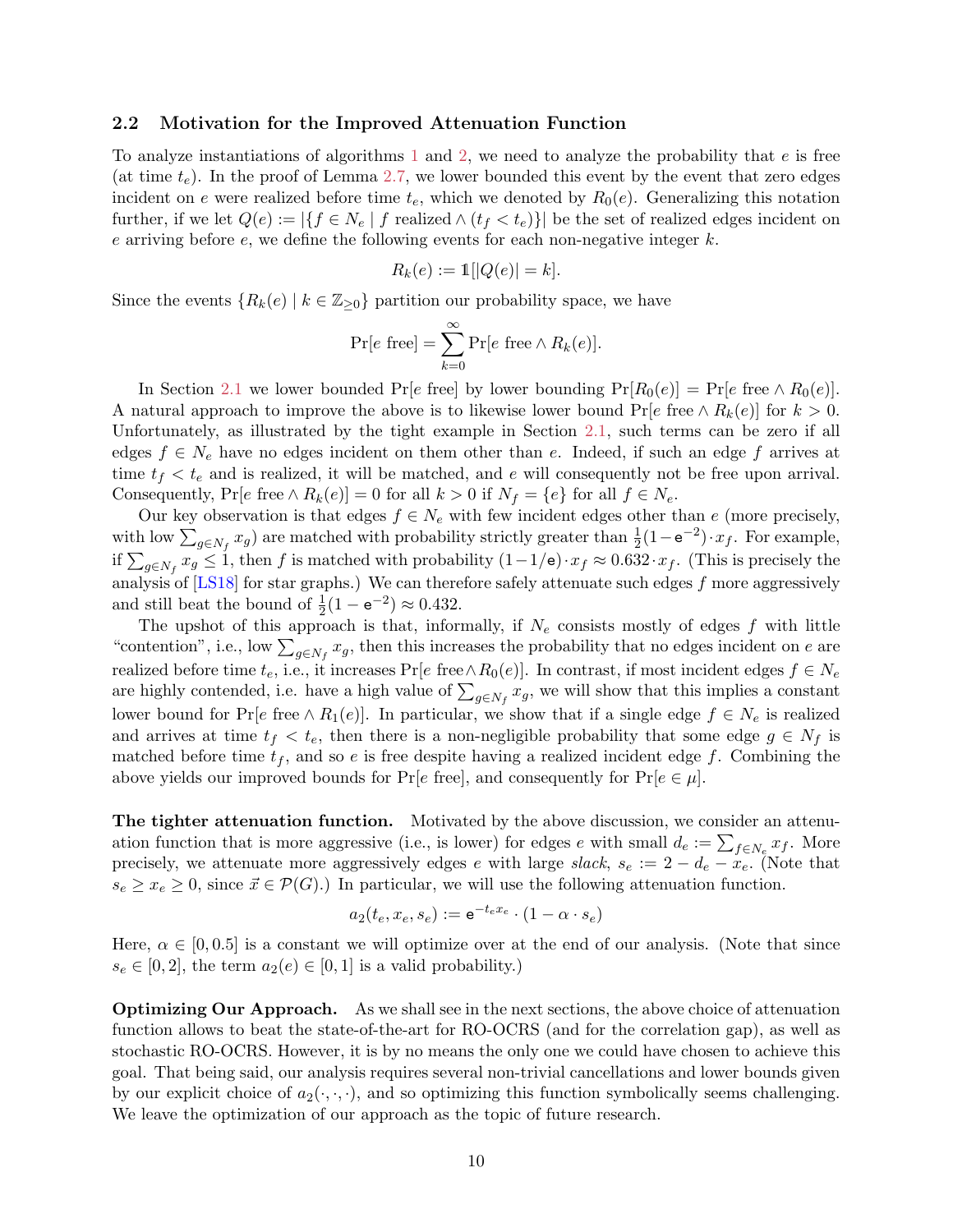# <span id="page-11-2"></span>3 RO-OCRS for Matching: Going Beyond  $\frac{1}{2}(1-e^{-2})$

In this section we analyze Algorithm [2](#page-7-0) using the attenuation function  $a_2(e)$ , with which we substantially improve on the bound of  $\frac{1}{2}(1 - e^{-2})$  for RO-OCRS. We begin with an overview of our approach.

#### 3.1 Overview

The following function will appear prominently in our analysis:

$$
h(x) := \frac{1}{x} \left( 1 - e^{-x} \right) = \int_0^1 e^{-x \cdot z} \, dz.
$$

Note that we wish to prove that  $Pr[e \in \mu]/x_e$  is strictly greater than  $h(2) = \frac{1}{2}(1 - e^{-2})$ . The following lemma will yield an improvement over this bound if most edges in  $N_e$  have little contention.

<span id="page-11-0"></span>**Lemma 3.1.** For each edge  $e \in E$ , we have

$$
\Pr[e \in \mu \wedge R_0(e)] \ge (1 - \alpha \cdot s_e) \cdot \left( h(2) + 0.14 \cdot \left( s_e + \alpha \sum_{f \in N_e} x_f s_f \right) \right) \cdot x_e.
$$

We prove Lemma [3.1](#page-11-0) in Section [3.2.](#page-12-0) For now, we provide some motivation for this lemma. Recall that  $h(2)$  is precisely the bound we are trying to beat. Since  $h(x)$  is the integral of a decreasing function in x, it is itself decreasing in x. We will set  $\alpha$  to guarantee that if  $s_e$  or  $\sum_{f \in N_e} x_f s_f$  are large, then we already have a greater than  $h(2) \cdot x_e \approx 0.432 \cdot x_e$  probability that e is matched.

The technical meat of our analysis will be in providing improved bounds on  $Pr[e \in \mu \wedge R_1(e)]$ in the complementary scenario, where  $s_e$  and  $\sum_{f \in N_e} x_f s_f$  are both small. We address this in Section [3.3.](#page-12-1) For reasons that will become apparent in that section, we need the following notation.

 $m_e := \max\{x_f \mid f \in N_e, \text{ there exists a triangle containing } e, f\}.$ 

Note that for bipartite graphs,  $m_e = 0$ , though in general graphs this need not be the case. Our main technical lemma is the following.

<span id="page-11-1"></span>**Lemma 3.2.** For each edge  $e \in E$ , we have

$$
\Pr[e \in \mu \wedge R_1(e)] \ge \left( (1 - \alpha \cdot s_e)(1 - 2\alpha)^2 \cdot \sum_{f \in N_e} x_f (1 - m_e - x_f - s_f)^+ \cdot 0.0275 \right) \cdot x_e.
$$

In Section [3.4](#page-14-0) we combine both lemmas [3.1](#page-11-0) and [3.2](#page-11-1) to obtain a five-variable program, using which we can prove the following bound on our algorithm's balancedness using  $\alpha = 0.171$ .

Theorem 1.2. There exists a (polytime) RO-OCRS which is 0.45-balanced for the matching problem and 0.456-balanced for the matching problem in bipartite graphs.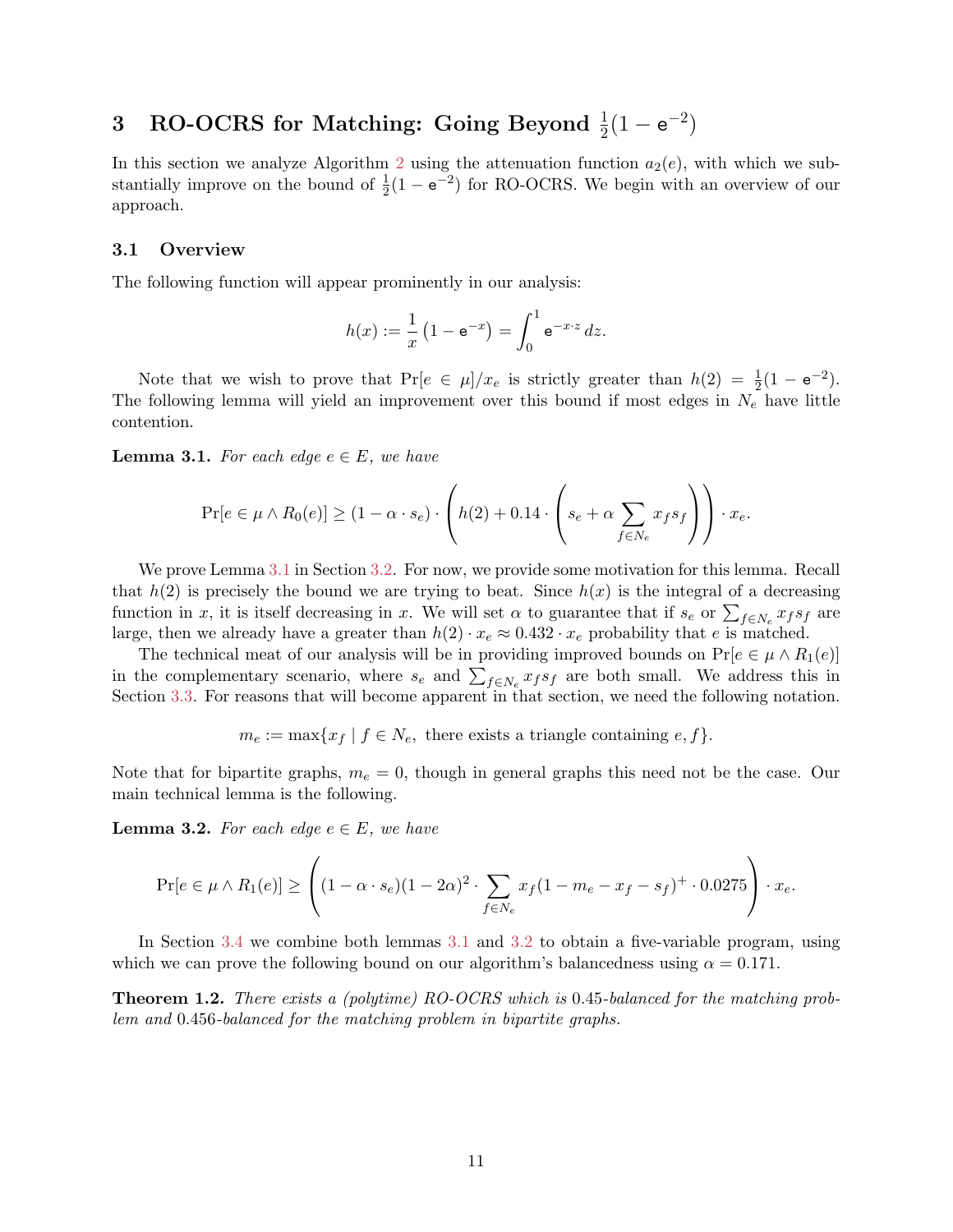#### <span id="page-12-0"></span>**3.2** Lower Bounding Pr[e matched  $\land R_0(e)$ ]

<span id="page-12-2"></span>Before proving Lemma [3.1,](#page-11-0) we state the following facts useful to our bounding.

**Fact 3.3.** For any  $a, x \in [0, 1]$ , we have  $x(1 - e^{-a}) \leq 1 - e^{-ax}$ .

*Proof.* Note the function  $k_a(x) := \frac{1-e^{-ax}}{1-e^{-a}}$  for  $a \in [0,1]$  is concave; as  $k_a(0) = 0$  and  $k_a(1) = 1$  we have that  $k_a(x) \geq x$  for all  $x \in [0,1]$ .

*Proof of Lemma [3.1.](#page-11-0)* As in the proof of Lemma [2.7,](#page-9-2) we condition on a specific arrival time  $t_e$  and explicitly compute the probability of the event that no realized edges arrived before e (the only change is the updated attenuation function).

$$
\Pr[R_0(e) \mid t_e = y] = \prod_{f \in N_e} \left( 1 - \int_0^y x_f \cdot e^{-x_f z} \cdot (1 - \alpha \cdot s_f) dz \right)
$$
  
= 
$$
\prod_{f \in N_e} \left( 1 - (1 - \alpha \cdot s_f) \cdot (1 - e^{-x_f y}) \right)
$$
  

$$
\geq \prod_{f \in N_e} \left( 1 - (1 - e^{-x_f y (1 - \alpha \cdot s_f)}) \right)
$$
  
= 
$$
e^{-y (d_e - \alpha \cdot \sum_{f \in N_e} x_f s_f)},
$$

where the above inequality follows from Fact [3.3](#page-12-2) applied to  $a = (1-\alpha \cdot s_f) \in [0,1]$  and  $x = x_f \in [0,1]$ .

Integrating over the arrival time of e yields the claimed bound:

$$
\Pr[e \in \mu \land R_0(e)] = \Pr[R_0(e) \land e \text{ realized}]
$$
  
\n
$$
\geq \left( \int_0^1 e^{-y(d_e - \alpha \cdot \sum_{f \in N_e} x_f s_f)} \cdot e^{-x_e y} \cdot (1 - \alpha \cdot s_e) dy \right) \cdot x_e \quad \text{def. } a_2(\cdot, \cdot, \cdot)
$$
  
\n
$$
= (1 - \alpha \cdot s_e) \cdot h \left( d_e + x_e - \alpha \sum_{f \in N_e} x_f s_f \right) \cdot x_e \quad \text{def. } h(\cdot)
$$
  
\n
$$
= (1 - \alpha \cdot s_e) \cdot h \left( 2 - s_e - \alpha \sum_{f \in N_e} x_f s_f \right) \cdot x_e. \quad \text{def. } d_e
$$
  
\n
$$
\geq (1 - \alpha \cdot s_e) \cdot \left( h(2) + 0.14 \left( s_e + \alpha \sum_{f \in N_e} x_f s_f \right) \right),
$$

where the last inequality follows from a simple linear approximation of the convex function  $h$ , yielding  $h(2-x) \ge h(2) + 0.14x$  for all  $x \in \mathbb{R}$ .  $\Box$ 

 $\sum_{f \in N_e} x_f s_f$  is large. In the next section, we prove improved lower bounds on the probability of e Lemma [3.1](#page-11-0) provides improved bounds on the probability of  $e$  being matched whenever  $s_e$  or being matched in the complementary scenario, where  $s_e$  and  $\sum_{f \in N_e} x_f s_f$  are both small.

#### <span id="page-12-1"></span>**3.3** Lower Bounding Pr[e matched  $\land R_1(e)$ ]

In this section, we prove Lemma [3.2,](#page-11-1) providing a lower bound for the probability that edge  $e =$  $(v_1v_2)$  is matched despite having a single incident realized edge  $f = (v_2v_3)$  arriving before time  $t_e$ . We will prove this lemma by lower bounding the probability of  $R_1(e)$  occurring, with the single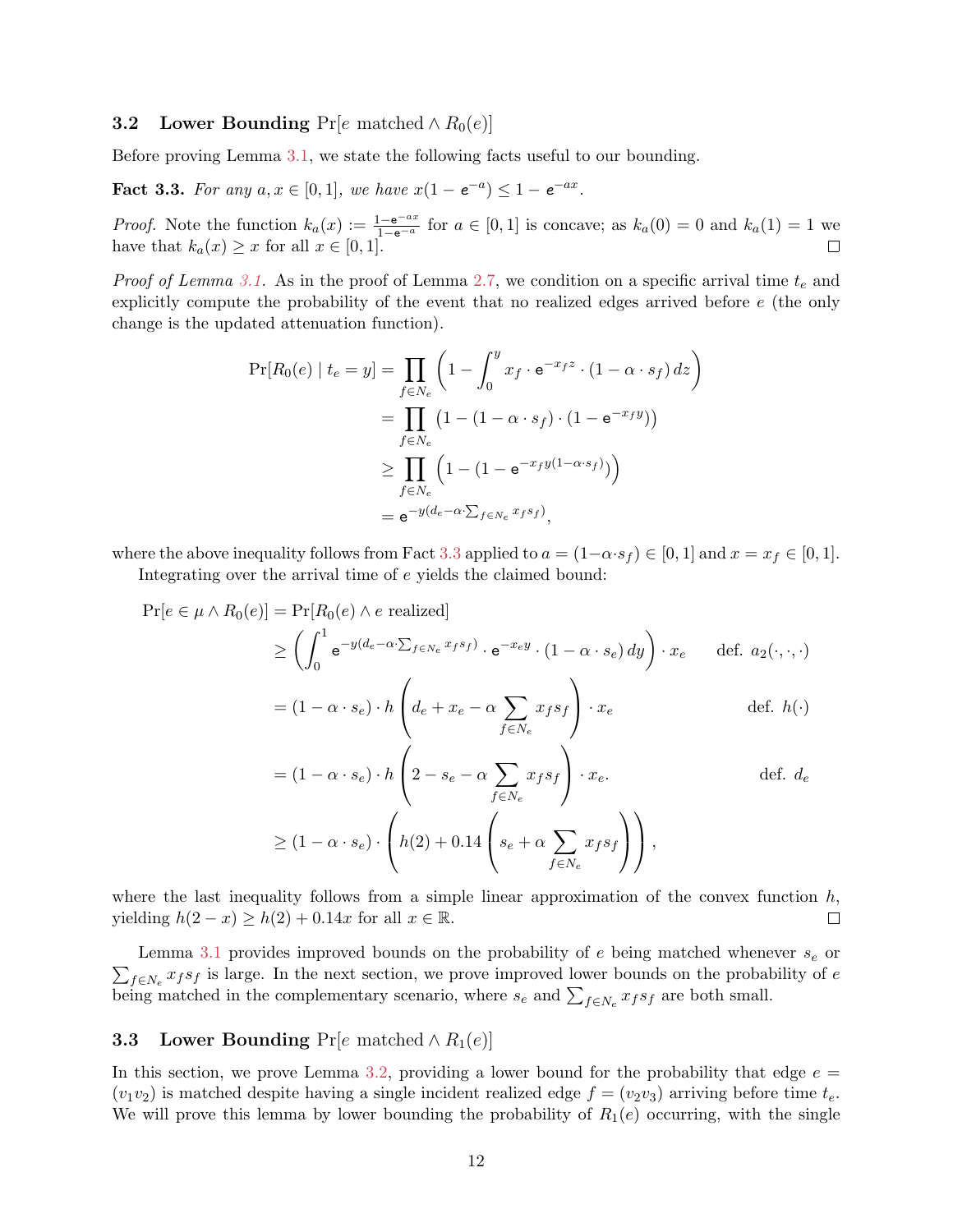<span id="page-13-0"></span>realized edge  $f \in R_1(e)$  not being matched due to some realized edge  $g = (v_3v_4) \in N_f \setminus N_e$  arriving at time  $t_q \leq t_f$  having no incident realized edges arriving earlier (i.e., event  $R_0(g)$ ), resulting in g being matched before f arrives. See Figure [1.](#page-13-0)



Figure 1: Our witness for  $\mathbb{1}[e \in \mu \wedge R_1(e)]$ .

Dashed edges are edges not realized before time  $t_e$ , while bold edges are realized before time  $t_e$ .

Fix any edge g incident on  $v_3$  and not incident on e, as in Figure [1.](#page-13-0) First, we note that conditioning on  $Q(e) = \{f\}$  and specific arrival times (formalized below) does not decrease the probability of event  $R_0(q)$ , namely that zero edges incident on g both arrive before f and are realized.

<span id="page-13-1"></span>**Observation 3.4.** For any  $0 \leq c \leq b \leq a \leq 1$ , we have

$$
\Pr[R_0(g) | Q(e) = \{f\}, t_e = a, t_f = b, t_g = c] \ge \Pr[R_0(g) | t_g = c] \ge e^{-(2-2x_g)y}.
$$

The above observation removes the conditioning on events for edges other than  $q$ ; it is useful when lower bounding the conditional probability that  $q$  is matched and arrives before  $f$ .

<span id="page-13-2"></span>**Lemma 3.5.** For any  $0 \leq b \leq a \leq 1$  we have

$$
\Pr[g \in \mu, t_g \le t_f \mid Q(e) = \{f\}, t_e = a, t_f = b] \ge x_g \cdot \frac{1}{2}(1 - 2\alpha) \cdot (1 - e^{-2b}).
$$

*Proof.* Edge g is matched if it is realized and  $R_0(g)$  occurs. On the other hand, conditioned on  $Q(e) = \{f\}, t_e = a, t_f = b, t_g = c$ , the event that g is realized is independent of  $R_0(g)$ , and has probability  $x_g \cdot e^{-x_g c} \cdot (1 - \alpha \cdot s_g)$ . Combined with Observation [3.4,](#page-13-1) this yields the following.

$$
\Pr[g \in \mu \mid Q(e) = \{f\}, t_e = a, t_f = b, t_g = c] \ge x_g \cdot e^{-x_g c} \cdot (1 - \alpha \cdot s_g) \cdot e^{-(2 - 2x_g)c}.
$$

Therefore, by taking total probability over g's arrival time  $c \leq b$ , we see that

$$
\Pr[g \in \mu \wedge t_g \le t_f \mid Q(e) = \{f\}, t_e = a, t_f = b] \ge x_g \cdot (1 - \alpha \cdot s_g) \cdot \int_0^b e^{-(2-2x_g)c} e^{-x_g c} dc
$$

$$
\ge x_g \cdot (1 - 2\alpha) \cdot \int_0^b e^{-2c} dc
$$

$$
= x_g \cdot \frac{1}{2}(1 - 2\alpha) \cdot (1 - e^{-2b}),
$$

13

where the second inequality relied on  $s_g \leq 2$  and  $x_g \geq 0$  implying  $2 - x_g \leq 2$ .

 $\Box$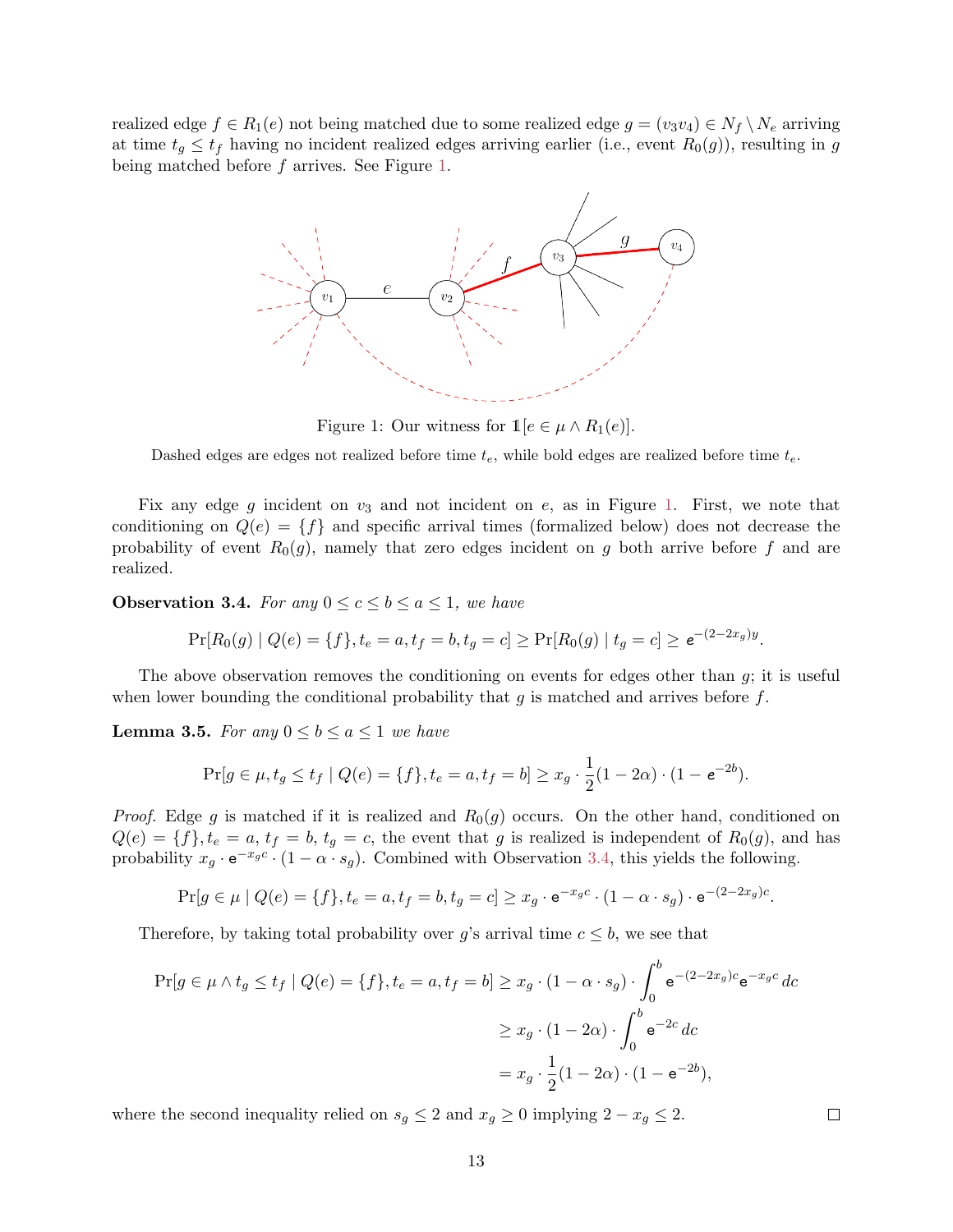Next, fix an edge  $f \in N_e$ , and let  $B_f$  denote the event that some edge  $g \in N_f \setminus N_e$  with  $t_g \leq t_f$  is matched (hence *blocking* edge f from being matched). Note that the single edge  $g \in N_f \cap N_e$  (if any) must have  $x_g \leq m_e$ , by definition of  $m_e = \max\{x_f \mid f \in N_e$ , there exists a triangle containing  $e, f\}$ . As the events  $\{g \in \mu\}$  are disjoint for distinct  $g \in N_f \setminus N_e$ , summing the individual bounds from Lemma [3.5](#page-13-2) implies the following corollary.

<span id="page-14-1"></span>**Corollary 3.6.** For any  $0 \leq b \leq a \leq 1$  we have

$$
\Pr[B_f \mid Q(e) = \{f\}, t_e = a, t_f = b] \ge (d_f - m_e - 1)^+ \cdot \frac{1}{2}(1 - 2\alpha) \cdot (1 - e^{-2b}).
$$

For our analysis, we are concerned with the event that  $R_1(e)$  occurs, and that the unique realized edge f is blocked. We denote this event by  $U_e := \bigcup_{f \in N_e} [Q(e) = \{f\} \wedge B_f]$ . The following lemma, whose proof is deferred to Appendix [B,](#page-24-1) follows directly (after some calculation) from Corollary [3.6.](#page-14-1)

<span id="page-14-2"></span>**Lemma 3.7.** For any  $a \in [0,1]$ , we have that

$$
Pr[U_e \mid t_e = a] \ge \frac{1}{2}(1 - 2\alpha)^2 \sum_{f \in N_e} x_f (d_f - m_e - 1)^+ \cdot e^{-ad_e + ax_f} \cdot \left(\frac{1 - e^{-x_f a}}{x_f} - \frac{1 - e^{-a(x_f + 2)}}{x_f + 2}\right).
$$

We are now ready to prove our main lemma.

*Proof of Lemma [3.2.](#page-11-1)* Since e is matched and  $R_1(e)$  hold if e is active and  $U_e$  occurs (the latter two events being independent conditioned on the arrival time of  $e$ ), we have

$$
\Pr[e \in \mu \wedge R_1(e)] \ge x_e \cdot \int_0^1 a_2(a, x_e, s_e) \cdot \Pr[U_e \mid t_e = a] \, da.
$$

Let  $z(x) := \int_0^1 e^{-2a+ax_f} \left( \frac{1-e^{-xa}}{x} - \frac{1-e^{-a(x+2)}}{x+2} \right) da$ . Substituting in our bound from Lemma [3.7](#page-14-2) on  $Pr[U_e | t_e = a]$ , and noting that  $d_e + x_e \leq 2$ , we find, after some rearranging, that

$$
\Pr[e \in \mu \wedge R_1(e)] \ge x_e \cdot \frac{1}{2}(1 - 2\alpha)^2 (1 - \alpha \cdot s_e) \sum_{f \in N_e} x_f (d_f - m_e - 1)^+ \cdot z(x_f).
$$

We simplify this bound via the following numerical fact, whose proof is deferred to Appendix [B.](#page-24-1) **Fact 3.8.** For any  $x \in [0, 1]$ , we have that  $x \cdot z(x) \geq 0.055x$ .

Using this fact and substituting in  $s_f = 2 - d_f - x_f$ , we obtain the claimed bound.

$$
\Pr[e \in \mu \wedge R_1(e)] \ge \left( (1 - \alpha \cdot s_e)(1 - 2\alpha)^2 \cdot \sum_{f \in N_e} x_f (1 - m_e - x_f - s_f)^+ \cdot 0.0275 \right) \cdot x_e. \quad \Box
$$

#### <span id="page-14-0"></span>3.4 Reducing to a 5-variable problem

We improve upon the bound of  $h(2) = \frac{1}{2}(1 - e^{-2})$  by combining Lemma [3.1](#page-11-0) and Lemma [3.2.](#page-11-1) For ease of reference, we restate these two lemmas here.

**Lemma 3.1.** For each edge  $e \in E$ , we have

$$
\Pr[e \in \mu \wedge R_0(e)] \ge (1 - \alpha \cdot s_e) \cdot \left( h(2) + 0.14 \cdot \left( s_e + \alpha \sum_{f \in N_e} x_f s_f \right) \right) \cdot x_e.
$$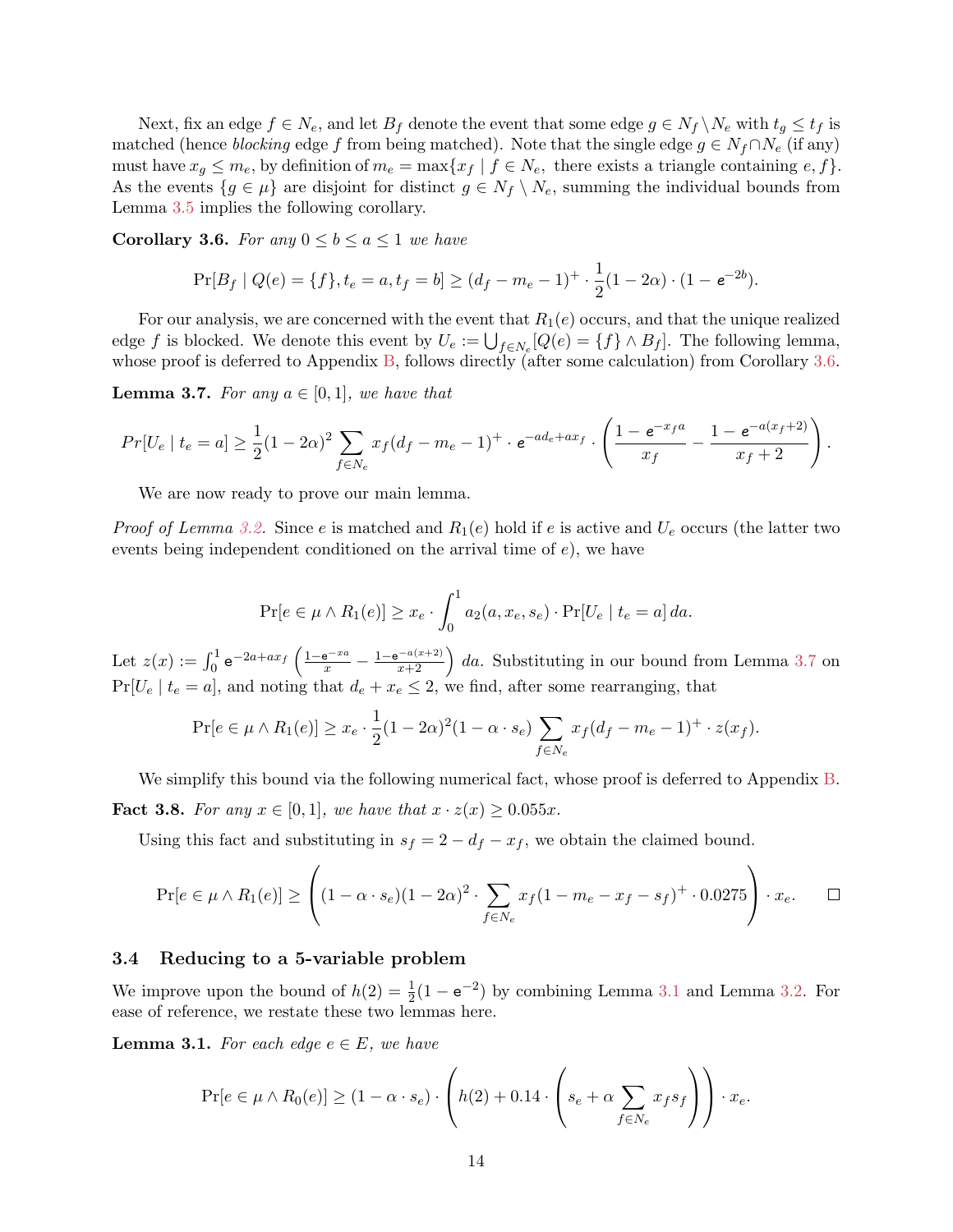**Lemma 3.2.** For each edge  $e \in E$ , we have

$$
\Pr[e \in \mu \wedge R_1(e)] \ge \left( (1 - \alpha \cdot s_e)(1 - 2\alpha)^2 \cdot \sum_{f \in N_e} x_f (1 - m_e - x_f - s_f)^+ \cdot 0.0275 \right) \cdot x_e.
$$

*Proof idea of Theorem [1.2.](#page-3-1)* The following is an easy lower bound on the probability of  $e$  being matched.

$$
\Pr[e \in \mu] \ge \Pr[e \in \mu \wedge R_0(e)] + \Pr[e \in \mu \wedge R_1(e)] = (\star).
$$

Here,  $(\star)$  is the lower bound obtained by summing the lower bounds of lemmas [3.1](#page-11-0) and [3.2.](#page-11-1) Before unpacking this (rather unwieldy) expression, we first simplify it as follows. First, we note that for  $\alpha \geq 0.12$ , the coefficient of  $s_f$  in ( $\star$ ) is at least  $x_e \cdot (1 - \alpha \cdot s_e) \cdot x_f (0.14\alpha - 0.0275(1 - 2\alpha)^2) \geq 0$ . Recalling that  $s_f \geq x_f$ , we have that  $(\star)$  is made no larger by replacing each occurrence of  $s_f$  with  $x_f$ , resulting in a lower bound  $(\star) \geq (\dagger)$ .

To lower bound (†), we need a way to relate the  $\sum_{f \in N_e} x_f^2$  to  $m_e$ . To do so, let

$$
f^* := \arg \max_{f \in N_e} \{ x_f : \text{ there exists a triangle containing } e, f \}.
$$

So,  $x_{f^*} = m_e$ , with the possibility that  $f^* = \emptyset$  if  $m_e = 0$ . Let  $N_e^*$  denote  $N_e \setminus \{f^*\}$ , and define  $d_e^{\text{big}}$ So,  $x_{f^*} = m_e$ , with the possibility that  $f^* = \emptyset$  if  $m_e = 0$ . Let  $N_e^*$  denote  $N_e \setminus \{f^*\}$ , and define  $d_e^{\text{eng}} := \sum_{f \in N_e^* : x_f \ge (1-m_e)/2} x_f$  to be the contribution to  $d_e$  due to edges with x-value at least  $(1-m_e)/2$ . (†), the coefficients of  $x_f^2$  for  $f \in N_e^*$  with  $x_f < (1 - m_e)/2$  are given by  $0.14\alpha - 2 \cdot 0.0275(1 - 2\alpha)^2$ , which is positive for  $\alpha \geq 0.171$ . Using also that  $d_e^{\text{big}} \cdot \frac{1-m_e}{2} \leq \sum_{f \in N_e: x_f \geq (1-m_e)/2} x_f^2$  we have that (†) is lower bounded by

$$
(1 - \alpha \cdot s_e) \left( h(2) + 0.14 \left( s_e + \alpha m_e^2 + \alpha \cdot d_e^{\text{big}} \cdot \frac{1 - m_e}{2} \right) + 0.0275 (1 - 2\alpha)^2 \cdot (d_e - d_e^{\text{big}}) \cdot (1 - m_e) \right) x_e.
$$

We conclude that the algorithm's balancedness for fixed  $\alpha \in [0.171, 0.5]$  is at least the solution to the following five-variable optimization problem.

$$
\begin{aligned}\n\min (1 - \alpha \cdot s_e) \Big( h(2) + 0.14 \left( s_e + \alpha m_e^2 + \alpha \cdot d_e^{\text{big}} \cdot \frac{1 - m_e}{2} \right) + 0.0275 (1 - 2\alpha)^2 \cdot (d_e - d_e^{\text{big}}) \cdot (1 - m_e) \Big) \\
\text{s.t. } s_e + d_e = 2 - x_e \\
d_e \ge d_e^{\text{big}} \\
d_e \le 2(1 - x_e) \\
m_e \le 1 \\
x_e, s_e, d_e, d_e^{\text{big}}, m_e \ge 0.\n\end{aligned}
$$

Numeric simulations with  $\alpha = 0.171$  yield a lower bound of 0.45. Furthermore, in the bipartite case, we have only a four-variable optimization problem, as  $m_e$  can be fixed at 0. In this case, numeric simulations yield a lower bound of 0.456.  $\Box$ 

## <span id="page-15-0"></span>4 Stochastic OCRS for Matching with Patience

In this section, we show that our approach can also be used to improve on the current state-ofthe-art algorithm for the patience-constrained setting frequently studied in the stochastic probing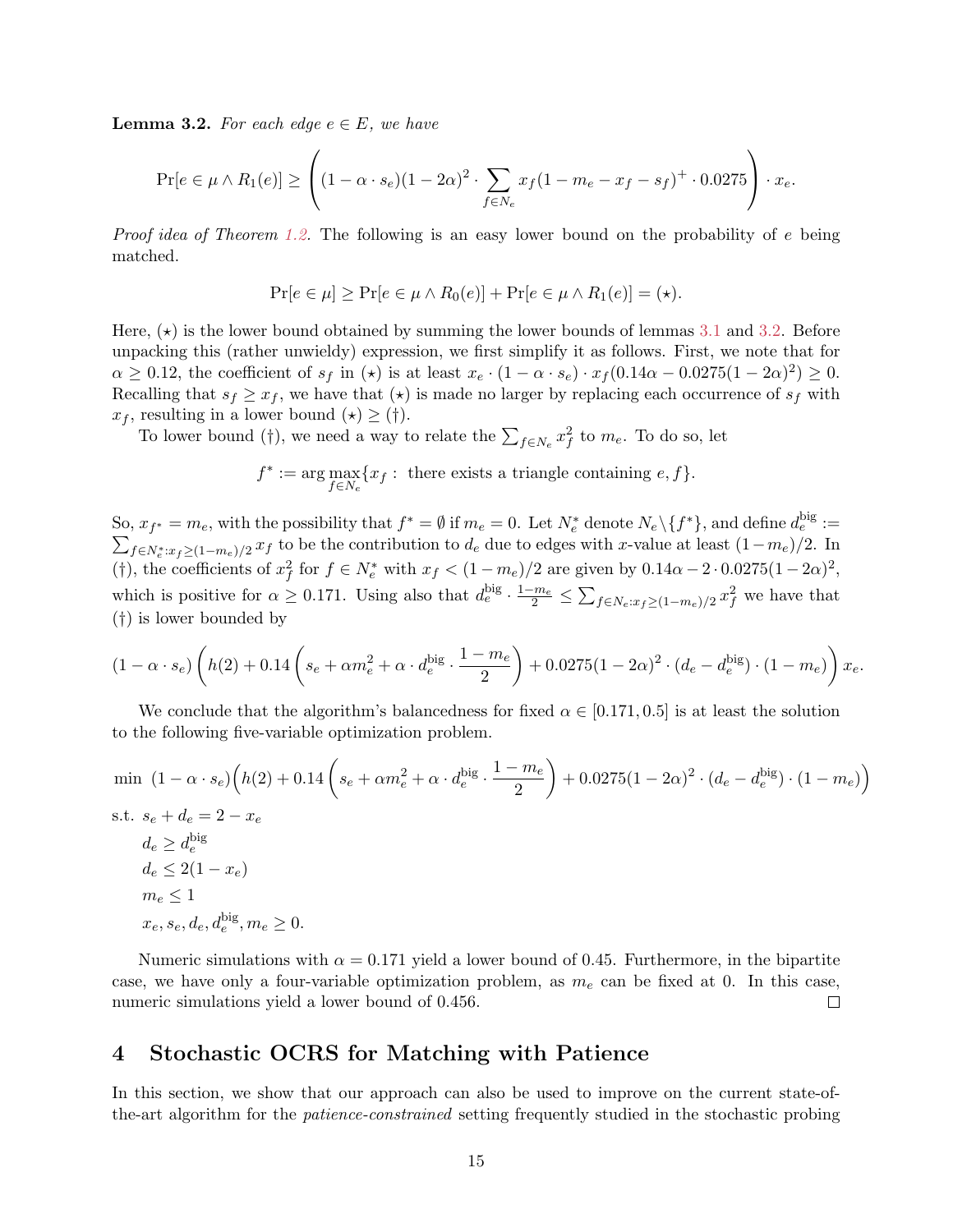<span id="page-16-2"></span>literature. In this extension of our problem, each vertex u has an integer patience constraint  $\ell_u$ , specifying that at most  $\ell_u$  edges incident on u can be probed. By Lemma [2.5,](#page-8-1) we restrict our attention in this section to the stochastic OCRS model as in Definition [2.4.](#page-8-2) For the remainder of this section, we use the notation  $x_e := y_e \cdot p_e$  (recall that  $\vec{x}$  is in the matching polytope by Definition [2.4\)](#page-8-2).

Our goal in this section is to prove the following theorem.

Theorem 1.3. There exists a 0.395-balanced patience-constrained stochastic RO-OCRS for the matching problem. For bipartite matching with patience constraints on only a single side, this stochastic RO-OCRS is 0.426-balanced.

Let  $B_u$  be the event that vertex u is *blocked*, either by an edge incident on u being matched or u running out of patience. A useful lemma for us, proven by Brubach et al. [\[BGMS21,](#page-21-0) Lemma 2] for the generic Algorithm [3,](#page-8-0) is that the worst-case bound for  $Pr[\bar{B}_u]$  is achieved when for all edges e incident on u, we have  $p_e \in \{0, 1\}.$ 

<span id="page-16-0"></span>**Lemma 4.1** ([\[BGMS21\]](#page-21-0)). For any vertex u, the value of  $Pr[\bar{B}_u]$  is made no larger by assuming that for all edges  $e \ni u$ , we have  $p_e \in \{0, 1\}$ .

The intuition behind this lemma is that for any edge  $e \ni u$  with  $p_e \in (0,1)$ , if we split it into two edges with probabilities 0 and 1, then the corresponding LP solution is still feasible and  $Pr[B_u]$ does not decrease. Let  $E_0(u)$  and  $E_1(u)$  denote the set of edges  $e \ni u$  with  $p_e = 0$  and  $p_e = 1$ , respectively.

#### 4.1 Analysis for General Graphs

In the patience-constrained setting, we show that our new attenuation function  $a_2(\cdot)$  can be used to improve on the state-of-the-art 0.382-approximate algorithm of [\[BGMS21\]](#page-21-0). We briefly note that if we use the attenuation function  $a_1(\cdot)$  from Section [2.1](#page-9-3) instead of  $a_2(\cdot)$  in Algorithm [3,](#page-8-0) we will get the same approximation ratio as in [\[BGMS21,](#page-21-0) Section 3] with a similar analysis. To analyze Algorithm [3](#page-8-0) with patience constraints, we have the same high-level intuition as in Section [3:](#page-11-2) for each edge e we will provide a lower bound for  $Pr[e \in \mu \wedge R_0(e)]$  and  $Pr[e \in \mu \wedge R_1(e)]$ .

#### 4.1.1 Lower bounding  $Pr[e \in \mu \wedge R_0(e)]$

First, we provide a lower bound for the event that no edges in  $N_e$  arrived before e and were realized, and e was matched.

<span id="page-16-1"></span>**Lemma 4.2.** For each edge  $e \in E$ , we have the following.

$$
\Pr[e \in \mu \wedge R_0(e)] \ge (1 - \alpha \cdot s_e) \left( 0.382 + 0.117 \left( s_e + \alpha \cdot \sum_{f \in N_e} x_f s_f \right) \right) \cdot x_e.
$$

*Proof.* By Lemma [4.1,](#page-16-0) we can assume that all edges incident on  $e$  have integer success probabilities. There are two cases for edge  $e = (uv)$  to be blocked: (i) some edge  $f \in E_1(u) \cup E_1(v)$  arrives before e and is realized, or (ii) u or v loses patience before e is considered because of the probing of edges in  $E_0(u) \cup E_0(v)$ . (Note that any edge  $E_1(u) \cup E_1(v)$  that we probe is successful, while edges in  $E_0(u) \cup E_0(v)$  cannot be realized.) Define  $\ell_u(e) := \{f \ni u \mid f \in E_0(u), t_f < t_e\}$ . Then, note that if  $\ell_u(e) \leq l_u - 1$ , which is independent of the event that e is blocked by (i), it is not possible that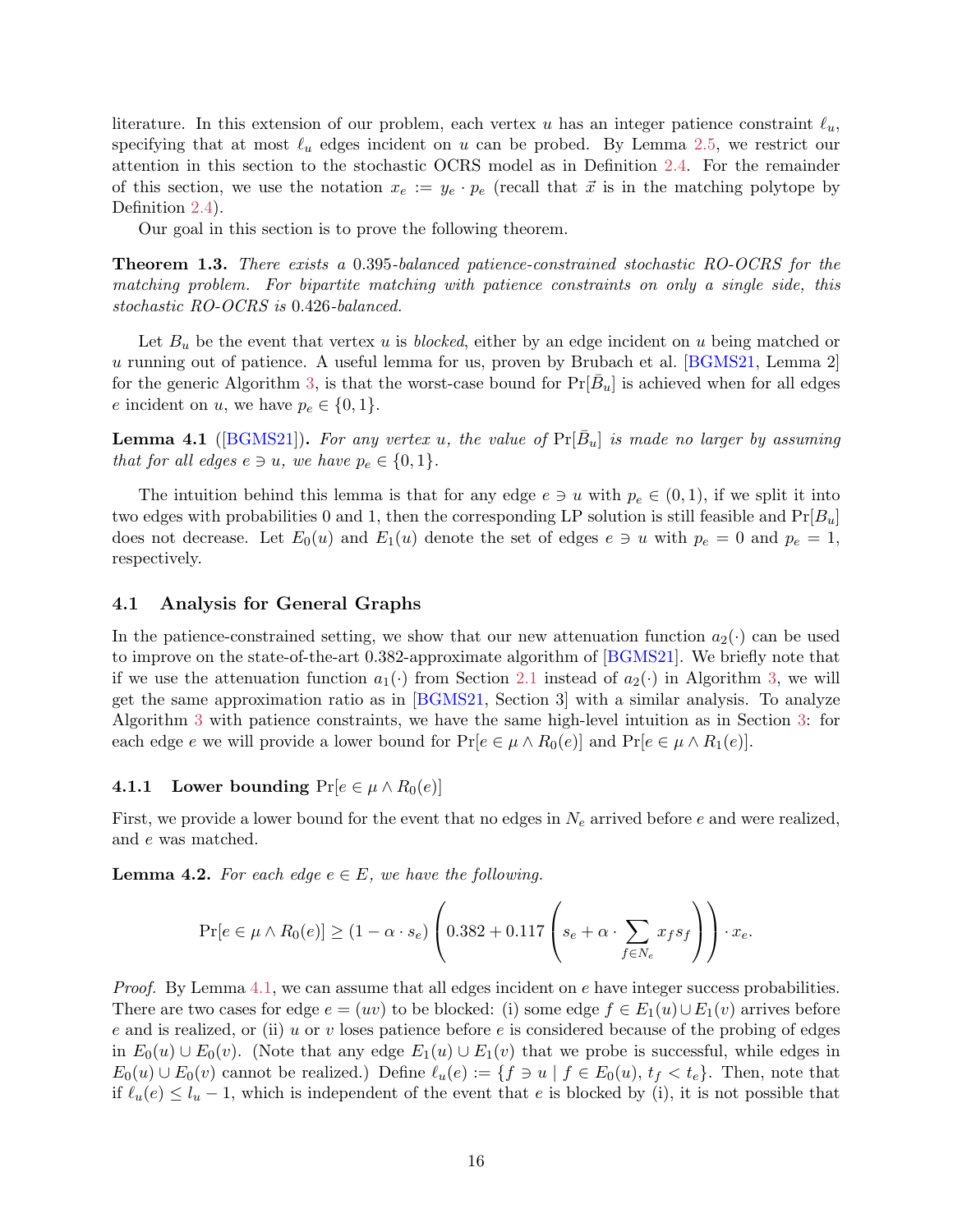<span id="page-17-1"></span>e is blocked by u having lost patience despite being free (a similar statement holds for  $v$ ). Putting it together, we have

$$
\Pr[R_0(e) \land \{u, v\} \text{ have patience } | t_e = y]
$$
  
\n
$$
\geq \Pr[R_0(e) | t_e = y] \Pr[\ell_u(e) \leq \ell_u - 1] \Pr[\ell_v(e) \leq \ell_v - 1].
$$

As in the proof of Lemma [3.1,](#page-11-0) we have that

$$
\Pr[R_0(e) | t_e = y] \ge \mathrm{e}^{-y(d_e - \alpha \cdot \sum_{f \in N_e} x_f s_f)}.
$$

Furthermore, by [\[BCN](#page-21-7)<sup>+</sup>18, Lemma 11], Pr[ $\ell_u(e) \leq \ell_u - 1$ ] is minimized when  $\ell_u(e) \sim \text{Pois}(y(\ell_u -$ 1)). Let  $\phi_{\ell_u}(y) := \Pr[\ell_u(e) \leq \ell_u - 1]$  when  $\ell_u(e) \sim \text{Pois}(y(\ell_u - 1))$ . Thus

 $Pr[R_0(e) \wedge \{u, v\}]$  has patience  $|t_e = y| \ge e^{-y(d_e - \alpha \cdot \sum_{f \in N_e} x_f s_f)} \cdot \phi_{\ell_u}(y) \cdot \phi_{\ell_v}(y)$ .

We finish the proof by taking total expectation over the time  $e$  arrives:

$$
\Pr[e \in \mu \wedge R_0(e)] = x_e \cdot (1 - \alpha \cdot s_e) \cdot \int_0^1 \Pr[R_0(e) \wedge \{u, v\} \text{ have patience } | \ t_e = y] \cdot e^{-x_e y} dy
$$

$$
\geq x_e \cdot (1 - \alpha \cdot s_e) \cdot \int_0^1 e^{-y(d_e - \alpha \cdot \sum_{f \in N_e} x_f s_f) - x_e y} \cdot \phi_{\ell_u}(y) \cdot \phi_{\ell_v}(y) dy. \tag{7}
$$

Based on numerical simulations, we can show that the above is minimized when  $\ell_u = 2$  and  $\ell_v = 2$ , yielding the following.

$$
\Pr[e \in \mu \wedge R_0(e)] \ge x_e \cdot (1 - \alpha \cdot s_e) \cdot \int_0^1 e^{-y(2-\alpha \cdot \sum_{f \in N_e} x_f s_f)} \cdot (e^{-y} + ye^{-y})^2 \cdot dy
$$

$$
= x_e \cdot (1 - \alpha \cdot s_e) \cdot \int_0^1 e^{-y(4-s_e-\alpha \cdot \sum_{f \in N_e} x_f s_f)} \cdot (1+y)^2 dy.
$$

$$
\ge (1 - \alpha \cdot s_e) \left( 0.382 + 0.117 \left( s_e + \alpha \cdot \sum_{f \in N_e} x_f s_f \right) \right) \cdot x_e,
$$

where the last step is captured by Fact [C.1,](#page-26-0) whose proof is deferred to Appendix [C.](#page-26-1)

Note that for  $\alpha = 0$ , Algorithm [1](#page-6-5) captures the [\[BGMS21\]](#page-21-0) result. By choosing  $\alpha > 0$ , we can guarantee that the bound in Lemma [4.2](#page-16-1) is larger than 0.382 if  $s_e$  or  $\sum_{f \in N(e)} x_f s_f$  is large.

<span id="page-17-2"></span> $\Box$ 

# 4.1.2 Lower bounding  $Pr[e \in \mu \wedge R_1(e)]$

In this section, we lower bound the probability that  $e$  is matched despite a neighboring edge  $f$ being realized and appearing before  $e$ , because  $f$  is blocked.

<span id="page-17-0"></span>**Lemma 4.3.** For each edge  $e \in E$ , we have the following.

$$
\Pr[e \in \mu \wedge R_1(e)] \ge \left( (1 - 2\alpha)^2 (1 - \alpha \cdot s_e) \cdot \sum_{f \in N_e} x_f (1 - m_e - x_f - s_f)^+ \cdot 0.02 \right) \cdot x_e.
$$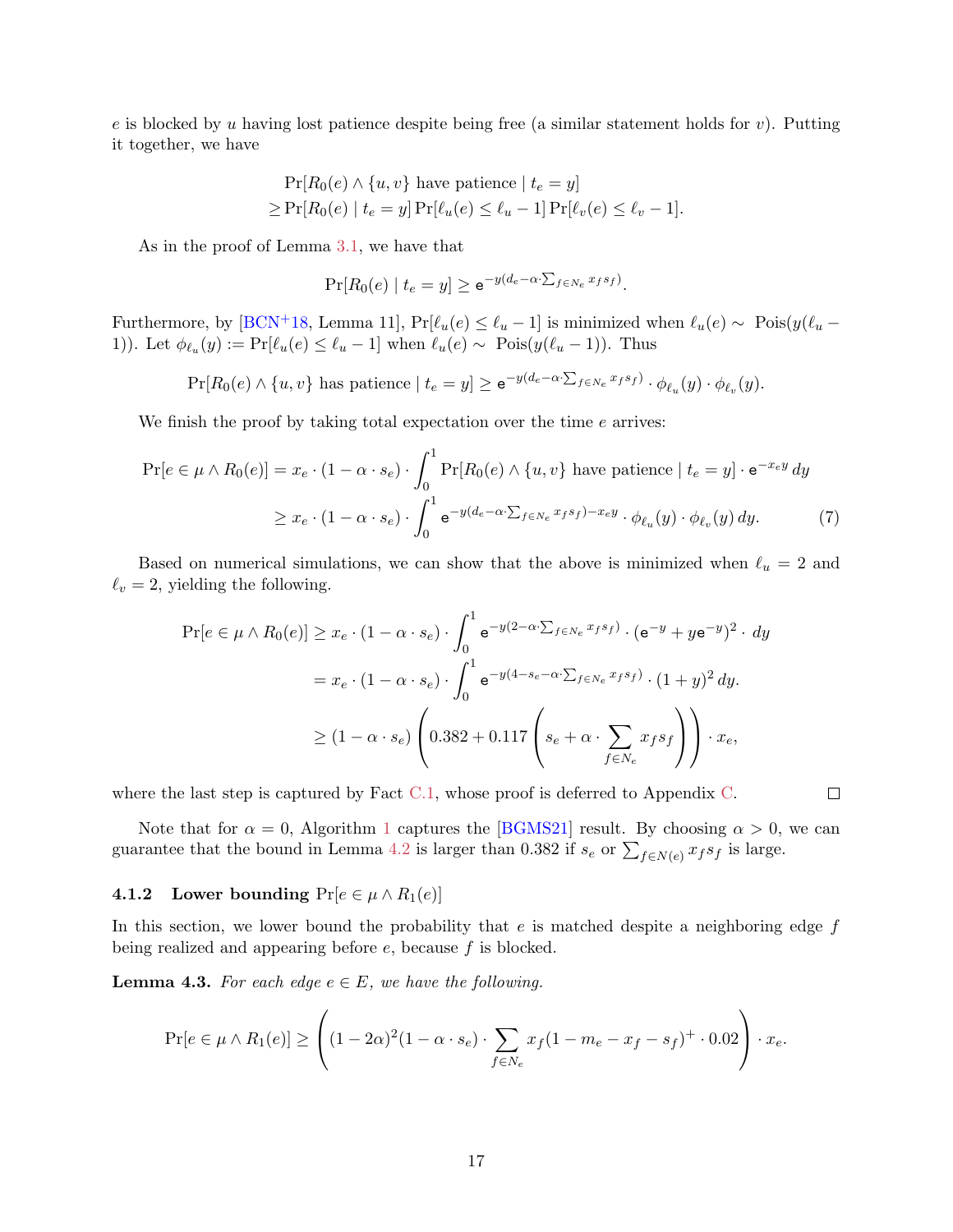<span id="page-18-1"></span>Note that the difference between the analysis of this section and Section [3.3](#page-12-1) is that when  $g \in N_f$ which is incident on  $v_3$  arrives before f, vertex  $v_4$  must have remaining patience in order to argue that f gets blocked by g. If  $v_4$  has lost patience, g will not block f, resulting in e possibly not being free (even if conditioning on the fact that the only realized edge before  $e$  is  $f$ ). We prove a sequence of lemmas which help in the proof of Lemma [4.3.](#page-17-0)

By Lemma [4.1,](#page-16-0) we can assume that all edges that are incident on  $v_4$  excluding g, have integer success probabilities since it does not decrease  $Pr[B_{v_4}]$ . Let  $B_f$  be the probability that edge f is blocked, either by an edge g incident on  $v_3$  or because  $v_3$  ran out of patience. Then we have the following lemma and corollary that help to provide a lower bound for this event.

<span id="page-18-2"></span>**Lemma 4.4.** For any  $0 \leq b \leq a \leq 1$  we have

$$
\Pr[g \in \mu, t_g \le t_f \mid Q(e) = \{f\}, t_e = a, t_f = b, \ell_{v_3}(f) \le \ell_{v_3} - 1] \ge x_g \cdot \frac{(1 - 2\alpha) \cdot (4 - (3b + 4)e^{-3b})}{9}.
$$

<span id="page-18-3"></span>**Corollary 4.5.** For any  $0 \leq b \leq a \leq 1$  we have

$$
\Pr[B_f \mid Q(e) = \{f\}, t_e = a, t_f = b] \ge (d_f - m_e - 1)^+ \cdot (1 - 2\alpha) \cdot \frac{1}{9} \cdot (1 - (3b + 4)e^{-3b}).
$$

We defer the proofs of the above lemma and corollary to Appendix [C.](#page-26-1) Let  $U_e$  denote the event that there is a unique edge f in  $Q(e)$ , and furthermore that  $B_f$  occurs  $(U_e := \bigcup_{f \in N_e} [Q(e) =$  ${f \wedge B_f }$ . The following lemma, whose proof is similar to the proof of Lemma [3.7,](#page-14-2) and is therefore deferred to Appendix [C,](#page-26-1) lower bounds the probability of  $U_e$  conditioned on the arrival time of edge e.

<span id="page-18-0"></span>**Lemma 4.6.** For any  $a \in [0, 1]$ ,

$$
Pr[U_e \mid t_e = a] \ge \frac{1}{9}(1 - 2\alpha)^2 \sum_{f \in N_e} x_f (d_f - m_e - 1)^+ \cdot e^{-ad_e + ax_f} \cdot h_1(a, x_f),
$$

where  $h_1(a, x_f) := \int_0^a e^{-bx_f} \cdot (4 - (3b + 4)e^{-3b}) \, db$ .

With this in place, we can complete the proof of Lemma [4.3.](#page-17-0)

*Proof of Lemma [4.3.](#page-17-0)* Equipped with Lemma [4.6,](#page-18-0) we are ready to provide a lower bound for  $\Pr[e \in \mathcal{E}]$  $\mu \wedge R_1(e)$  by taking total expectation over the time e arrives:

$$
\Pr[e \in \mu \wedge R_1(e)] \ge x_e \cdot a_2(t_e, x_e, s_e)
$$

$$
\cdot \int_0^1 \Pr[U_e \mid t_e = a] \cdot \Pr[\ell_v(e) \le \ell_v - 1 \mid t_e = a] \cdot \Pr[\ell_u(e) \le \ell_u - 1 \mid t_e = a] \, da,
$$

which is minimized when  $Pr[\ell_u(e) \leq \ell_u - 1]$  minimized when  $\ell_u(e) \sim \text{Pois}(y(\ell_u - 1))$  by  $[\text{BCN}^+18]$ , Lemma 11]. Assuming  $\phi_{\ell_u}(y) := \Pr[\ell_u(e) \leq \ell_u - 1]$  when  $\ell_u(e) \sim \text{Pois}(y(\ell_u - 1))$ , and  $h_1(a, x_f) =$  $\int_0^a e^{-bx} f \cdot (4 - (3b + 4)e^{-3b}) db$ , we have that

<span id="page-18-4"></span>
$$
\Pr[e \in \mu \wedge R_1(e)] \ge \frac{1}{9} \cdot x_e \cdot (1 - 2\alpha)^2 (1 - \alpha \cdot s_e)
$$

$$
\cdot \int_0^1 e^{-ax_e} \sum_{f \in N_e} x_f (d_f - m_e - 1)^+ \cdot e^{-ad_e + ax_f} \cdot h_1(a, x_f) \cdot \phi_{\ell_u}(a) \cdot \phi_{\ell_v}(a) da, \quad (8)
$$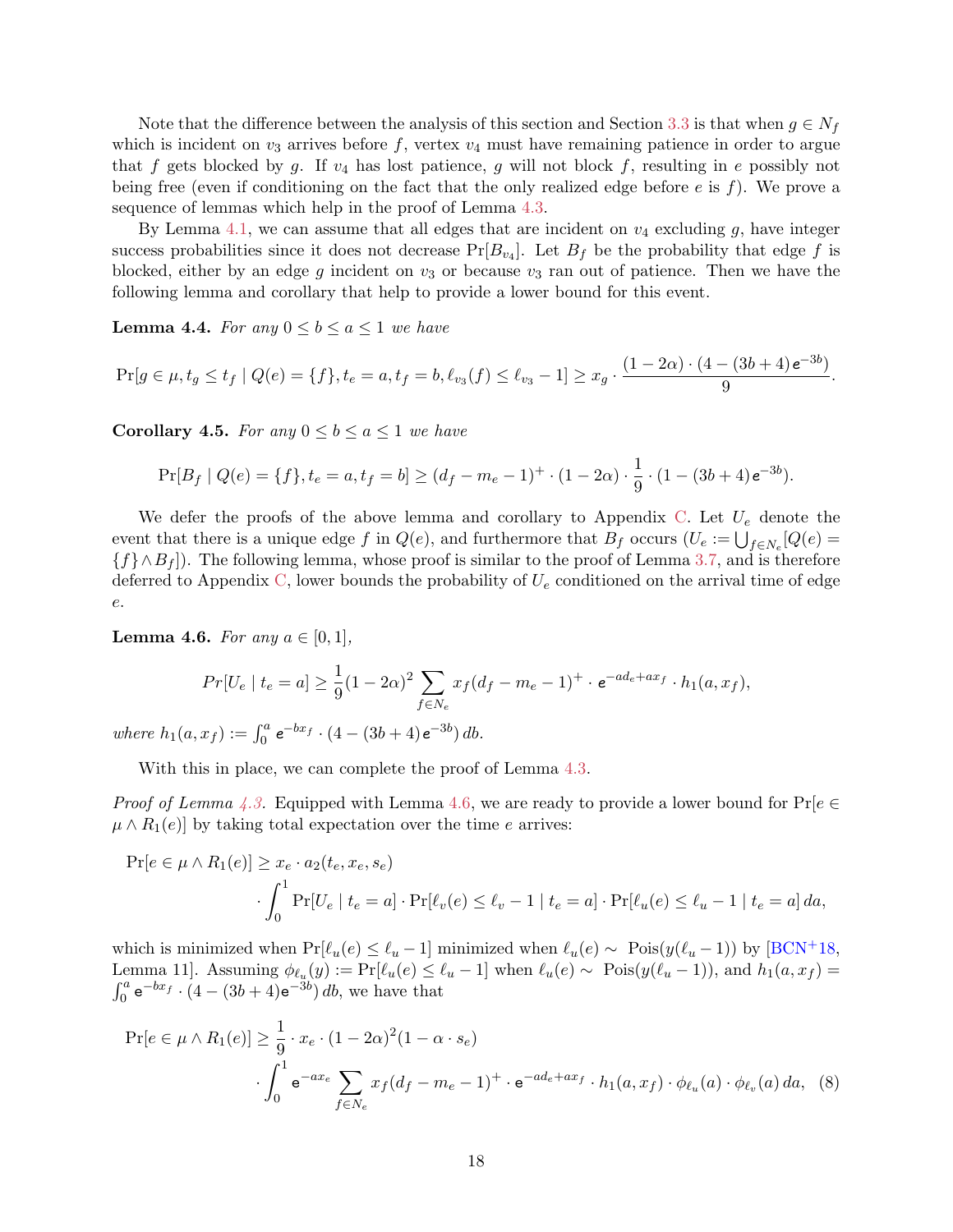which is minimized when  $\ell_u = 2$  and  $\ell_v = 2$ . Then

$$
\Pr[e \in \mu \wedge R_1(e)]
$$
\n
$$
\geq \frac{1}{9} \cdot x_e (1 - 2\alpha)^2 (1 - \alpha \cdot s_e) \sum_{f \in N_e} x_f (d_f - m_e - 1)^+ \int_0^1 e^{-ax_e - ad_e + ax_f} \cdot h_1(a, x_f) (e^{-a} + ae^{-a})^2 da
$$
\n
$$
\geq \frac{1}{9} \cdot x_e (1 - 2\alpha)^2 (1 - \alpha \cdot s_e) \sum_{f \in N_e} x_f (d_f - m_e - 1)^+ \int_0^1 e^{-4a + ax_f} \cdot h_1(a, x_f) \cdot (1 + a)^2 da
$$
\n
$$
\geq \frac{1}{9} \cdot x_e (1 - 2\alpha)^2 (1 - \alpha \cdot s_e) \sum_{f \in N_e} x_f (d_f - m_e - 1)^+ \cdot 0.181.
$$

In the last inequality, we used Fact [4.7](#page-19-0) to simplify the integral.

<span id="page-19-0"></span>**Fact 4.7.** Let  $h_1(a, x_f) = \int_0^a e^{-bx_f} \cdot (4 - (3b + 4)e^{-3b}) \, db$ . Then we have

$$
\int_0^1 e^{-4a+ax_f} \cdot h_1(a, x_f) \cdot (1+a)^2 da \ge 0.181.
$$

Writing this in terms of  $s_f = 2 - d_f - x_f$ , we have

$$
\Pr[e \in \mu \wedge R_1(e)] \ge \left( (1 - 2\alpha)^2 (1 - \alpha \cdot s_e) \cdot \sum_{f \in N_e} x_f (1 - m_e - x_f - s_f)^+ \cdot 0.02 \right) \cdot x_e. \qquad \Box
$$

#### 4.2 Analysis for Bipartite Graphs with Patience Constraints on One Side

In this section, we assume that the input graph is bipartite and we have patience constraints on only the vertices on one side (as motivated by applications in the gig economy).

We show that with a small modification to the analysis for general graphs with patience, we can achieve a larger bound in the bipartite setting. We use Algorithm [3](#page-8-0) and assume that patience number for vertices of one side is  $\infty$ . Note that all lemmas for general graphs also hold here. In order to get a better bound, we slightly change the analysis of Lemma [4.2](#page-16-1) and Lemma [4.3](#page-17-0) by assuming that only one endpoint of edge e has a patience constraint. All the steps are similar to the analysis for general graphs with patience constraints and the only difference is the last steps in Lemma [4.2](#page-16-1) and Lemma [4.3.](#page-17-0) We defer the complete proofs of the following two lemmas to the appendix.

<span id="page-19-1"></span>**Lemma 4.8.** For each edge  $e \in E$ , we have the following.

$$
\Pr[e \in \mu \wedge R_0(e)] \ge (1 - \alpha \cdot s_e) \left( 0.405 + 0.131 \left( s_e + \alpha \cdot \sum_{f \in N_e} x_f s_f \right) \right) \cdot x_e.
$$

<span id="page-19-2"></span>**Lemma 4.9.** For each edge  $e \in E$ , we have the following.

$$
\Pr[e \in \mu \wedge R_1(e)] \ge \left( (1 - 2\alpha)^2 (1 - \alpha \cdot s_e) \cdot \sum_{f \in N_e} x_f (1 - x_f - s_f)^+ \cdot 0.023 \right) \cdot x_e.
$$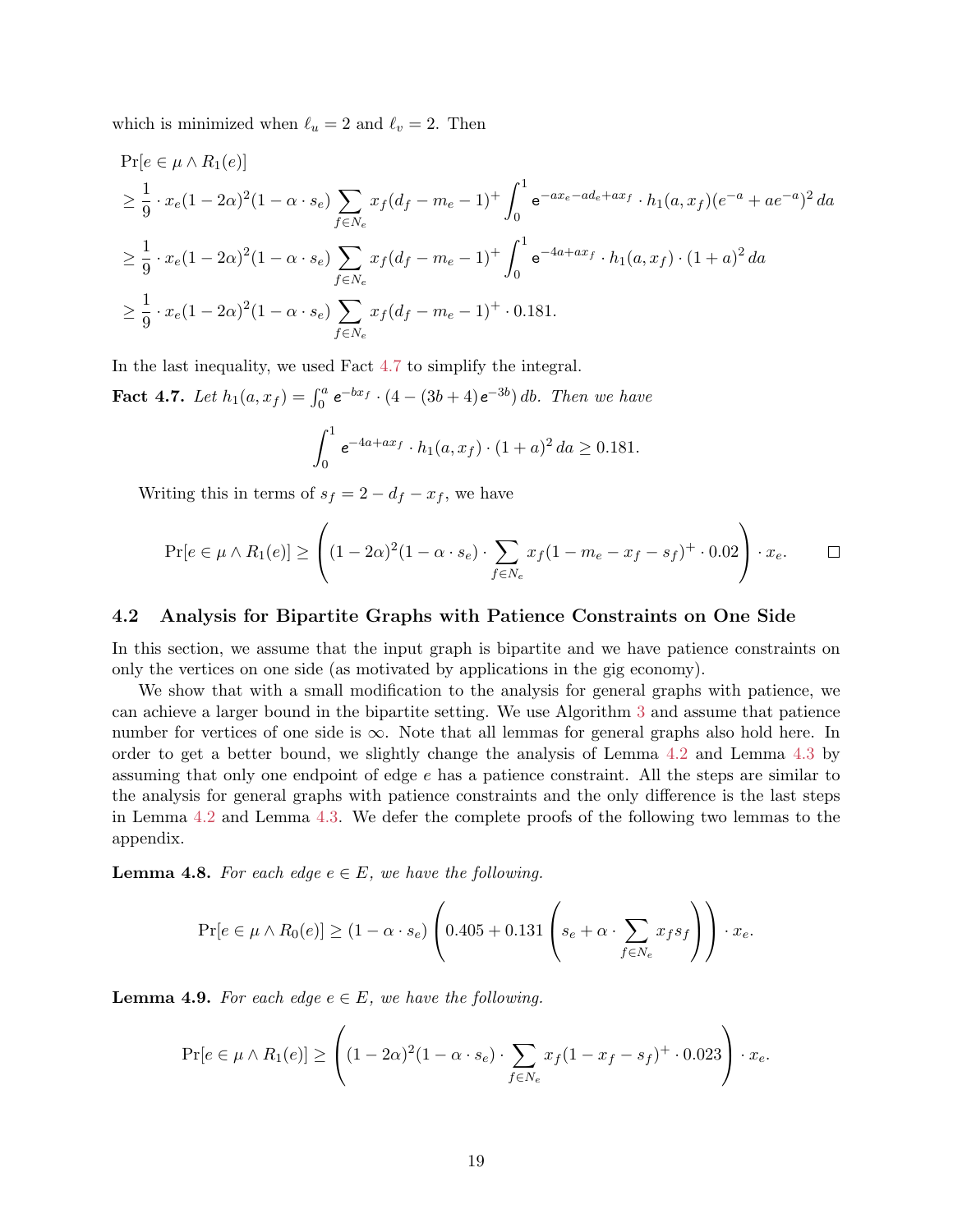<span id="page-20-0"></span>*Proof of Theorem [1.3.](#page-3-0)* Combining Lemma [4.2](#page-16-1) and Lemma [4.3,](#page-17-0) for each edge  $e$ , we have the following lower bound for  $Pr[e \in \mu]/x_e$ :

$$
(1 - \alpha \cdot s_e) \cdot \left( 0.382 + 0.117(s_e + \alpha \cdot \sum_{f \in N_e} x_f s_f) + (1 - 2\alpha)^2 \cdot \sum_{f \in N_e} x_f (1 - m_e - x_f - s_f)^+ \cdot 0.02 \right),
$$

for general graphs with patience on all vertices. Similar to Section [3.4,](#page-14-0) numeric simulations with  $\alpha = 0.16$  yield a lower bound of 0.395.

When the input graph is a bipartite graph with patience constraint on one part, by combining Lemma [4.8](#page-19-1) and Lemma [4.9,](#page-19-2) for each edge e, we have the following lower bond for  $Pr[e \in \mu]/x_e$ 

$$
(1 - \alpha \cdot s_e) \cdot \left( 0.405 + 0.131(s_e + \alpha \cdot \sum_{f \in N_e} x_f s_f) + (1 - 2\alpha)^2 \cdot \sum_{f \in N_e} x_f (1 - x_f - s_f)^+ \cdot 0.023 \right),
$$

for bipartite graphs with patience on one side. Numeric simulations with  $\alpha = 0.162$  yield a lower bound of 0.426.  $\Box$ 

## 5 Discussion

Our work developed a new RO-OCRS for matching and a new stochastic RO-OCRS for matching with patience constraints, and through this gave an approximation algorithm for the sequential pricing problem, with applications in the gig economy. We did so by designing a new attenuation function that takes into account how much contention an edge has for its endpoints. Our work leaves multiple interesting avenues for future research.

A natural question is whether there is a more principled manner to pick  $a(e)$  without changing the core of our analysis. We required multiple non-trivial lower bounds relying on an explicit form for  $a(e)$  which seem hard to generalize to symbolic  $a(e)$ , but it is likely there is already room for improvement here. It would also be very interesting to extend our analysis by considering the probabilities of events  $Pr[e \in \mu \wedge R_k(e)]$  for  $k \geq 2$ .

Our algorithm, as well as all prior work on (RO-)OCRS for matching constraints, works with the degree-bounded relaxation for matchings, which is integral for bipartite graphs, but not for general ones. A natural question is whether better (RO-)OCRS can be achieved for points in the matching polytope, i.e., points which also satisfy Edmonds' odd-set constraints [\[Edm65\]](#page-22-7). Can better bounds be achieved for this polytope, perhaps via a different algorithmic approach?

Finally, we note that in the sequential pricing problem, we have complete control over the ordering in which we consider the edges; while RO-OCRS is a natural algorithmic primitive with many distinct applications, for our application the constraint that we consider edges in a uniformly random is self-imposed. Can a better approximation be achieved by considering edges in an order that is not uniformly random?

Acknowledgements. This research was funded in part by NSF CCF1812919. We thank anonymous reviewers for their useful comments.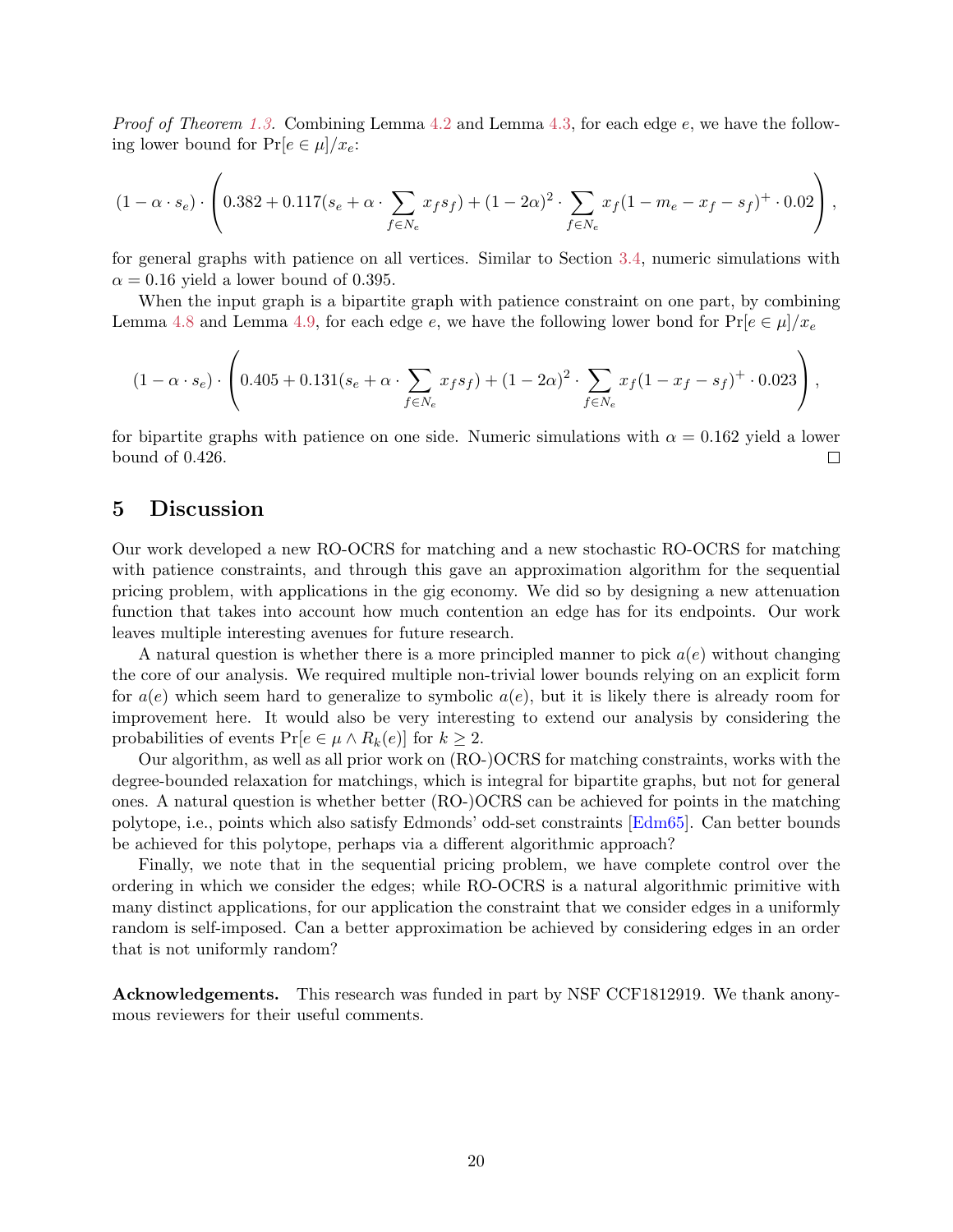# References

- <span id="page-21-8"></span>[ABG+20] Marek Adamczyk, Brian Brubach, Fabrizio Grandoni, Karthik A Sankararaman, Aravind Srinivasan, and Pan Xu. Improved approximation algorithms for stochasticmatching problems. arXiv preprint arXiv:2010.08142, 2020. [3,](#page-3-2) [5](#page-5-1)
- <span id="page-21-4"></span>[Ada11] Marek Adamczyk. Improved analysis of the greedy algorithm for stochastic matching. Information Processing Letters (IPL), 111(15):731–737, 2011. [3,](#page-3-2) [5](#page-5-1)
- <span id="page-21-12"></span>[Ada15] Marek Adamczyk. Non-negative submodular stochastic probing via stochastic contention resolution schemes. arXiv preprint arXiv:1508.07771, 2015. [8](#page-8-3)
- <span id="page-21-1"></span>[ADSY12] Shipra Agrawal, Yichuan Ding, Amin Saberi, and Yinyu Ye. Price of correlations in stochastic optimization. Operations Research, 60(1):150–162, 2012. [2](#page-2-1)
- <span id="page-21-6"></span>[AGM15] Marek Adamczyk, Fabrizio Grandoni, and Joydeep Mukherjee. Improved approximation algorithms for stochastic matching. In Proceedings of the 23rd Annual European Symposium on Algorithms (ESA), pages 1–12. 2015. [3,](#page-3-2) [5](#page-5-1)
- <span id="page-21-11"></span>[ASW16] Marek Adamczyk, Maxim Sviridenko, and Justin Ward. Submodular stochastic probing on matroids. Mathematics of Operations Research, 41(3):1022–1038, 2016. [5](#page-5-1)
- <span id="page-21-2"></span>[AW18] Marek Adamczyk and Michał Włodarczyk. Random order contention resolution schemes. In Proceedings of the 59th Symposium on Foundations of Computer Science (FOCS), pages 790–801, 2018. [2](#page-2-1)
- <span id="page-21-7"></span>[BCN+18] Alok Baveja, Amit Chavan, Andrei Nikiforov, Aravind Srinivasan, and Pan Xu. Improved bounds in stochastic matching and optimization. Algorithmica, 80(11):3225– 3252, 2018. [3,](#page-3-2) [4,](#page-4-1) [5,](#page-5-1) [6,](#page-6-7) [17,](#page-17-1) [18](#page-18-1)
- <span id="page-21-5"></span>[BGL<sup>+</sup>12] Nikhil Bansal, Anupam Gupta, Jian Li, Julián Mestre, Viswanath Nagarajan, and Atri Rudra. When lp is the cure for your matching woes: Improved bounds for stochastic matchings. Algorithmica, 63(4):733–762, 2012. [3,](#page-3-2) [5](#page-5-1)
- <span id="page-21-0"></span>[BGMS21] Brian Brubach, Nathaniel Grammel, Will Ma, and Aravind Srinivasan. Improved guarantees for offline stochastic matching via new ordered contention resolution schemes. In Proceedings of the 35th Annual Conference on Neural Information Processing Systems (NeurIPS), 2021. , [3,](#page-3-2) [4,](#page-4-1) [5,](#page-5-1) [6,](#page-6-7) [7,](#page-7-3) [9,](#page-9-4) [16,](#page-16-2) [17](#page-17-1)
- <span id="page-21-9"></span>[BSSX20] Brian Brubach, Karthik A Sankararaman, Aravind Srinivasan, and Pan Xu. Attenuate locally, win globally: Attenuation-based frameworks for online stochastic matching with timeouts. Algorithmica, 82(1):64–87, 2020. [4,](#page-4-1) [6](#page-6-7)
- <span id="page-21-3"></span>[BZ20] Simon Bruggmann and Rico Zenklusen. An optimal monotone contention resolution scheme for bipartite matchings via a polyhedral viewpoint. Mathematical Programming, pages 1–51, 2020. [3,](#page-3-2) [4,](#page-4-1) [7,](#page-7-3) [30](#page-30-1)
- <span id="page-21-10"></span>[CGM13] Marek Cygan, Fabrizio Grandoni, and Monaldo Mastrolilli. How to sell hyperedges: The hypermatching assignment problem. In Proceedings of the 25th Annual ACM-SIAM Symposium on Discrete Algorithms (SODA), pages 342–351, 2013. [4](#page-4-1)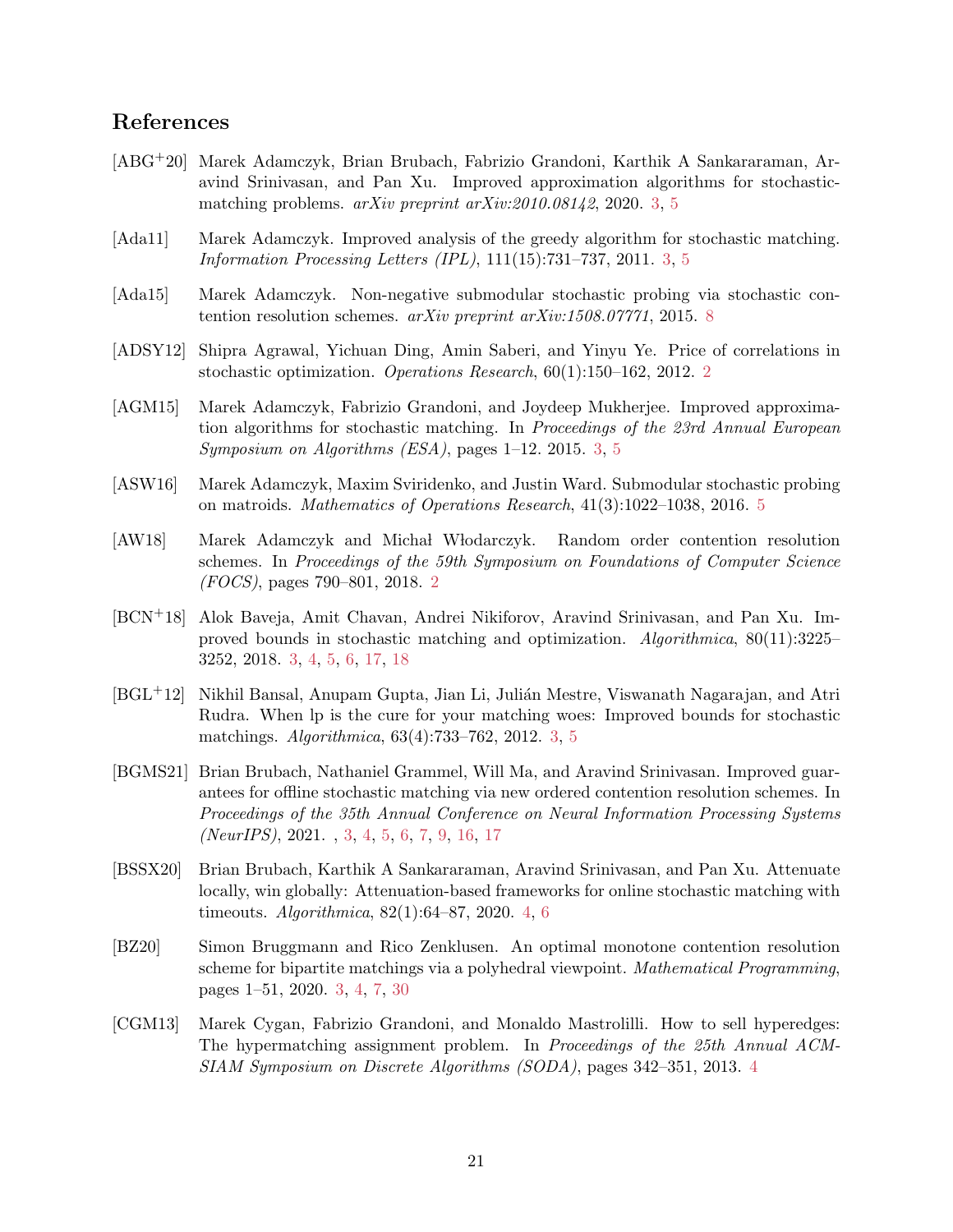- <span id="page-22-11"></span>[CHMS10] Shuchi Chawla, Jason D Hartline, David L Malec, and Balasubramanian Sivan. Multiparameter mechanism design and sequential posted pricing. In Proceedings of the 42nd Annual ACM Symposium on Theory of Computing (STOC), pages 311–320, 2010. [5](#page-5-1)
- <span id="page-22-3"></span>[CIK+09] Ning Chen, Nicole Immorlica, Anna R Karlin, Mohammad Mahdian, and Atri Rudra. Approximating matches made in heaven. In Proceedings of the 36th International Colloquium on Automata, Languages and Programming (ICALP), pages 266–278, 2009. [3,](#page-3-2) [5](#page-5-1)
- <span id="page-22-0"></span>[CVZ14] Chandra Chekuri, Jan Vondrák, and Rico Zenklusen. Submodular function maximization via the multilinear relaxation and contention resolution schemes. SIAM Journal on Computing (SICOMP), 43(6):1831–1879, 2014. [2,](#page-2-1) [3,](#page-3-2) [4](#page-4-1)
- <span id="page-22-7"></span>[Edm65] Jack Edmonds. Maximum matching and a polyhedron with {0,1}-vertices. Journal of research of the National Bureau of Standards B, 69(125-130):55–56, 1965. [4,](#page-4-1) [20](#page-20-0)
- <span id="page-22-4"></span>[EFGT20] Tomer Ezra, Michal Feldman, Nick Gravin, and Zhihao Gavin Tang. Online stochastic max-weight matching: prophet inequality for vertex and edge arrival models. In Proceedings of the 21st ACM Conference on Economics and Computation (EC), pages 769–787, 2020. [4,](#page-4-1) [5,](#page-5-1) [8](#page-8-3)
- <span id="page-22-6"></span>[EHKS18] Soheil Ehsani, MohammadTaghi Hajiaghayi, Thomas Kesselheim, and Sahil Singla. Prophet secretary for combinatorial auctions and matroids. In Proceedings of the twentyninth annual acm-siam symposium on discrete algorithms, pages 700–714. SIAM, 2018. [4](#page-4-1)
- <span id="page-22-1"></span>[FSZ16] Moran Feldman, Ola Svensson, and Rico Zenklusen. Online contention resolution schemes. In Proceedings of the 27th Annual ACM-SIAM Symposium on Discrete Algorithms (SODA), pages 1014–1033, 2016. [2,](#page-2-1) [4](#page-4-1)
- <span id="page-22-5"></span>[FTW+21] Hu Fu, Zhihao Gavin Tang, Hongxun Wu, Jinzhao Wu, and Qianfan Zhang. Random order vertex arrival contention resolution schemes for matching, with applications. In Proceedings of the 48th International Colloquium on Automata, Languages and Programming (ICALP), 2021. [4,](#page-4-1) [5,](#page-5-1) [8](#page-8-3)
- <span id="page-22-10"></span>[GKS19] Buddhima Gamlath, Sagar Kale, and Ola Svensson. Beating greedy for stochastic bipartite matching. In Proceedings of the Thirtieth Annual ACM-SIAM Symposium on Discrete Algorithms, pages 2841–2854. SIAM, 2019. [5](#page-5-1)
- <span id="page-22-2"></span>[GL18] Guru Guruganesh and Euiwoong Lee. Understanding the correlation gap for matchings. In Proceedings of the 37thFoundations of Software Technology and Theoretical Computer Science (FSTTCS), 2018. [3,](#page-3-2) [4](#page-4-1)
- <span id="page-22-8"></span>[GN13] Anupam Gupta and Viswanath Nagarajan. A stochastic probing problem with applications. In International Conference on Integer Programming and Combinatorial Optimization, pages 205–216. Springer, 2013. [5](#page-5-1)
- <span id="page-22-9"></span>[GNS16] Anupam Gupta, Viswanath Nagarajan, and Sahil Singla. Algorithms and adaptivity gaps for stochastic probing. In Proceedings of the twenty-seventh annual ACM-SIAM symposium on Discrete algorithms, pages 1731–1747. SIAM, 2016. [5](#page-5-1)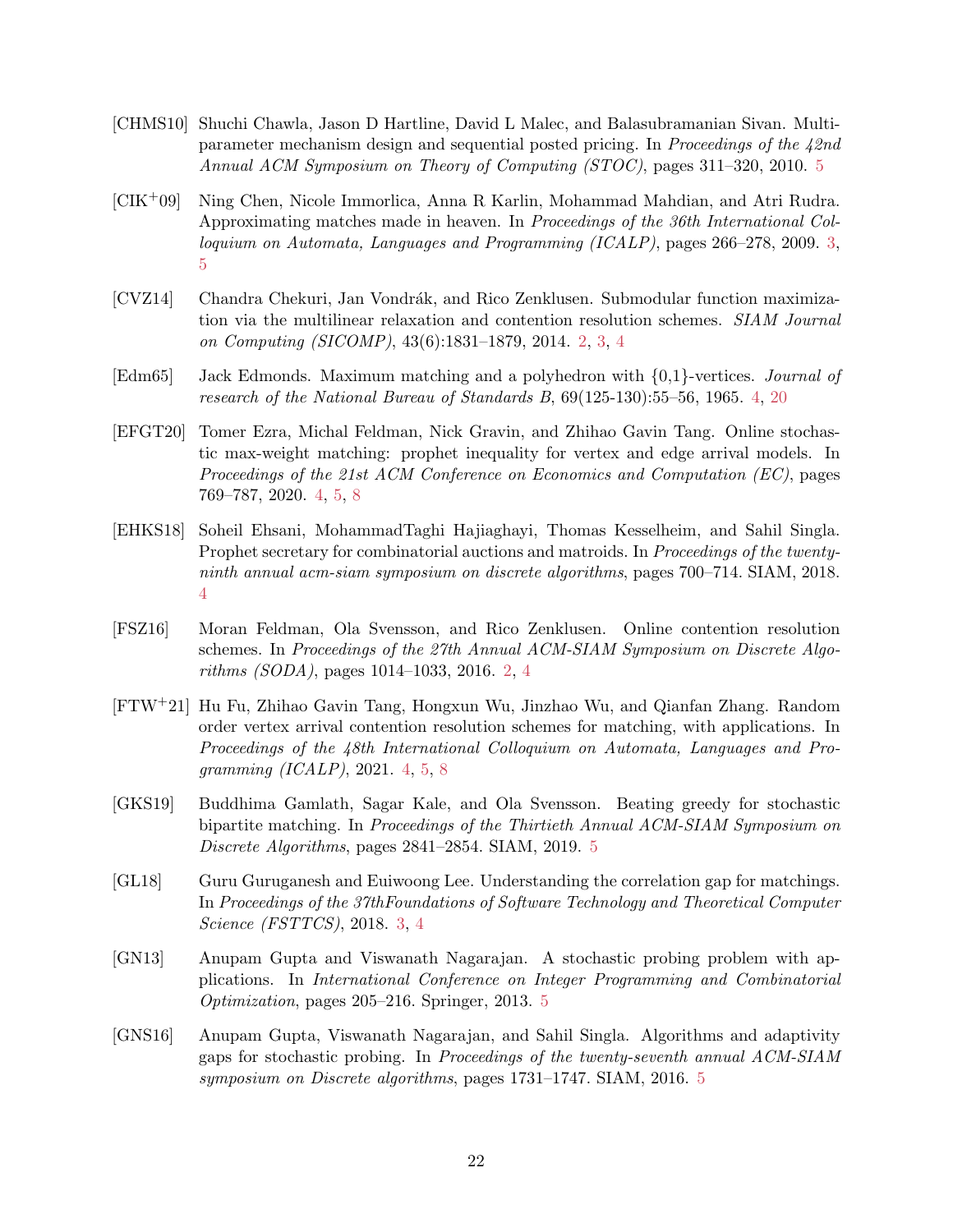- <span id="page-23-5"></span>[GNS17] Anupam Gupta, Viswanath Nagarajan, and Sahil Singla. Adaptivity gaps for stochastic probing: Submodular and xos functions. In Proceedings of the Twenty-Eighth Annual ACM-SIAM Symposium on Discrete Algorithms, pages 1688–1702. SIAM, 2017. [5](#page-5-1)
- <span id="page-23-4"></span>[GTW19] Nick Gravin, Zhihao Gavin Tang, and Kangning Wang. Online stochastic matching with edge arrivals. *arXiv preprint arXiv:1911.0[4](#page-4-1)686*, 2019. 4
- <span id="page-23-8"></span>[GW19] Nikolai Gravin and Hongao Wang. Prophet inequality for bipartite matching: Merits of being simple and non adaptive. In Proceedings of the 20th ACM Conference on Economics and Computation (EC), pages 93–109, 2019. [5](#page-5-1)
- <span id="page-23-2"></span>[KS81] Richard M Karp and Michael Sipser. Maximum matching in sparse random graphs. In Proceedings of the 22nd Symposium on Foundations of Computer Science (FOCS), pages 364–375, 1981. [3](#page-3-2)
- <span id="page-23-6"></span>[KW19] Robert Kleinberg and S Matthew Weinberg. Matroid prophet inequalities and applications to multi-dimensional mechanism design. Games and Economic Behavior, 113:97–115, 2019. [5](#page-5-1)
- <span id="page-23-1"></span>[LS18] Euiwoong Lee and Sahil Singla. Optimal online contention resolution schemes via exante prophet inequalities. In Proceedings of the 26th Annual European Symposium on Algorithms (ESA), pages 57:1–57:14, 2018. [2,](#page-2-1) [4,](#page-4-1) [7,](#page-7-3) [9,](#page-9-4) [10](#page-10-0)
- <span id="page-23-7"></span>[Luc17] Brendan Lucier. An economic view of prophet inequalities. ACM SIGecom Exchanges, 16(1):24–47, 2017. [5](#page-5-1)
- <span id="page-23-0"></span>[XLH20] Tao Xiao, Zhengyang Liu, and Wenhan Huang. On the complexity of sequential posted pricing. In Proceedings of the 19th International Conference on Autonomous Agents and Multi-Agent Systems (AAMAS), pages 1521–1529, 2020. [1](#page-1-1)
- <span id="page-23-3"></span>[Yan11] Qiqi Yan. Mechanism design via correlation gap. In Proceedings of the 22nd Annual ACM-SIAM Symposium on Discrete Algorithms (SODA), pages 710–719, 2011. [4](#page-4-1)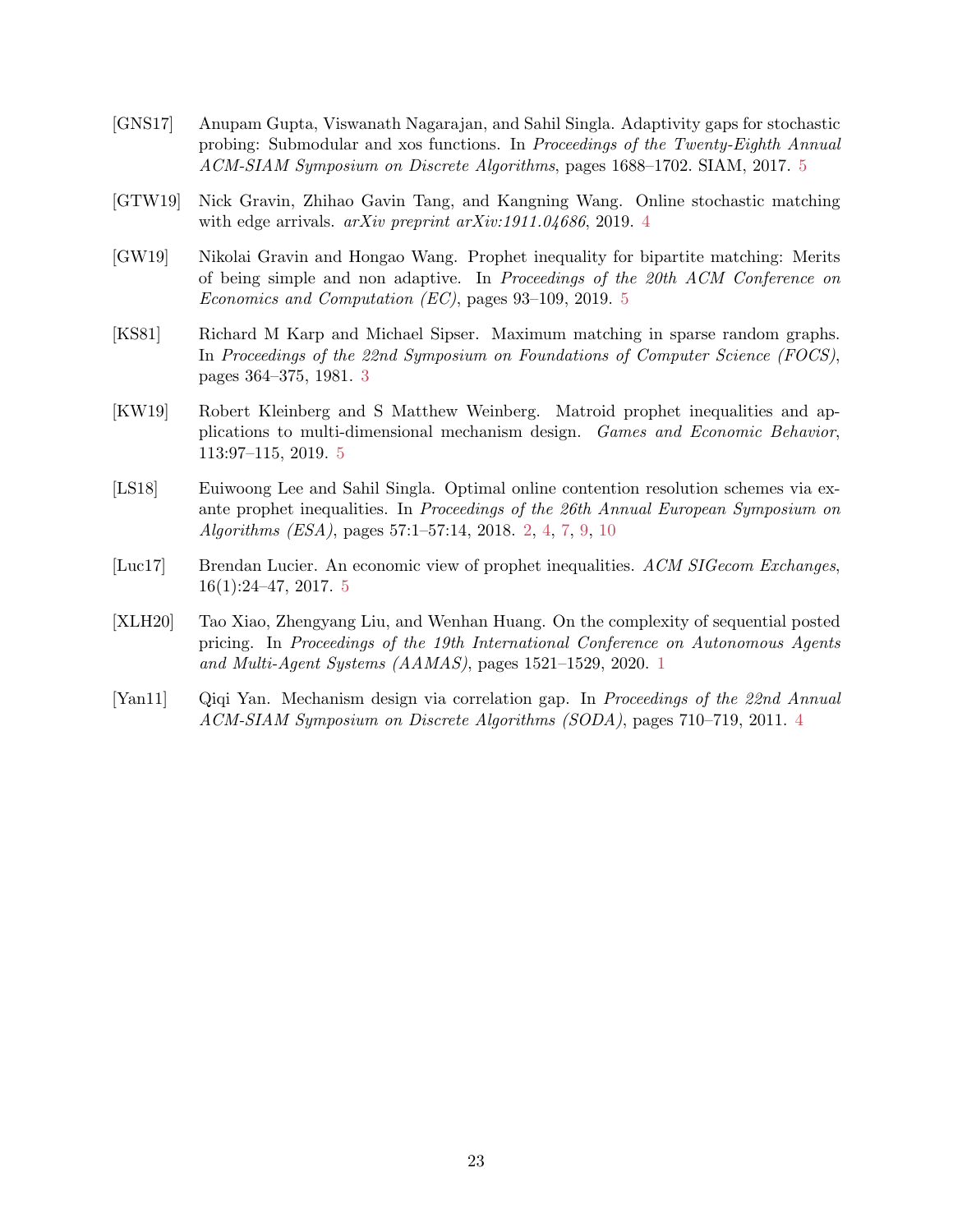# <span id="page-24-0"></span>A Omitted Proofs of Section [2](#page-5-0)

**Lemma 2.5.** If Algorithm [3](#page-8-0) with attenuation function  $a(\cdot)$  is c-balanced, then Algorithm [1](#page-6-5) with function  $a(\cdot)$  is c-approximate for the sequential pricing problem with patience constraints.

*Proof.* Define  $y_e := \sum_w y_{ew}$  and  $p_e := \frac{\sum_w y_{ew} p_{ew}}{\sum_w y_{ew}}$ ; note that  $(y_e)$  and  $(p_e)$  form a valid input to a Stochastic OCRS algorithm by the constraints of [LP-Pricing](#page-6-0). Suppose that before running Algorithm [1,](#page-6-5) we sample for each edge  $e = (ij)$  and price w independent Bernoulli variables  $A_{ew} \sim$  $Ber(p_{ew})$  in advance, along with the weights  $\{\pi_e\}$ . (This clearly does not change the outcome of the algorithm.) Now, imagine that we run Algorithm [3](#page-8-0) on the instance given by  $\vec{y}, \vec{p}$  in the following way: we probe e with probability  $a(e)$  if and only if there exists some w such that  $\pi_e = w$ , and we assume e is active if and only if  $A_{e\pi_e} = 1$ . Note then when running Algorithm [3](#page-8-0) in this way, we probe e with probability  $(\sum_w y_{ew}) \cdot a(e) = y_e \cdot a(e)$ . Additionally, the probability e is active conditioned on it being probed is precisely  $\frac{\sum_{w} y_{ew} p_{ew}}{\sum_{w} y_{ew}} = p_e$ .

So, by the c-balancedness of Algorithm [3,](#page-8-0) we know that  $Pr[e \in \mu] = c' \cdot y_e \cdot p_e$ , for some  $c' \geq c$ . Recall that e is matched if and only if it is active (i.e.,  $A_{e\pi_e} = 1$ ), when processed it is free and has endpoints with patience, and an independent Bernoulli variable  $Ber(a(e))$  comes up heads. Since these latter two events are independent of e's active status, we have that  $Pr[e \in \mu \mid e \text{ active}] = c'.$ Indeed, since the joint event that e is free and has endpoints with patience when processed, and  $\text{Ber}(a(e)) = 1$  are both independent of  $\pi_e$  and all the  $A_{ew}$  variables, we have that for each w,

$$
\Pr[e \in \mu \mid \pi_e = w \land A_{e\pi_e} = 1] = \Pr[e \in \mu \mid A_{e\pi_e} = 1] = c'.
$$

Consequently, the expected revenue satisfies the following:

$$
\mathbb{E}\left[\sum_{j\in A} v_j - \sum_{e\in \mu} \pi_e\right] = \sum_{ij} \sum_{w} (v_j - w) \cdot c' \cdot \Pr[\pi_e = w] \cdot \Pr[A_{e\pi_e} = 1 \mid \pi_e = w]
$$

$$
= \sum_{ij} \sum_{w} (v_j - w) \cdot c' \cdot y_{ew} \cdot p_{ew}
$$

$$
= c' \cdot OPT(\mathbf{LP-Pricing}) \ge c \cdot OPT(\mathbf{LP-Pricing}).
$$

Combining the above with Lemma [2.1,](#page-6-6) the lemma follows.

 $\Box$ 

# <span id="page-24-1"></span>B Omitted Proofs of Section [3](#page-11-2)

**Observation 3.4.** For any  $0 \leq c \leq b \leq a \leq 1$ , we have

$$
\Pr[R_0(g) | Q(e) = \{f\}, t_e = a, t_f = b, t_g = c] \ge \Pr[R_0(g) | t_g = c] \ge e^{-(2-2x_g)y}.
$$

Proof. Since arrival times and realization status are independent, the LHS above is precisely  $\Pr[R_0(g) | Q(e) = \{f\}, t_e = a, t_f = b, t_g = c] = \prod_{e' \in N_g \backslash N_e} \Pr[e' \text{ not realized and arrived by time } c].$ The first inequality follows since the second term is precisely the same product taken over all edges in  $N_g$ , and is therefore no greater. Finally, the last inequality follows from our choice of attenuation function  $a_2(g) \le a_1(g)$ , and therefore by the same argument as in the proof of Lemma [2.7,](#page-9-2) the probability that zero realized edges  $g' \in N_g$  arrive before time  $t_g$ , is no smaller than under the attenuation function  $a_1(\cdot)$ , as calculated in Equation [\(6\)](#page-9-0).  $\Box$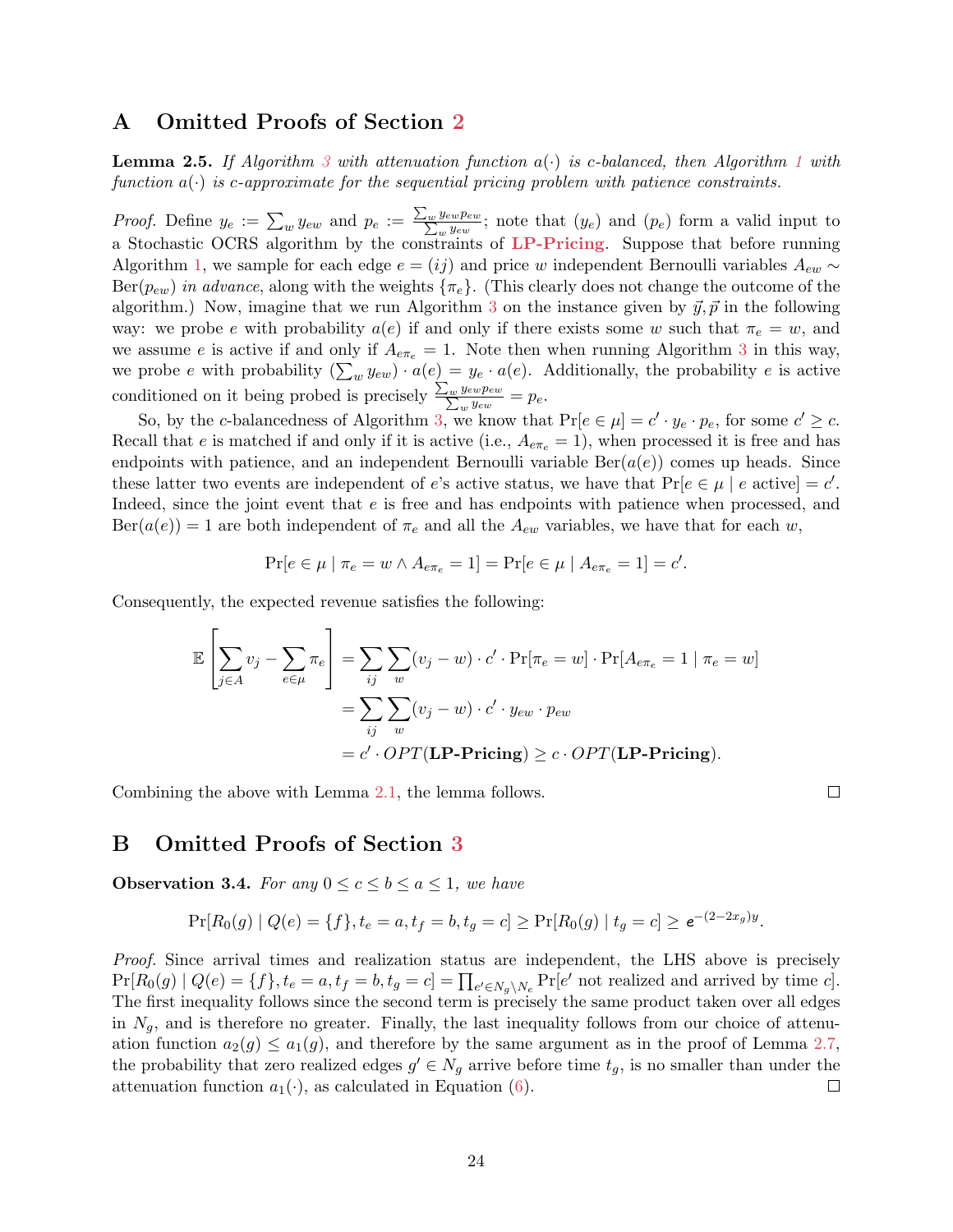**Corollary 3.6.** For any  $0 \leq b \leq a \leq 1$  we have

$$
\Pr[B_f \mid Q(e) = \{f\}, t_e = a, t_f = b] \ge (d_f - m_e - 1)^+ \cdot \frac{1}{2}(1 - 2\alpha) \cdot (1 - e^{-2b}).
$$

*Proof.* The events  $E_g := [g \in \mu, t_g \le t_f]$  for  $g \ni v_3$  are disjoint, since  $v_3$  is matched at most once. Moreover,  $B_f \supseteq \bigcup_{g \ni v_3, g \notin N_e} E_g$ . Therefore,

$$
\Pr[B_f | Q(e) = \{f\}, t_e = a, t_f = b] \ge \sum_{g \ni v_3, g \notin N_e} \Pr[E_g | Q(e) = \{f\}, t_e = a, t_f = b]
$$
  

$$
\ge \sum_{g \ni v_3, g \notin N_e} x_g \cdot \frac{1}{2} (1 - 2\alpha) \cdot (1 - e^{-2b})
$$
 Lemma 3.5  

$$
\ge (d_f - m_e - 1)^+ \cdot \frac{1}{2} (1 - 2\alpha) \cdot (1 - e^{-2b}),
$$

where the last inequality follows from the definition of  $d_f = \sum_{g \in N_f} x_g$  together with the matching constraint  $\sum_{g \ni v_3, g \neq f} x_g \leq 1$  and the definition of  $m_e$ .  $\Box$ 

**Lemma 3.7.** For any  $a \in [0,1]$ , we have that

$$
Pr[U_e \mid t_e = a] \ge \frac{1}{2}(1 - 2\alpha)^2 \sum_{f \in N_e} x_f (d_f - m_e - 1)^+ \cdot e^{-ad_e + ax_f} \cdot \left(\frac{1 - e^{-x_f a}}{x_f} - \frac{1 - e^{-a(x_f + 2)}}{x_f + 2}\right).
$$

*Proof.* Fix an edge f. First, observe that the probability all edges  $e' \in N_e \setminus \{f\}$  are either not realized or arrive after  $t_e = a$  is

$$
\Pr[Q(e) \subseteq \{f\} \mid t_e = a] = \prod_{e' \in N_e \setminus \{f\}} \left(1 - \int_0^a x_{e'} \cdot a_2(b, x_{e'}, s_{e'}) \, db\right)
$$

$$
\geq \prod_{e' \in N_e \setminus \{f\}} \left(1 - \int_0^a x_{e'} \cdot e^{-bx_{e'}} \, db\right)
$$

$$
= e^{-a\left(\sum_{e' \in N_e \setminus \{f\}} x_{e'}\right)}
$$

$$
\geq e^{-ad_e + ax_f}.
$$

Also, the events  ${Q(e) = {f} \mid f \in N_e}$  are disjoint, since  $Q(e) = {f}$  implies that f is the *unique* realized edge incident on  $e$  arriving before  $t_e$ . Hence, using Corollary [3.6,](#page-14-1) we have

$$
\Pr[U_e \mid t_e = a] \ge \sum_{f \in N_e} \int_0^a x_f \cdot a_2(b, x_f, s_f) \cdot e^{-ad_e + ax_f} \cdot \Pr[B_f \mid Q(e) = \{f\}, t_e = a, t_f = b] db
$$
  
\n
$$
\ge \sum_{f \in N_e} \int_0^a x_f \cdot a_2(b, x_f, s_f) \cdot e^{-ad_e + ax_f} \cdot (d_f - m_e - 1)^+ \cdot \frac{1}{2} (1 - 2\alpha)(1 - e^{-2b}) db
$$
  
\n
$$
= \frac{1}{2} (1 - 2\alpha)(1 - \alpha \cdot s_f) \sum_{f \in N_e} x_f (d_f - m_e - 1)^+ \cdot e^{-ad_e + ax_f} \cdot \int_0^a e^{-bx_f} \cdot (1 - e^{-2b}) db
$$
  
\n
$$
\ge \frac{1}{2} (1 - 2\alpha)^2 \sum_{f \in N_e} x_f (d_f - m_e - 1)^+ \cdot e^{-ad_e + ax_f} \cdot \left( \frac{1 - e^{-x_f a}}{x_f} - \frac{1 - e^{-a(x_f + 2)}}{x_f + 2} \right). \quad \Box
$$

**Fact 3.8.** For any  $x \in [0,1]$ , we have that  $x \cdot z(x) \geq 0.055x$ .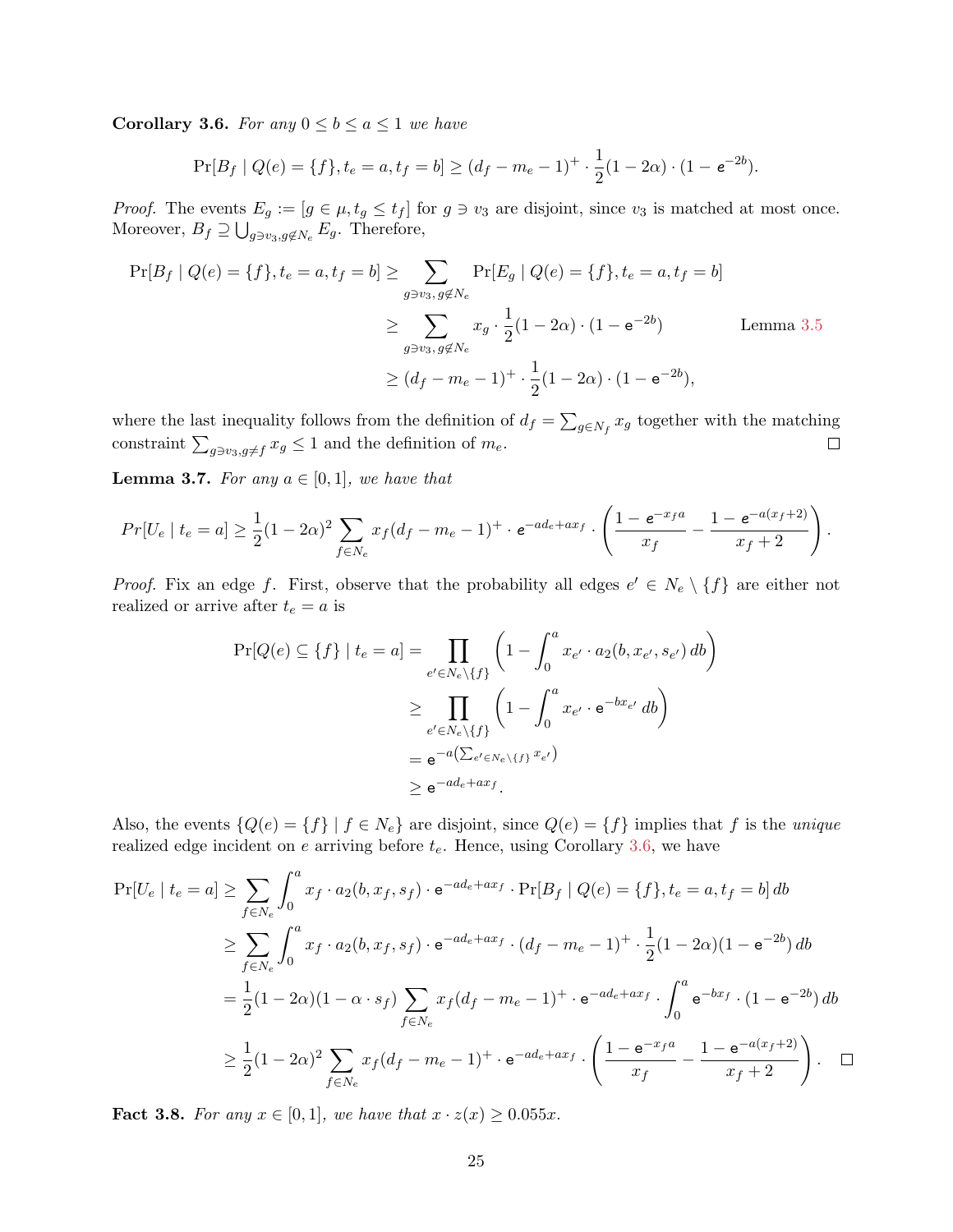*Proof.* If  $x = 0$  the bound clearly holds. Otherwise, let  $x \in (0, 1]$ . We first directly compute that

$$
\int_0^1 e^{-2a+ax} \left( \frac{1 - e^{-xa}}{x} - \frac{1 - e^{-a(x+2)}}{x+2} \right) da = \frac{2e^2(x^2 - 4) - (x-2)x_f - e^4(x+2)x + 8e^{x+2}}{4e^4x(x^2 - 4)}
$$

$$
= \left( \frac{2e^2(x^2 - 4) + 8e^{x+2}}{4e^4x(x^2 - 4)} \right) - \frac{1}{4e^4(x+2)} - \frac{1}{4(x-2)}
$$

Clearly  $-\frac{1}{4(x-2)} \geq \frac{1}{8}$  $\frac{1}{8}$  and  $-\frac{1}{4e^4(x)}$  $\frac{1}{4e^4(x+2)} \geq -\frac{1}{8e^4}$  for  $x \in (0,1]$ . Additionally, we observe that  $2e^{2}(x^{2}-4)+8e^{x+2}$  $\frac{(x^2-4)+8e^{x^2-2}}{4e^4x(x^2-4)}$  is a decreasing function in x for  $x \in (0,1]$ . Hence

$$
\frac{2e^2(x^2-4)+8e^{x+2}}{4e^4x(x^2-4)} \ge \lim_{x\to 0} \frac{2e^2(x^2-4)+8e^{x+2}}{4e^4x(x^2-4)} = -\frac{1}{2e^2}.
$$

Hence, for  $x \in (0,1]$  we have

$$
\int_0^1 e^{-2a+ax} \left( \frac{1 - e^{-xa}}{x} - \frac{1 - e^{-a(x+2)}}{x+2} \right) \, da \ge \frac{1}{8} - \frac{1}{8e^4} - \frac{1}{2e^2} \ge 0.055. \qquad \Box
$$

# <span id="page-26-1"></span>C Omitted Proofs of Section [4](#page-15-0)

<span id="page-26-0"></span> $\textbf{Fact C.1.} \ \int_0^1 e^{-y(4-s_e-\alpha\cdot\sum_{f\in Ne} x_f s_f)} \cdot (1+y)^2\,dy \geq 0.382 + 0.117\left(s_e+\alpha\cdot\sum_{f\in Ne} x_f s_f\right).$ 

*Proof.* Let  $K = s_e + \alpha \cdot \sum_{f \in N_e} x_f s_f$ . Since  $s_e + \alpha \cdot \sum_{f \in N_e} x_f s_f \geq 0$ , we need to show that for  $K \geq 0$ ,

$$
\int_0^1 e^{-y(4-K)} \cdot (1+y)^2 \, dy \ge 0.382 + 0.117K.
$$

Let  $g(K) = \int_0^1 e^{-y(4-K)} \cdot (1+y)^2 dy$ . First, note that g is increasing in K; hence, the minimum occurs at  $K = 0$ ,

$$
g(0) = \int_0^1 e^{-y(4-0)} \cdot (1+y)^2 \, dy \ge 0.382.
$$

Moreover, by taking derivative of  $g$ , we have

$$
g'(K)=\frac{(K^2-12K+38)+e^{K-4}(4K^3-56K^2+266K-430)}{(K-4)^4},
$$

which is an increasing function of K. Hence, g' minimized at  $K = 0$  on  $[0, \infty)$ . Therefore, we have  $g'(K) \ge g'(0) \ge 0.117$ , which completes the proof.  $\Box$ 

**Lemma 4.4.** For any  $0 \leq b \leq a \leq 1$  we have

$$
\Pr[g \in \mu, t_g \le t_f \mid Q(e) = \{f\}, t_e = a, t_f = b, \ell_{v_3}(f) \le \ell_{v_3} - 1] \ge x_g \cdot \frac{(1 - 2\alpha) \cdot (4 - (3b + 4)e^{-3b})}{9}.
$$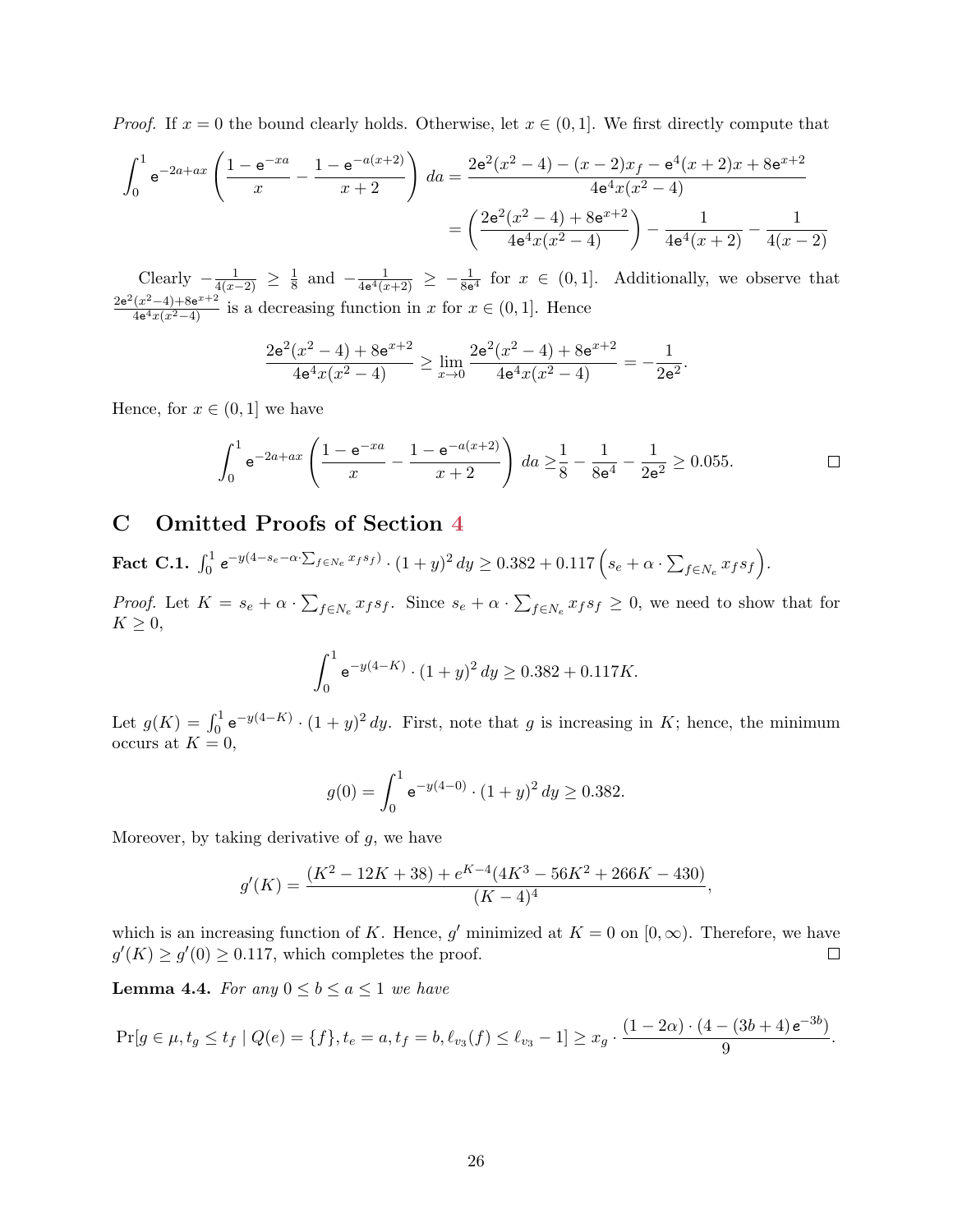*Proof.* Similar to the proof of the Lemma [3.5,](#page-13-2) edge g is matched if it is realized,  $R_0(g)$  occurs, and  $v_4$  has patience since we condition on  $\ell_{v_3}(f) \leq \ell_{v_3} - 1$ . Since, the event that g is active and  $R_0(g)$ are independent, we have that

$$
\Pr[g \in \mu \mid Q(e) = \{f\}, t_e = a, t_f = b, t_g = c, \ell_{v_3}(f) \le \ell_{v_3} - 1] \ge x_g \cdot a_2(c, x_g, s_g) \cdot \Pr[R_0(g) \land \ell_{v_4}(g) \le \ell_{v_4} - 1 \mid Q(e) = \{f\}, t_e = a, t_f = b, t_g = c, \ell_{v_3}(f) \le \ell_{v_3} - 1].
$$

Since arrival times and activation status are independent, we have that

$$
\Pr[g \in \mu \mid Q(e) = \{f\}, t_e = a, t_f = b, t_g = c, \ell_{v_3}(f) \le \ell_{v_3} - 1] \ge x_g \cdot a_2(c, x_g, s_g) \cdot \Pr[R_0(g) \land \ell_{v_4}(g) \le \ell_{v_4} - 1 \mid t_g = c] \ge x_g \cdot a_2(c, x_g, s_g) \cdot \Pr[R_0(g) \mid t_g = c] \cdot \Pr[\ell_{v_4}(g) \le \ell_{v_4} - 1 \mid t_g = c] \ge x_g \cdot e^{-x_g c} \cdot (1 - \alpha \cdot s_g) \cdot e^{-(2-2x_g)c} \cdot \phi_{\ell_{v_4}}(c),
$$

where  $\phi_{\ell_{v_4}}(y) := \Pr[\ell_{v_4}(e) \leq \ell_{v_4} - 1]$  when  $\ell_{v_4}(e) \sim \text{ Pois}(y(\ell_{v_4} - 1))$ . By integrating over arrival time of  $t_g \leq \tilde{b}$ , we have that

$$
\Pr[g \in \mu, t_g \le t_f | Q(e) = \{f\}, t_e = a, t_f = b, \ell_{v_3}(f) \le \ell_{v_3} - 1]
$$
  

$$
\ge x_g \cdot (1 - \alpha \cdot s_g) \cdot \int_0^b e^{-(2 - 2x_g)c} e^{-x_g c} \cdot \phi_{\ell_{v_4}}(c) dc
$$
  

$$
\ge x_g \cdot (1 - 2\alpha) \cdot \int_0^b e^{-2c} \cdot \phi_{\ell_{v_4}}(c) dc.
$$

Based on numerical simulations, we can show that the above is minimized when  $\ell_{v_4} = 2$ , hence

$$
\Pr[g \in \mu, t_g \le t_f \mid Q(e) = \{f\}, t_e = a, t_f = b, \ell_{v_3}(f) \le \ell_{v_3} - 1]
$$

$$
\ge x_g \cdot (1 - 2\alpha) \cdot \int_0^b e^{-3c} (1 + c) \, dc
$$

$$
= x_g \cdot (1 - 2\alpha) \cdot \frac{1}{9} \cdot (4 - (3b + 4)e^{-3b}).
$$

 $\Box$ 

**Corollary 4.5.** For any  $0 \leq b \leq a \leq 1$  we have

$$
\Pr[B_f \mid Q(e) = \{f\}, t_e = a, t_f = b] \ge (d_f - m_e - 1)^+ \cdot (1 - 2\alpha) \cdot \frac{1}{9} \cdot (1 - (3b + 4)e^{-3b}).
$$

*Proof.* Note that the probability that f is blocked condition on  $\ell_3(f) \geq \ell_3$  is one. Moreover, conditional events  $E_g := \mathbb{1}[g \in \mu, t_g \le t_f]$  over all  $g \ni v_3$  are disjoint. Thus, we have

$$
\Pr[B_f | Q(e) = \{f\}, t_e = a, t_f = b] \ge \Pr[B_f | Q(e) = \{f\}, t_e = a, t_f = b, \ell_{v_3}(f) \le \ell_{v_3} - 1] \\
\ge \sum_{g \ni v_3, g \notin N_e} \Pr[E_g | Q(e) = \{f\}, t_e = a, t_f = b, \ell_{v_3}(f) \le \ell_{v_3} - 1] \\
\ge (d_f - m_e - 1)^+ \cdot (1 - 2\alpha) \cdot \frac{1}{9} \cdot (1 - (3b + 4)e^{-3b}),
$$

where the last inequality is followed by Lemma [4.4.](#page-18-2)

27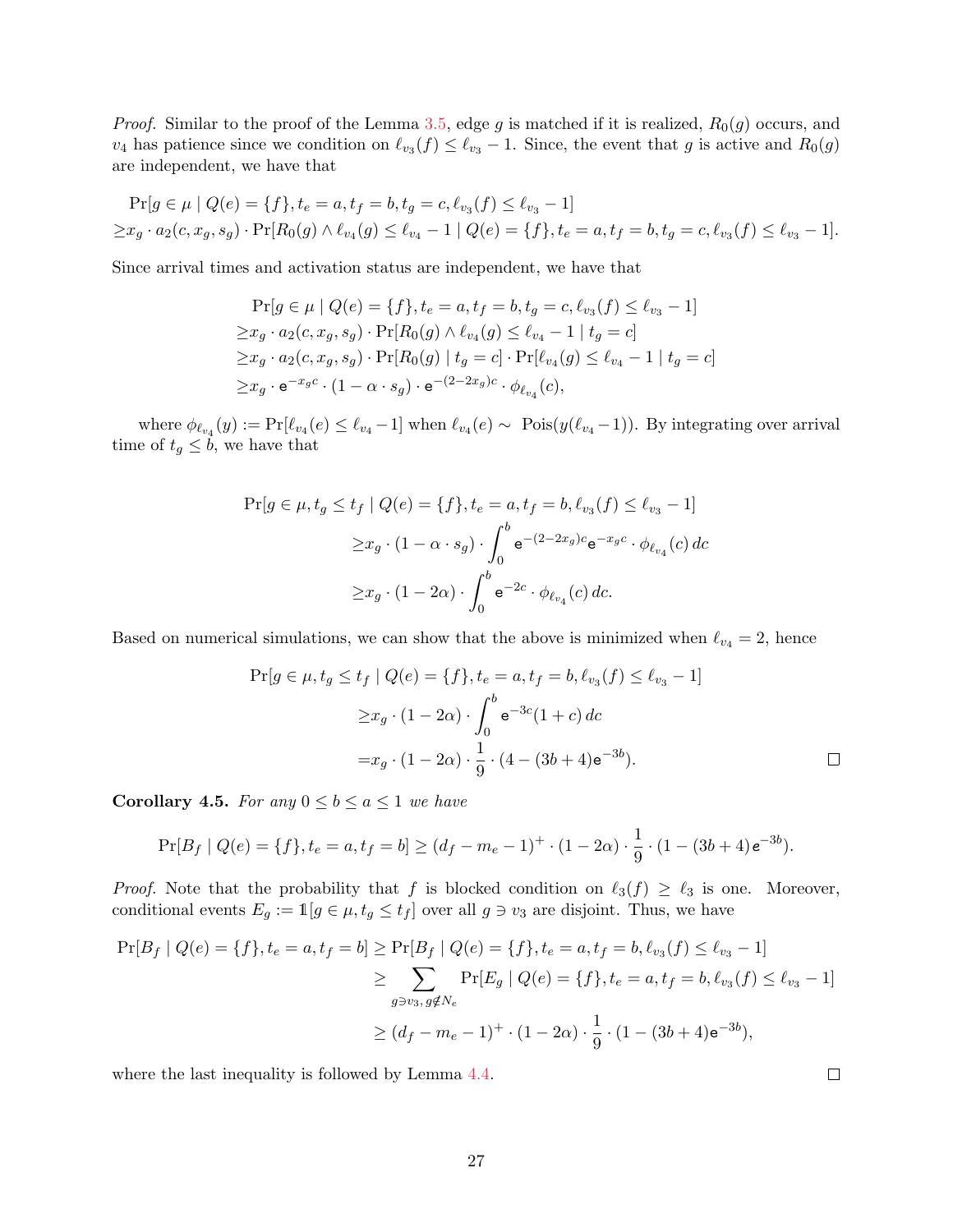**Lemma 4.6.** For any  $a \in [0, 1]$ ,

$$
Pr[U_e \mid t_e = a] \ge \frac{1}{9}(1 - 2\alpha)^2 \sum_{f \in N_e} x_f (d_f - m_e - 1)^+ \cdot e^{-ad_e + ax_f} \cdot h_1(a, x_f),
$$

where  $h_1(a, x_f) := \int_0^a e^{-bx_f} \cdot (4 - (3b + 4)e^{-3b}) \, db$ .

*Proof.* Similar to the proof of Lemma [3.7,](#page-14-2) the probability that for each  $e' \in N_e \setminus \{f\}$  either is not realized or arrives after  $t_e = a$  is at least  $e^{-ad_e+ax_f}$ . Moreover, since events  $\{Q(e) = f\}_f$  are disjoint, then Pr[∃f such that  $Q(e) = \{f\} \wedge B_f | t_e = a$ ] is at least

$$
\sum_{f \in N_e} \left( \int_0^a x_f \cdot a_2(t_f, x_f, s_f) \cdot e^{-ad_e + ax_f} \cdot \Pr[B_f \mid Q(e) = \{f\}, t_e = a, t_f = b] \, db \right),
$$

which by Corollary [4.5](#page-18-3) is at least,

$$
\sum_{f \in N_e} \int_0^a x_f \cdot a_2(t_f, x_f, s_f) \cdot e^{-ad_e + ax_f} \cdot (d_f - m_e - 1)^+ \cdot (1 - 2\alpha) \cdot \frac{1}{9} \cdot (4 - (3b + 4)e^{-3b}) db
$$
  
=  $\frac{1}{9} \cdot (1 - 2\alpha)(1 - \alpha \cdot s_f) \sum_{f \in N_e} x_f(d_f - m_e - 1)^+ \cdot e^{-ad_e + ax_f} \cdot \left( \int_0^a e^{-bx_f} \cdot (4 - (3b + 4)e^{-3b}) db \right)$   
 $\ge \frac{1}{9} \cdot (1 - 2\alpha)^2 \sum_{f \in N_e} x_f(d_f - m_e - 1)^+ \cdot e^{-ad_e + ax_f} \cdot h_1(a, x_f).$ 

<span id="page-28-0"></span>Fact C.2.  $\int_0^1 e^{-y(3-s_e-\alpha\cdot\sum_{f\in Ne}x_f s_f)} \cdot (1+y) dy \ge 0.405 + 0.131(s_e+\alpha\cdot\sum_{f\in Ne}x_f s_f).$ 

*Proof.* All steps of the proof are the same as in the proof of Fact [C.1.](#page-26-0) Let  $K = s_e + \alpha \cdot \sum_{f \in N_e} x_f s_f$ and  $g(K) = \int_0^1 e^{-y(3-K)} \cdot (1+y) dy$ . We note that  $g(\cdot)$  is an increasing function of K, so the minimum occurs at  $K = 0$ , where

$$
g(0) = \int_0^1 e^{-y(3-0)} \cdot (1+y) \, dy \ge 0.405.
$$

Also, we have that

$$
g'(K) = \frac{(K-5) + e^{K-3}(2K^2 - 15K + 29)}{(K-e)^3}.
$$

Note that g' is an increasing function of K that is minimized at  $K = 0$  on  $[0, \infty)$ . Therefore, we have  $g'(K) \ge g'(0) \ge 0.131$ , which completes the proof.  $\Box$ 

**Fact 4.7.** Let  $h_1(a, x_f) = \int_0^a e^{-bx_f} \cdot (4 - (3b + 4)e^{-3b}) \, db$ . Then we have

$$
\int_0^1 e^{-4a+ax_f} \cdot h_1(a, x_f) \cdot (1+a)^2 da \ge 0.181.
$$

Proof sketch. This fact is verified computationally by direct calculation of the integral.

 $\Box$ 

**Lemma 4.8.** For each edge  $e \in E$ , we have the following.

$$
\Pr[e \in \mu \wedge R_0(e)] \ge (1 - \alpha \cdot s_e) \left( 0.405 + 0.131 \left( s_e + \alpha \cdot \sum_{f \in N_e} x_f s_f \right) \right) \cdot x_e.
$$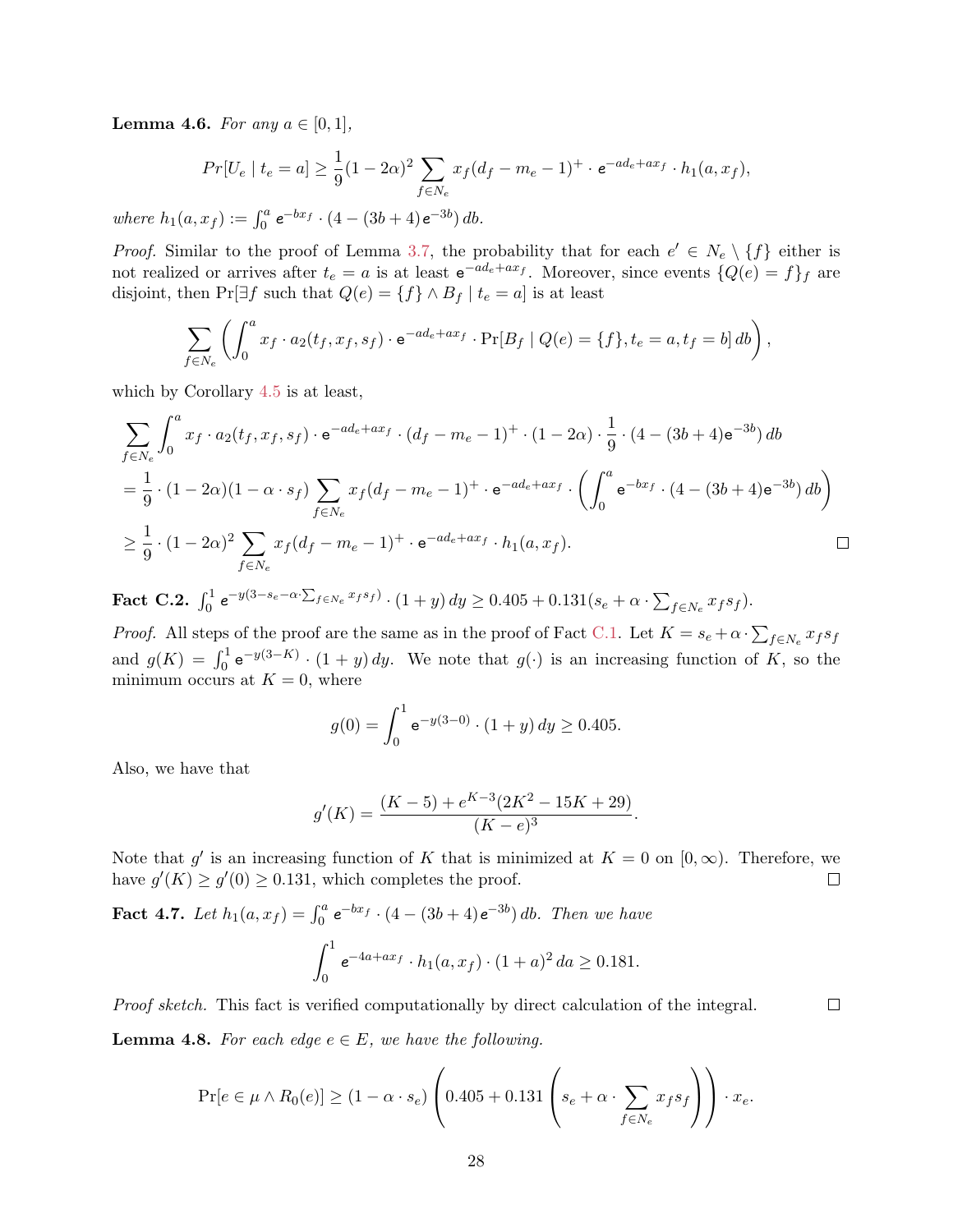*Proof.* With the exact same analysis as in Lemma [4.2,](#page-16-1) we have Equation [\(7\)](#page-17-2). Now without loss of generality, let v be the vertex such that  $\ell_v = \infty$ . Hence, we have  $\phi_{\ell_v}(y) = 1$ . Therefore,

$$
\Pr[e \in \mu \wedge R_0(e)] \ge x_e \int_0^1 e^{-y(d_e - \alpha \cdot \sum_{f \in Ne} x_f s_f)} \cdot \phi_{\ell_u}(y) \cdot e^{-x_e y} \cdot (1 - \alpha \cdot s_e) dy.
$$

Based on numerical simulations, we can show that the above is minimized when  $t_u = 2$ , yielding the following

$$
\Pr[e \in \mu \wedge R_0(e)] \ge x_e \cdot (1 - \alpha \cdot s_e) \cdot \int_0^1 e^{-y(d_e - \alpha \cdot \sum_{f \in N_e} x_f s_f)} \cdot (e^{-y} + ye^{-y}) \cdot e^{-x_e y} dy
$$

$$
= x_e \cdot (1 - \alpha \cdot s_e) \cdot \int_0^1 e^{-y(3 - s_e - \alpha \cdot \sum_{f \in N_e} x_f s_f)} \cdot (1 + y) dy,
$$

which can be simplified by Fact [C.2.](#page-28-0) Therefore, we have that

$$
\Pr[e \in \mu \wedge R_0(e)] \ge (1 - \alpha \cdot s_e) \left( 0.405 + 0.131 \left( s_e + \alpha \cdot \sum_{f \in N_e} x_f s_f \right) \right) \cdot x_e. \qquad \Box
$$

<span id="page-29-0"></span>**Fact C.3.** Let  $h_1(a, x_f) = \int_0^a e^{-bx_f} \cdot (4 - (3b + 4)e^{-3b}) \, db$ . Then we have

$$
\int_0^1 e^{-3a+ax_f} \cdot h_1(a, x_f) \cdot (1+a) \, da \ge 0.209.
$$

Proof sketch. This fact is verified computationally by direct calculation of the integral.

 $\Box$ 

**Lemma 4.9.** For each edge  $e \in E$ , we have the following.

$$
\Pr[e \in \mu \wedge R_1(e)] \ge \left( (1 - 2\alpha)^2 (1 - \alpha \cdot s_e) \cdot \sum_{f \in N_e} x_f (1 - x_f - s_f)^+ \cdot 0.023 \right) \cdot x_e.
$$

*Proof.* With exact same analysis of Lemma [4.3,](#page-17-0) we have Equation  $(8)$ . Without a loss of generality, let v be the vertex such that  $\ell_v = \infty$ . Thus  $\phi_{\ell_v}(a) = 1$ , yielding the following

$$
\Pr[e \in \mu \wedge R_1(e)] \ge x_e \cdot \frac{1}{9} \cdot (1 - 2\alpha)^2 (1 - \alpha \cdot s_e)
$$

$$
\cdot \int_0^1 e^{-ax_e} \sum_{f \in N_e} x_f (d_f - 1)^+ \cdot e^{-ad_e + ax_f} \cdot h_1(a, x_f) \cdot \phi_{\ell_u}(a) da,
$$

where  $h_1(a, x_f) = \int_0^a e^{-bx_f} \cdot (4 - (3b + 4)e^{-3b}) db$ . Based on numerical simulations, we can show that the above is minimized when  $t<sub>u</sub> = 2$ , yielding the following

$$
\Pr[e \in \mu \wedge R_1(e)]
$$
\n
$$
\geq x_e \cdot \frac{1}{9} (1 - 2\alpha)^2 (1 - \alpha \cdot s_e) \sum_{f \in N_e} x_f (d_f - 1)^+ \int_0^1 e^{-ax_e} e^{-ad_e + ax_f} \cdot h_1(a, x_f) \cdot (e^{-a} + ae^{-a}) da
$$
\n
$$
\geq x_e \cdot \frac{1}{9} (1 - 2\alpha)^2 (1 - \alpha \cdot s_e) \sum_{f \in N_e} x_f (d_f - 1)^+ \int_0^1 e^{-3a + ax_f} \cdot h_1(a, x_f) \cdot (1 + a) da
$$
\n
$$
\geq x_e \cdot \frac{1}{9} (1 - 2\alpha)^2 (1 - \alpha \cdot s_e) \sum_{f \in N_e} x_f (d_f - 1)^+ \cdot 0.209.
$$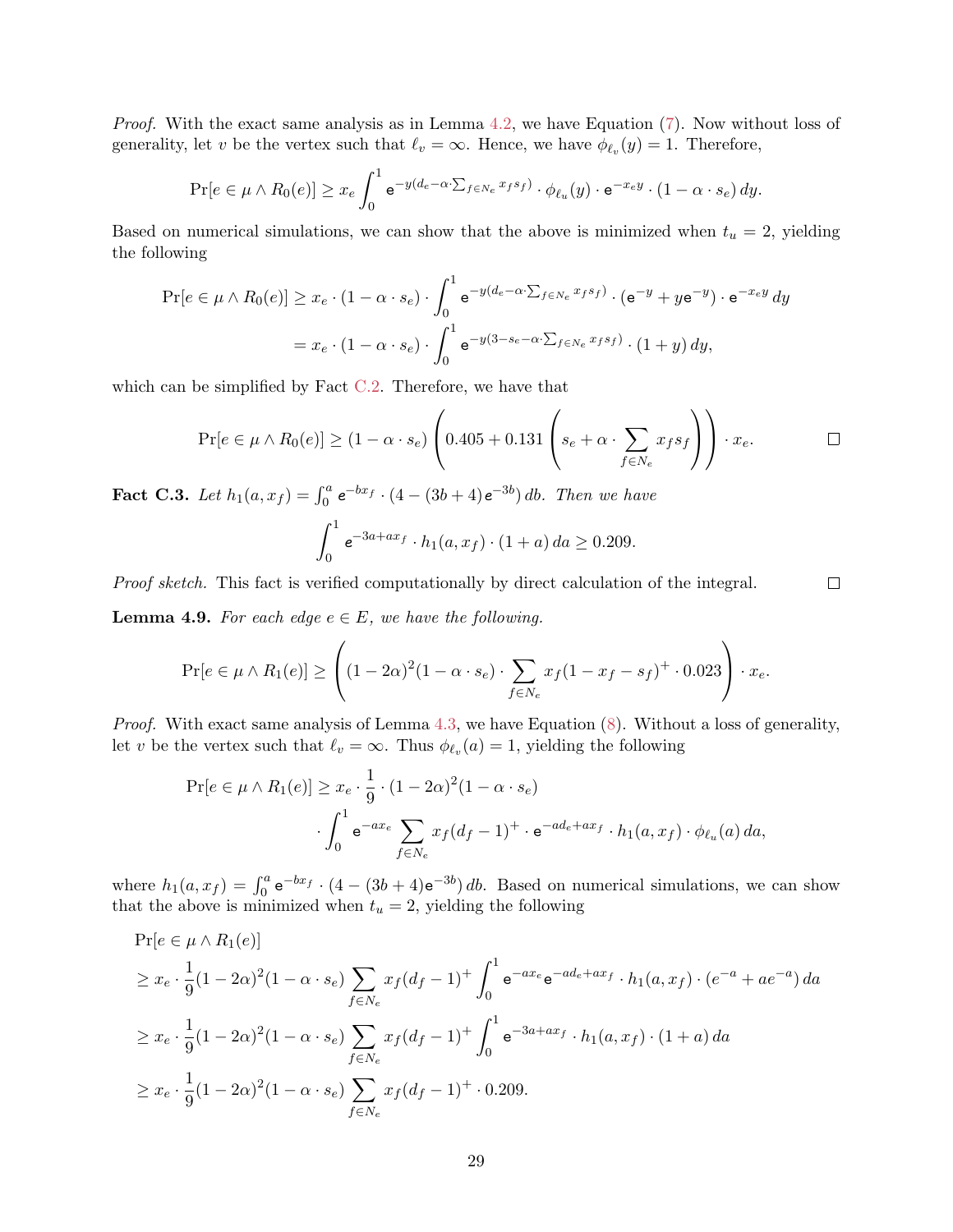<span id="page-30-1"></span>In the last inequality, we used Fact [C.3](#page-29-0) to simplify the integral. Writing this in terms of  $s_f$  =  $2 - d_f - x_f$ , we have

$$
\Pr[e \in \mu \wedge R_1(e)] \ge \left( (1 - 2\alpha)^2 (1 - \alpha \cdot s_e) \cdot \sum_{f \in N_e} x_f (1 - x_f - s_f)^+ \cdot 0.023 \right) \cdot x_e.
$$

# <span id="page-30-0"></span>D Ruling Out Natural Algorithms

#### D.1 Greedy According to Decreasing Weights

If there is only one weight for each edge, then by sorting the edges based on their weights and querying in that order, we can achieve a half approximation. However, this greedy algorithm achieves no constant approximation if we have multiple weights for one edge. Consider a single edge with two different weights, one and two, with probabilities one and  $\varepsilon$ , respectively. The greedy algorithm will gets a matching with expected weight of  $2\varepsilon$ , however, the optimal algorithm solution has expected size of one.

#### D.2 Greedy According to Decreasing Expected Weights

One can modify this greedy algorithm in the previous subsection to query edges based on decreasing order of  $w \cdot p_{ew}$ . But this modified version achieves **no constant approximation**; Consider a star with edges  $e_0, e_1, \ldots, e_k$  with a single weight per edge such that  $w_{e_0} = 1 + \varepsilon$  and  $w_{e_i} = N^i$  for  $1 \leq i \leq k$ . Also, we have that  $p_{e_i} = 1/N^i$ . The modified greedy algorithm will get a matching with expected size of  $1+\varepsilon$  (picks  $e_0$ ) but an algorithm that asks edges in the order of  $(e_k, e_{k-1}, \ldots, e_1, e_0)$ will get a matching with expected size of roughly equal to k. Since we can make k as large as we want, then the modified greedy is not a constant approximation.

### D.3 Trivial Attenuation is 1/3-balanced

In this section we consider the simplest instantiation of Algorithm [1:](#page-6-5) the one with no attenuation, i.e., with  $a(e) = 1$  for all  $e \in E$ . Bruggmann and Zenklusen [\[BZ20\]](#page-21-3) show that this algorithm is 1  $\frac{1}{3}$ -balanced. The following simpler analysis recreates the same bound.

**Lemma D.1.** Denote by Pr[e free] the probability that  $e = (i, j)$  is free when inspected. Then,

$$
\Pr[e \text{ free}] \ge \frac{1}{3}.
$$

*Proof.* For this instantiation of Algorithm [1,](#page-6-5) each edge e is matched iff it is free (at time  $t_e$ ). And indeed, we have the following.

$$
\Pr[e \text{ free}] \ge \Pr[R_0(e)] = \int_0^1 \prod_{f \in N_e} (1 - z \cdot x_f) \ dz \ge \int_0^1 (1 - z \cdot (1 - x_e))^2 \ dz \ge \int_0^1 (1 - z)^2 \ dz = \frac{1}{3},
$$

where the second inequality relied on Fact [D.2](#page-30-2) below, combined with the matching constraint  $\sum_{f \ni v} x_f \leq 1 - x_e$  for both vertices  $v \in e$ . The third inequality follows from non-negativity of  $\Box$  $x_e$ .

The following fact is easily proven by induction.

<span id="page-30-2"></span>**Fact D.2.** Let  $R_1, R_2, ..., R_n \ge 0$ . Then  $\prod_{i=1}^n (1 - R_i) \ge 1 - \sum_{i=1}^n R_i$ .

The constant  $1/3$  is tight for the algorithm without attenuation (see [\[BZ20,](#page-21-3) Figure 6]).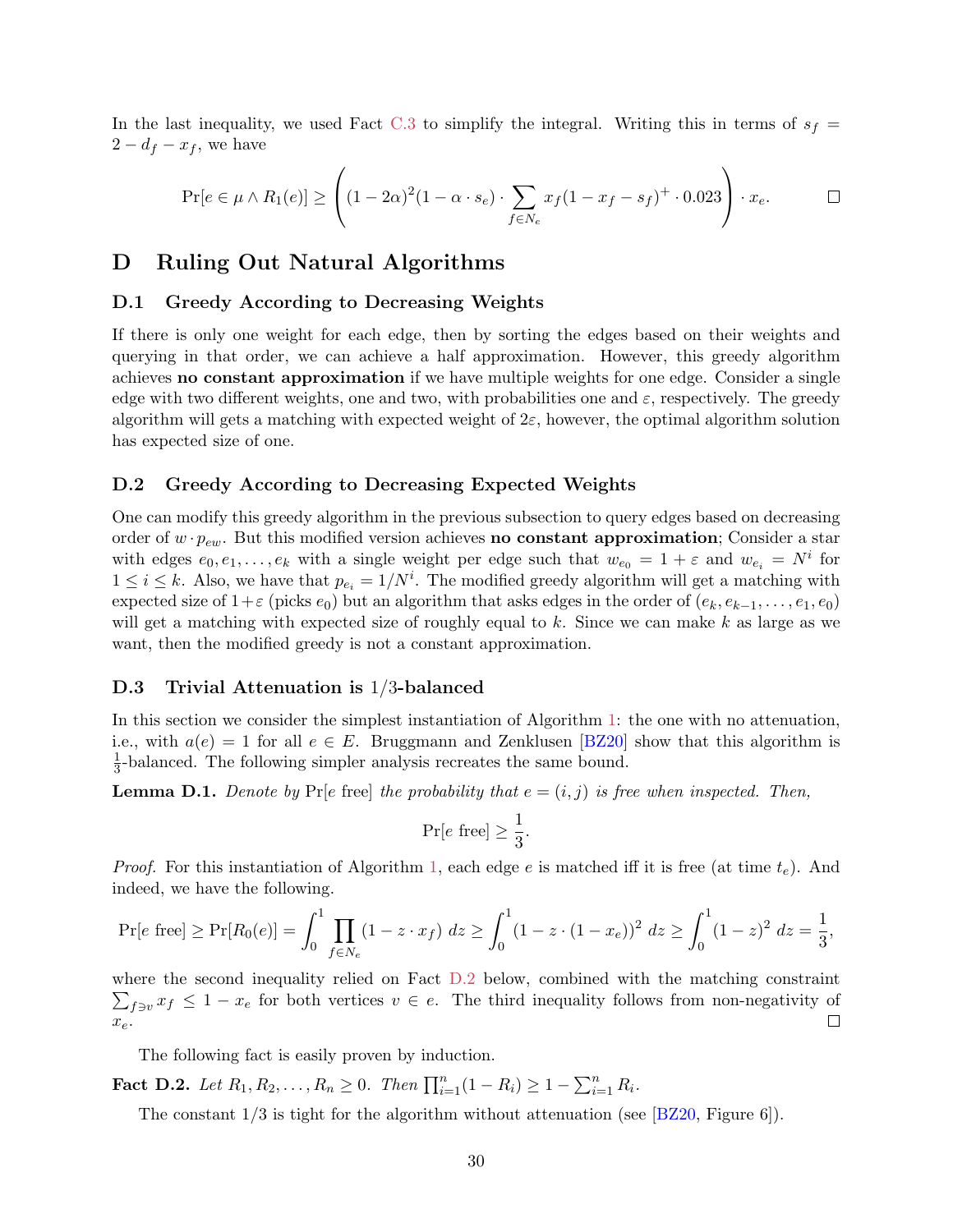# E Reduction to Single Weight without Patience with a  $1/2$ -Factor Loss

In this section, we show that after solving [LP-Pricing](#page-6-0) (with  $\ell_v = \infty$  for all v), we can incur a multiplicative loss of no worse than  $1/2$  and reduce the problem to the case where for each edge  $e$ , there is only one weight w where  $y_{ew} > 0$ .

We first prove that there exists an optimal solution to our LP where each edge's  $y$ -values are supported on at most two weights.

**Lemma E.1.** There exists an optimal solution  $\vec{y}'$  to our LP where for any edge e, there are at most two different weights  $w_1$  and  $w_2$  such that  $y'_{ew_1} > 0$  and  $y'_{ew_2} > 0$ .

*Proof.* Let  $\vec{y}^*$  denote an optimal solution to our LP, and recall our notation  $x_e = \sum_w y_{ew}^* \cdot p_{ew}$ . For a fixed edge e, consider the following LP for variables  $\{y_{ew}\}_w$ :

$$
\max \sum_{w} y_{ew} \cdot p_{ew} \cdot (v_j - w)
$$
  
s.t. 
$$
\sum_{w} y_{ew} \le 1
$$

$$
\sum_{w} y_{ew} \cdot p_{ew} \le x_e
$$

$$
y_{ew} \ge 0.
$$

Any linear program in standard form with maximization objective function has an optimal solution at an extreme point. Since we have only two non-trivial constraints in the above LP, any extreme point has at most two non-zero values. Let  $\vec{y}'$  denote this solution; note furthermore that replacing  $y_{ew}^*$  with  $y_{ew}'$  for all w in our original LP results in a solution that is still feasible and has no loss in objective.  $\Box$ 

Now for each edge e, let  $W(e)$  denote the weight w that maximizes  $y_{ew} \cdot p_{ew} \cdot (v_i - w)$ . Since there exists an optimal solution  $\vec{y}'$  with only two non-zero weights for each edge, we have that

$$
y_{eW(e)} \cdot p_{eW(e)} \cdot W(e) \ge \frac{1}{2} \cdot \sum_{w} y_{ew} \cdot p_{ew} \cdot (v_j - w)
$$

Therefore, any  $\alpha$ -approximate algorithm for LP solutions with a single weight on each edge, results in an  $\alpha/2$ -approximation algorithm for our original problem.

## <span id="page-31-0"></span>F Random Vertex Arrival

In the random vertex arrival setting, vertices of one side of the bipartite graph are present at the beginning. Vertices of the other side arrive one by one in random order with their incident edges. In this setting, after a vertex arrives, an online algorithm can probe incident edges to build a matching. Note that the algorithm is only allowed to probe feasible edges that do not violate matching constraints.

Similar to Section [2.1,](#page-9-3) we let  $\{x_e\}_{e\in E}$  denote the realization probabilities in the random vertex arrival. Note that in this setting, we cannot sort edges based on a random time  $t_e \sim \text{Unif}[0, 1]$  for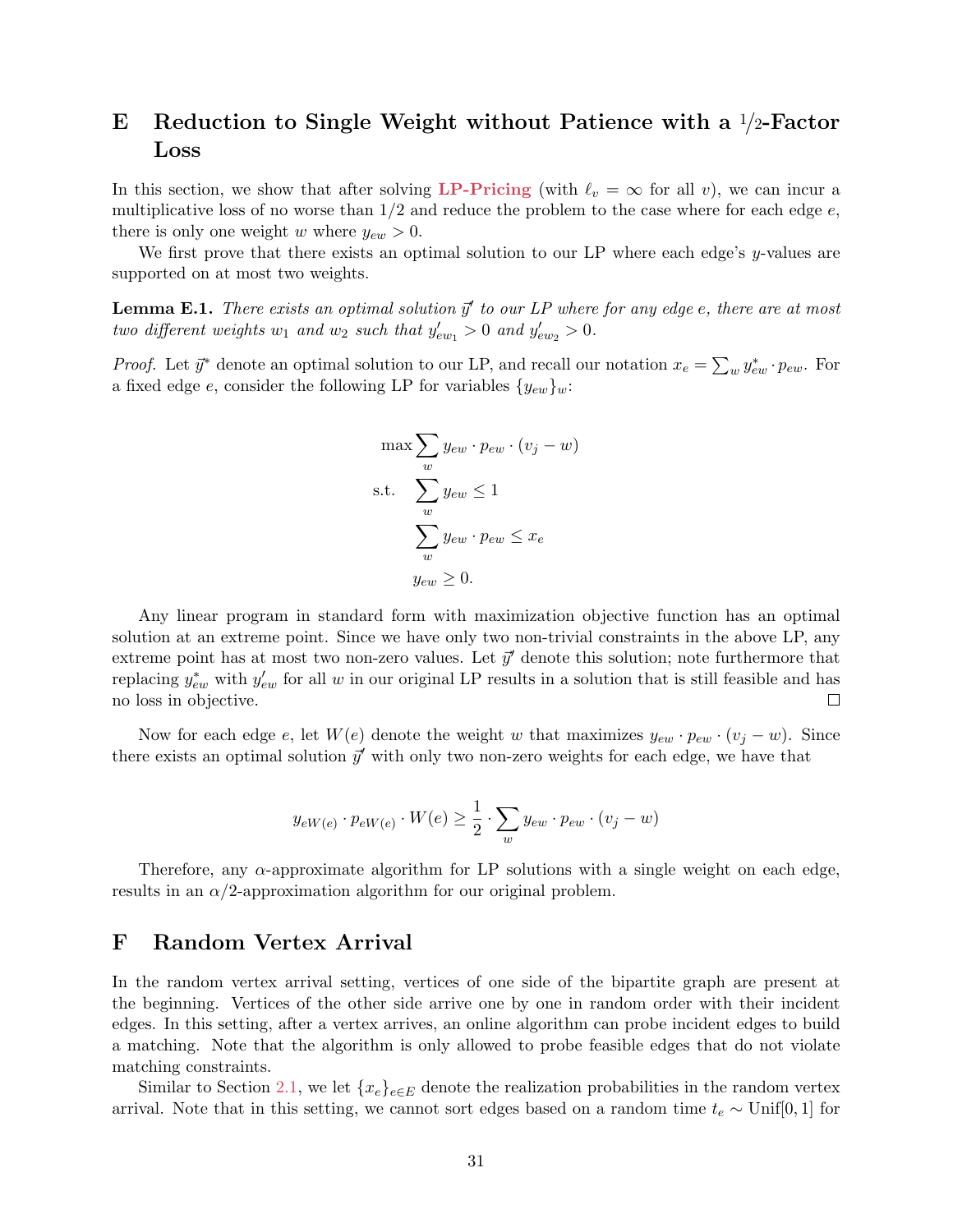each edge because edges that are incident on a specific online vertex arrive together. Therefore, we use a random time  $t_u \sim \text{Unif}[0,1]$  for each online vertex u and we sort edges based on the tuple  $(t_u, t_e)$  where u is the online endpoint of edge e.

| Algorithm 4:                                                                                                       |  |  |
|--------------------------------------------------------------------------------------------------------------------|--|--|
| <b>1 for</b> each edge e, sample a random time $t_e, t_u \sim \text{Unif}[0, 1]$ for every edge e and every online |  |  |
| vertex $u$                                                                                                         |  |  |
| <b>2</b> for each edge e, in increasing order of $(t_u, t_e)$ where u is its online endpoint do                    |  |  |
| $\mathbf{3}$   if <i>e</i> is active and is free then                                                              |  |  |

<span id="page-32-0"></span>4 with probability  $s(x_e, t_e, t_u)$ , match e.

We use the same attenuation function  $e^{-x_e t_e}$  as Section [2.1.](#page-9-3) Note that this attenuation function is not dependent on  $t_u$ .

**Lemma F.1.** When running Algorithm [4](#page-32-0) with  $s(x_e, t_e, t_u) = e^{-t_e x_e}$ , the probability we sell along edge e is at least  $(1 - 1/e)^2 \ge 0.399 \cdot x_e$ .

*Proof.* Let  $N_u$  be the set of edges incident on vertex u. Let  $e = (u, v)$  where u is online endpoint and v is the offline endpoint. There are two types of edges that can block  $e: 1$   $f \in N_u \setminus \{e\}$  such that  $t_f < t_f$ . 2)  $g = (w, v) \in N_v \setminus \{e\}$  such that  $t_w < t_u$ . Hence, if we condition on edge  $e = (u, v)$ with  $t_e = y_1$  and online endpoint arrival time  $t_u = y_2$ , we have the following inequality

<span id="page-32-1"></span>
$$
\Pr[e \text{ free} \mid t_e = y_1, t_u = y_2] \ge \prod_{f \in N_u} \left( 1 - \int_0^{y_1} x_f \cdot e^{-x_f z} \, dz \right) \prod_{g \in N_v} \left( 1 - y_2 \cdot \int_0^1 x_g \cdot e^{-x_g z} \, dz \right). \tag{9}
$$

The reason is that if an  $f = (u, v')$  blocks e, it must arrive before  $t_e$ , edge f must survive the attenuation step, and f must be successful after the proposal. Moreover, for an edge  $g = (u', v)$  to block e, online endpoint u' must arrive before  $t_u$  (note that  $t_g$  does not play a role on whether g arrives before  $e$ ), it must survive the attenuation step, and g must be succeeful after the proposal. Equation [\(9\)](#page-32-1) follows by the fact that all these events are independent. Then we have that

$$
\Pr[e \text{ free} \mid t_e = y_1, t_u = y_2] \ge \prod_{f \in N_u} \left( 1 - \int_0^{y_1} x_f \cdot e^{-x_f z} \, dz \right) \prod_{g \in N_v} \left( 1 - y_2 \cdot \int_0^1 x_g \cdot e^{-x_g z} \, dz \right)
$$
\n
$$
= \prod_{f \in N_u} e^{-x_f y_1} \prod_{g \in N_v} \left( 1 - y_2 \cdot (1 - e^{-x_g}) \right)
$$

By Fact [3.3,](#page-12-2) we have  $(1 - y_2 \cdot (1 - e^{-x_g})) \ge e^{-x_g y_2}$ . Therefore we have the following.

$$
\Pr[e \text{ free} \mid t_e = y_1, t_u = y_2] \ge \prod_{f \in N_u} e^{-x_f y_1} \prod_{g \in N_v} (1 - y_2 \cdot (1 - e^{-x_g}))
$$

$$
\ge \prod_{f \in N_u} e^{-x_f y_1} \prod_{g \in N_v} e^{-x_f y_1}
$$

$$
= e^{-y_1(1 - x_e)} \cdot e^{-y_2(1 - x_e)} = e^{-(1 - x_e)(y_1 + y_2)}.
$$